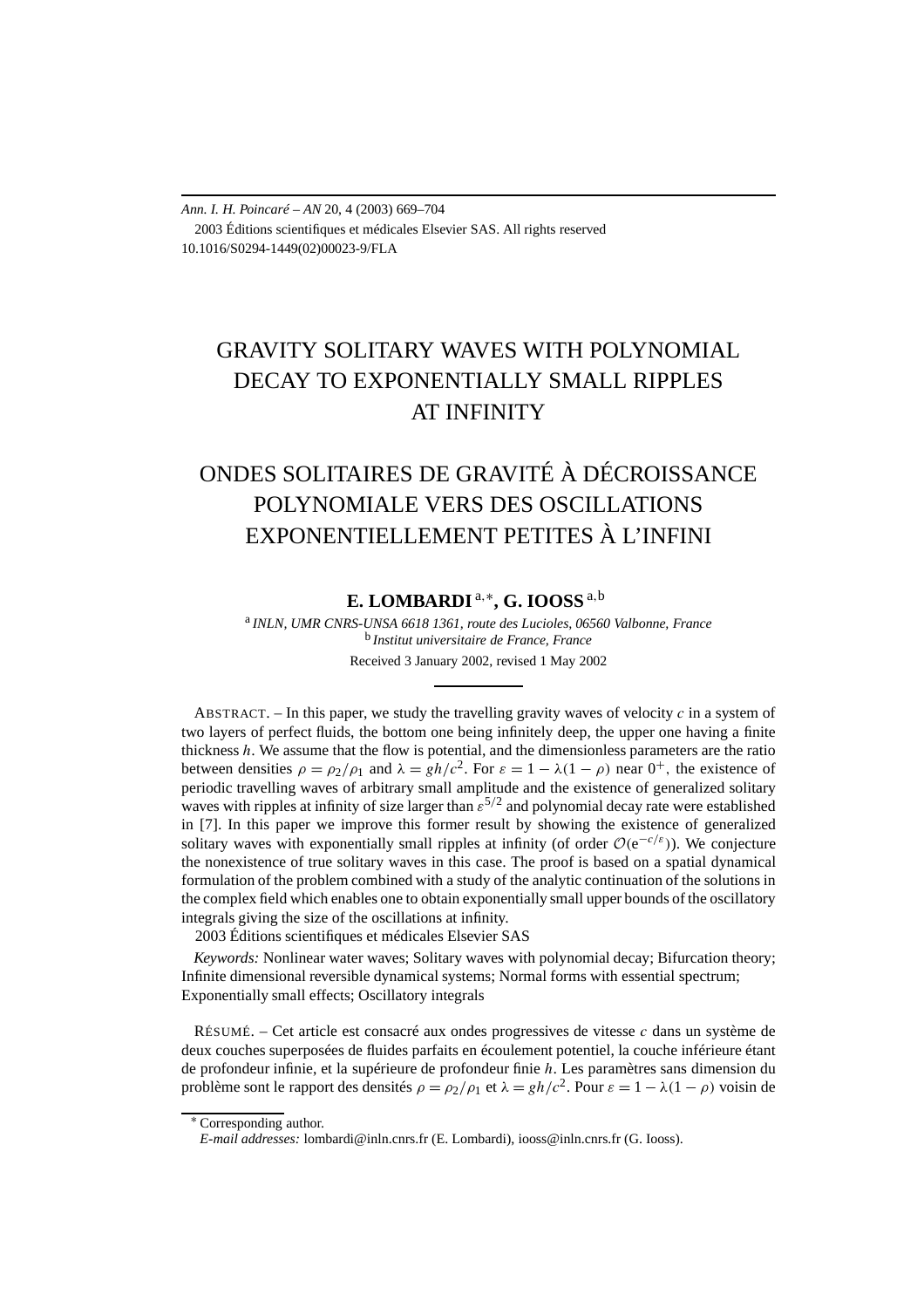$0^+$ , l'existence d'ondes progressives périodiques de tailles arbitrairement petites et l'existence d'ondes solitaires généralisées à décroissance polynomiale vers des oscillations de taille supérieure à *ε*5*/*<sup>2</sup> ont été obtenues dans [7]. Dans ce présent article nous améliorons ce dernier résultat en montrant l'existence d'ondes solitaires généralisées avec des oscillations résiduelles à l'infini exponentiellement petites (d'ordre <sup>O</sup>*(*e<sup>−</sup>*c/ε)*). On conjecture la non existence de vraies ondes solitaires dans ce cas. La démonstration est basée sur une formulation de type "dynamique spatiale" du problème combinée avec une étude du prolongement analytique des solutions qui permet d'obtenir des bornes supérieures exponentiellement petites des intégrales oscillantes donnant la taille des oscillations à l'infini.

2003 Éditions scientifiques et médicales Elsevier SAS

# **1. Introduction**

Let us consider two layers of perfect fluids (densities  $\rho_1$  (bottom layer),  $\rho_2$  (upper layer)), assuming that there is no surface tension, neither at the free surface nor at the interface, and assuming that the flow is potential. The thickness at rest of the upper layer is  $h$  while the bottom one has infinite thickness (see Fig. 1). We are interested in travelling waves of horizontal velocity *c.* The dimensionless parameters are  $\rho = \rho_2/\rho_1 < 1$ , and  $\lambda = gh/c^2$  (inverse of (Froude number)<sup>2</sup>).

The existence of a family of periodic travelling waves, for generic values of these parameters is known [6]. This paper is devoted to the problem of existence of solitary waves for  $\lambda(1-\rho)$  near 1<sup>-</sup>. This problem can be formulated as a spatial *reversible dynamical system*

$$
\frac{dU}{dx} = F(\rho, \lambda; U), \quad U(x) \in \mathbb{D}, \tag{1}
$$

where  $\mathbb D$  is an appropriate infinite dimensional Banach space, and where  $U = 0$ corresponds to a uniform state (velocity  $c$  in a moving reference frame). Solitary waves correspond to homoclinic connections to 0 of (1) and generalized solitary waves correspond to homoclinic connections to periodic orbits. A survey of the different results obtained for the water waves problems using a reversible dynamical system approach can be found in [5].

Considering the linearized operator around 0

$$
L_{\varepsilon}=D_{U}F(\rho,\lambda;0)
$$

with  $\varepsilon = 1 - \lambda(1 - \rho)$ , it was shown in [7] that its spectrum contains the entire real line (essential spectrum), with in addition a double eigenvalue in 0, a pair of simple



Fig. 1. Two layers, the bottom one being of infinite depth.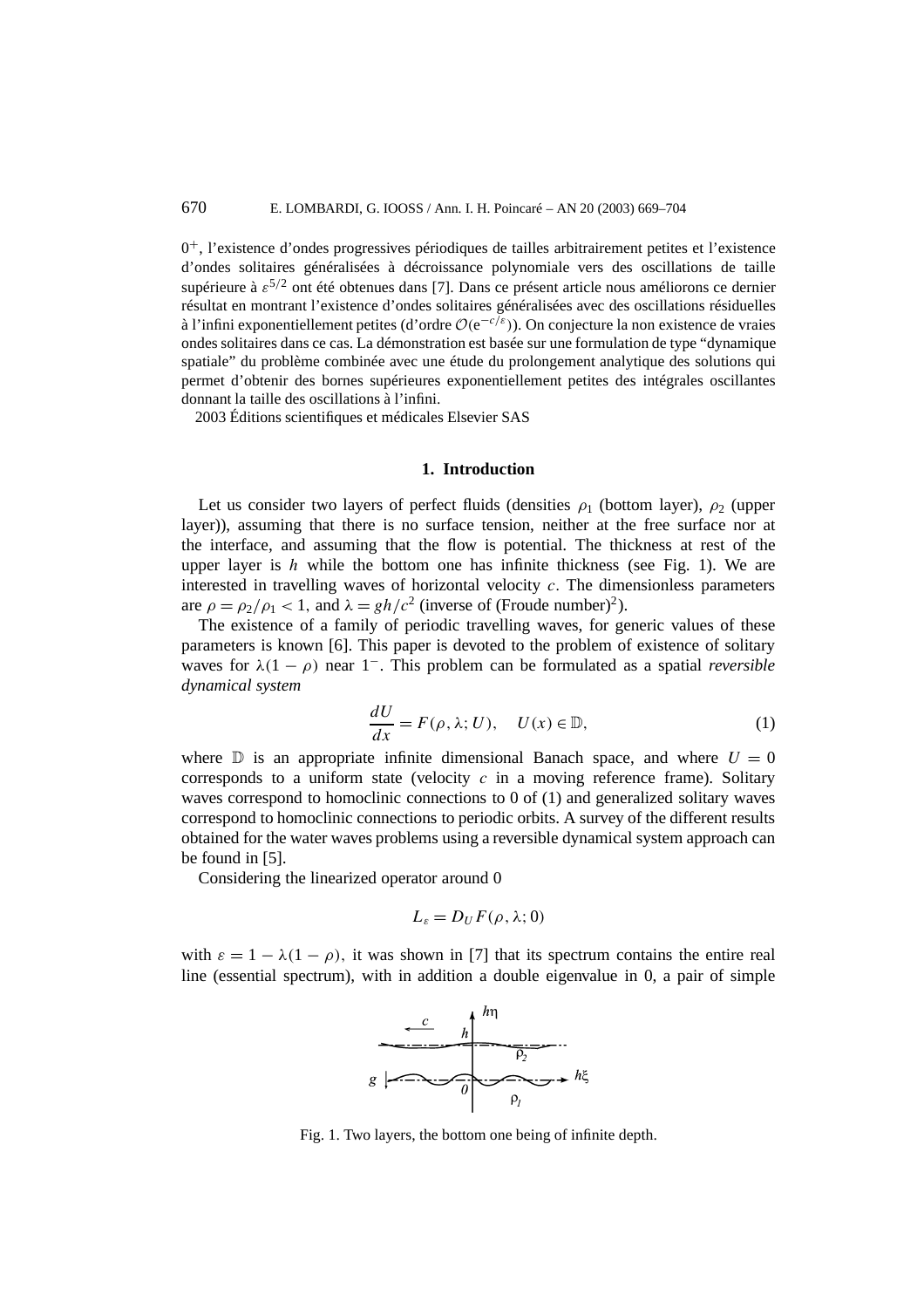

Fig. 2. Spectrum of *Lε* .



Fig. 3. (Left)  $\mathbb{R}00^2$  resonance, and (right) shape of the internal solitary wave in the two-layer system for  $\mu > \mu_c$  (bottom layer infinitely deep).

imaginary eigenvalues  $\pm i\lambda$  at a distance O(1) from 0 when  $\varepsilon$  is near 0, and for  $\varepsilon$  less than 0, another pair of simple imaginary eigenvalues tending towards 0 as  $\varepsilon \to 0^-$ . When  $\varepsilon \geqslant 0$ , this pair completely disappears into the essential spectrum! (see Fig. 2). The rest of the spectrum consists of a discrete set of eigenvalues situated at a distance at least O*(*1*)* from the imaginary axis.

For  $\lambda(1-\rho)$  near 1<sup>-</sup>, the existence of periodic travelling waves of arbitrary small amplitude induced by the pair of simple purely imaginary eigenvalues  $\pm i\lambda$  like in the Lyapunov Devaney Theorem was proved [7] (despite the resonance due to the 0 eigenvalue in the spectrum).

For the solitary waves the situation is more intricate. First we cannot expect the existence of a solitary wave with an exponential decay at infinity because of the lack of spectral gap induced by the existence of the continuous spectrum on the whole real line. We can only expect solitary waves with polynomial decay at infinity. Such solitary waves have been found for two superposed layers, the bottom one being infinitely deep, and the upper one being bounded by a rigid horizontal top, with no interfacial tension (see Fig. 3).

A model equation was derived from the Euler equations thanks to a long-wave approximation of the problem above, by Benjamin [3], Davis and Acrivos [4], and Ono [11]. The now called Benjamin–Ono equation is nonlocal and reads

$$
\mathcal{H}(u') + u - u^2 = 0,\tag{2}
$$

where  $H$  is the Hilbert transform, and  $u$  is a scalar function. This equation admits an homoclinic connection to 0, given explicitly by

$$
u_h(\tau) = \frac{2}{1 + \tau^2}.\tag{3}
$$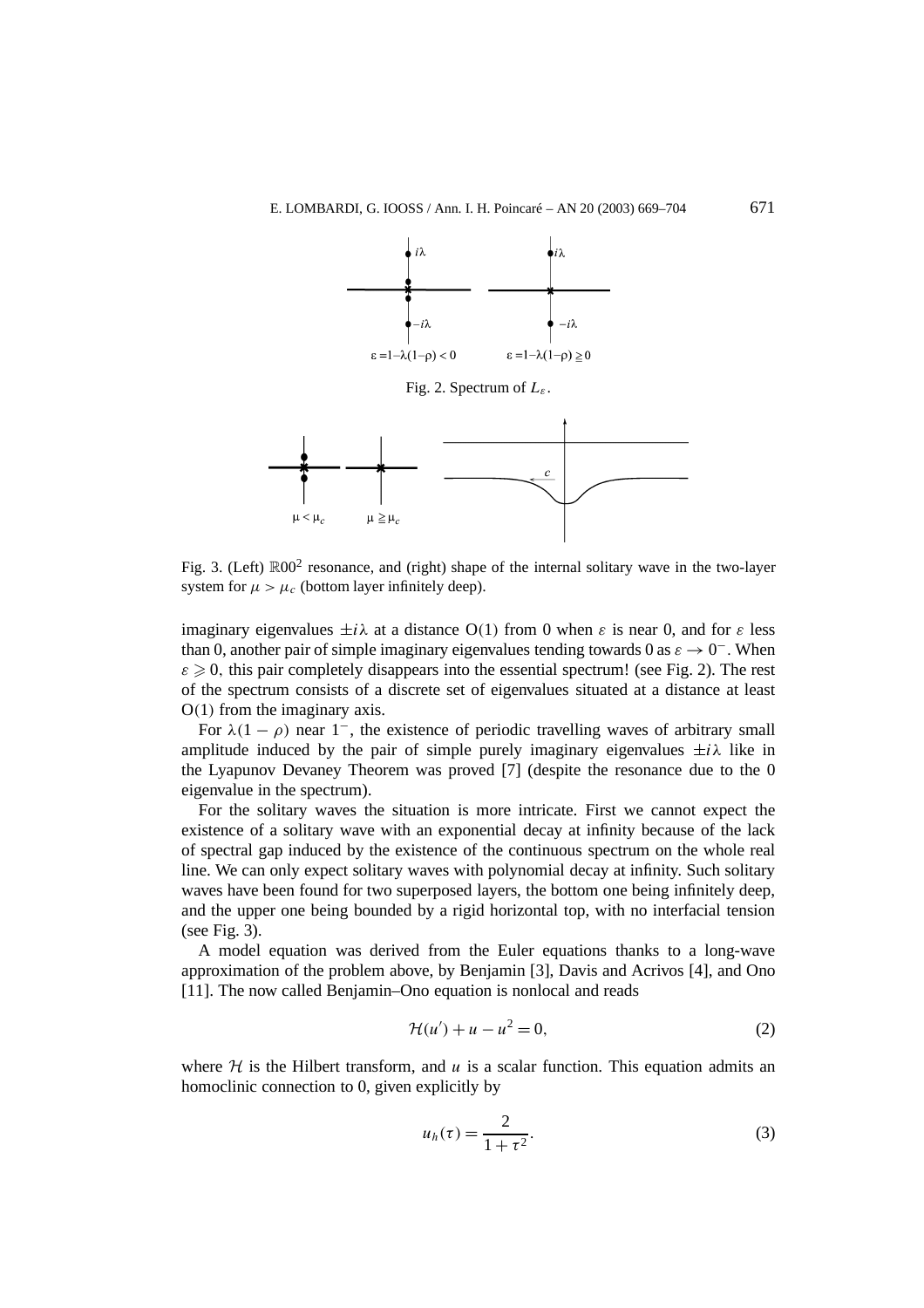All the other solutions of Eq. (2) have been described by Amick and Toland [2]. For the full Euler equations, the existence of the solitary waves, with polynomial decay at infinity, has been obtained in this case, independently by Amick [1] and Sun [14]. More precisely, they both proved that, for  $\mu > \mu_c$  and close to  $\mu_c$  (we can just play on the velocity  $c$  of the wave), the form of the interface for the solitary wave satisfies

$$
Z(x) = \mu u_h(\mu x) + \mu^2 u_1(\mu x),
$$

where

$$
\sup_{\tau \in \mathbb{R}} (1 + |\tau|) \left| \frac{d^j u_1}{d\tau^j}(\tau) \right| \leqslant K_j, \quad j = 0, 1, 2, \dots.
$$

Therefore, the solitary wave solution (3) of the Benjamin–Ono equation (2) gives the first order approximation of a solitary wave solution of the full Euler equations. Neither the approach of Amick, nor the one of Sun was based on a dynamical system approach. However, we observe that the problem may be formulated as a reversible dynamical system, for which the differential at the origin (which corresponds to the rest state) admits the entire real line as essential spectrum, a zero eigenvalue, and a pair of simple imaginary eigenvalues for  $\mu < \mu_c$  tending towards 0 as  $\mu \to \mu_c^-$ . When  $\mu \ge \mu_c$  this pair completely disappears in the essential spectrum (see Fig. 3).

Observe that for the problem studied in this paper (two layers, the bottom one infinitely deep, no surface tension, no interfacial tension), the behavior of the spectrum of the linearized operator  $L_{\varepsilon}$  is the same as the one of the previous example, with in addition an extra pair of simple eigenvalues lying on the imaginary axis, not close to 0 (compare Figs. 2 and 3). These additional eigenvalues  $\pm i\lambda$  lead to a competition between the oscillatory dynamics they induce, and the Benjamin–Ono type of dynamics induced by the essential spectrum with the 0 eigenvalue. This competition causes the appearance of oscillations at infinity for the solutions. Such a coexistence of an oscillatory dynamics and a hyperbolic dynamics also occurs for one parameter families of reversible vector fields admitting a  $0^2i\omega$  resonance at the origin, i.e. vector fields admitting the origin as a fixed point and such that the differential at the origin admits the bifurcation of spectrum described on Fig. 4.

For such vector fields it is proved in [10] that there are generically no homoclinic connections to 0, whereas there are always homoclinic connections to periodic orbits, until they are exponentially small. Such a vector field occurs after a center manifold reduction for one layer of finite depth in presence of gravity and surface tension for a Froude number F close to 1, and a Bond number *b* less than  $1/3$ . In this case, for  $F > 1$ and  $b < 1/3$  periodic travelling waves and generalized solitary waves asymptotic at



Fig. 4. (Left)  $0^2 i \omega$  resonance, and (right) shape of the generalized solitary waves for  $b < 1/3, F > 1.$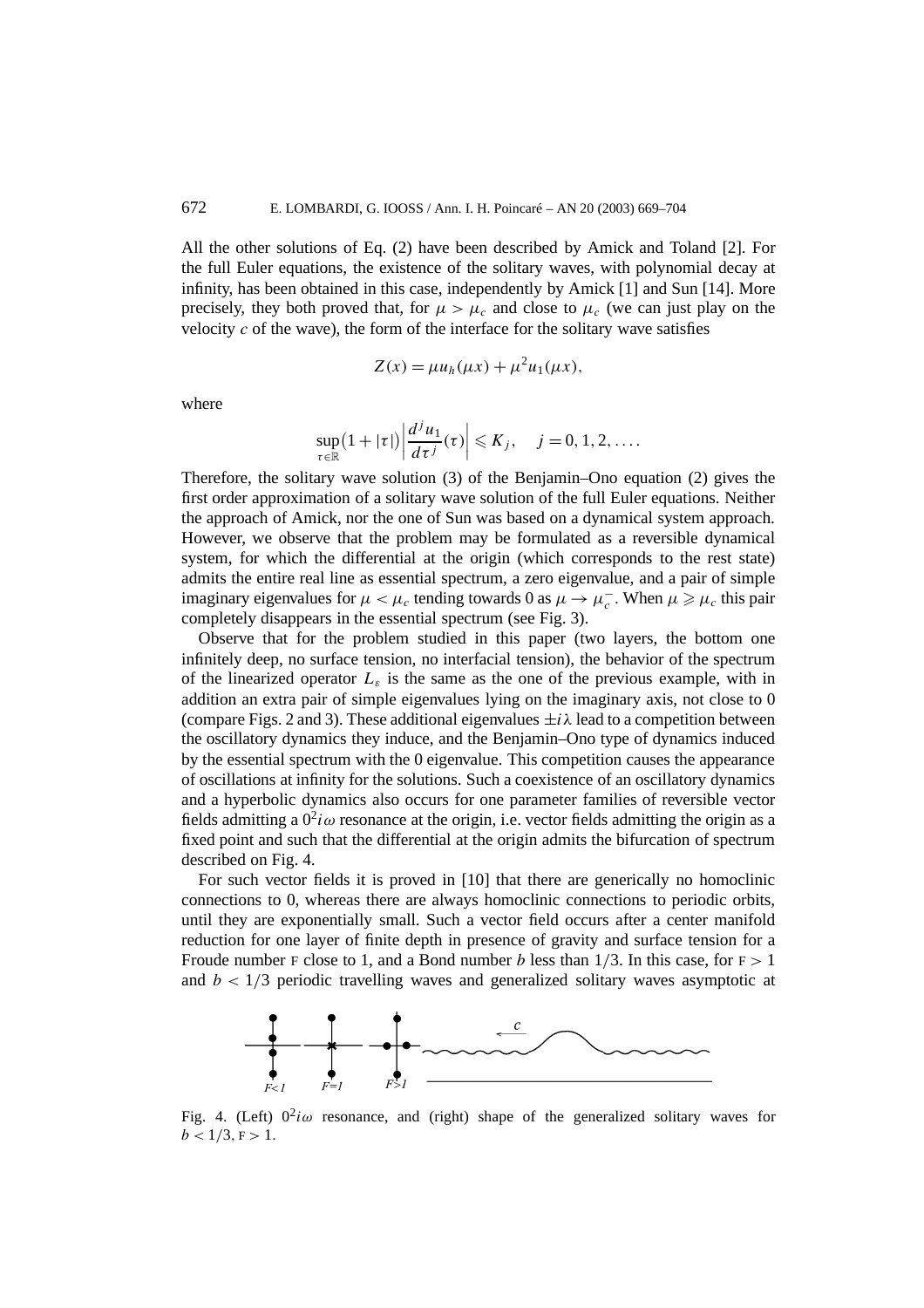infinity to each of these periodic waves, have been obtained provided that the amplitude of the ripples is larger than an exponentially small quantity (as function of  $F - 1$ ) [13,9] (see Fig. 4). The nonexistence of true solitary waves has also been proved by S.M. Sun [15] for a Froude number F close to  $1^+$ , and a Bond number *b* near  $1/3^-$ .

We expect a result of the same type here, i.e. nonexistence of true solitary waves and existence of generalized solitary waves with exponentially small ripples at infinity. In [7] a weaker result was obtained, i.e. the existence of homoclinic connections to periodic solutions provided that the size of the limiting periodic orbit is not too small (at least of order  $\varepsilon^{5/2}$ ). In this paper we show the existence of generalized solitary waves with exponentially small ripples at infinity. The question of the (non)-existence of true solitary waves is still open in this case. We should finally notice that the present problem is numerically studied by Părău and Dias in  $[12]$ , with lot of information on the shapes of the free surface and interface.

THEOREM 1. – *There exists*  $\delta$  *such that for any*  $\ell \in ]0,1[$  *there exist*  $c_{\ell}, \varepsilon_{\ell} > 0$ *, such that for*  $0 < \varepsilon < \varepsilon_{\ell}$ , and  $c_{\ell} \varepsilon e^{-\ell \lambda/\varepsilon} < A_0 < \delta$ , (1) has two homoclinic connections  $U_{A_0, \varepsilon, \varphi_i}$  ( $j = 1, 2$ ) *of the form* 

$$
U_{A_0,\varphi_j,\varepsilon}(x)=p_{A_0,\varepsilon}\big(x+\varphi_j\arctan(\varepsilon x/\rho)\big)-\varepsilon u_h(\varepsilon x/\rho)\xi_0+\mathcal{O}\bigg(\frac{\varepsilon^{3/2}}{\rho^2+\varepsilon|x|}\bigg),
$$

*where ξ*<sup>0</sup> *is a fixed vector of* D*, uh is the soliton of Benjamin–Ono given by* (3) *and where*  $p_{A_0,\varepsilon}$  *is a periodic function of* (1) *which reads*  $p_{A_0,\varepsilon}(x) = \hat{p}_{A_0,\varepsilon}(s)$  *with* 

$$
\hat{p}_{A_0,\varepsilon}(s) = \varepsilon A_0 (e^{is}\zeta_{\varepsilon} + e^{-is}\bar{\zeta}_{\varepsilon}) + \sum_{2 \leq p+q \leq r+1} \varepsilon^{r+1} A_0^{p+q} e^{i(p-q)s} Y_{pqr}
$$

 $and$   $s = (\lambda + \gamma)x$  with  $\gamma = \sum_{1 \leq n+m+2} \sum_{p \leq r} \gamma_{pr} \varepsilon^{r} A_0^{2p} \in \mathbb{R}$ , where coefficients  $\zeta_{\varepsilon}, \overline{\zeta}_{\varepsilon}, Y_{pqr}$ *lie in*  $\mathbb{D}$  *and*  $\gamma_{pr}$  *lie in*  $\mathbb{R}$ *.* 

*The physical shape of the corresponding generalized solitary waves is given on Fig.* 5*.*

In Section 2 we explain how the problem can be formulated as a spatial dynamical system of the form (1). We also recall the "normal form result" obtained in [7] which states that the full Euler equations (1) are equivalent to a Benjamin–Ono equation, coupled with a nonlinear oscillator equation, with higher order terms.

As already explained the persistence of a pair of simple eigenvalues on the imaginary axis after bifurcation for  $\varepsilon > 0$  causes the appearance of oscillations at infinity for the



Fig. 5. Shape of generalized solitary waves in the two layer system.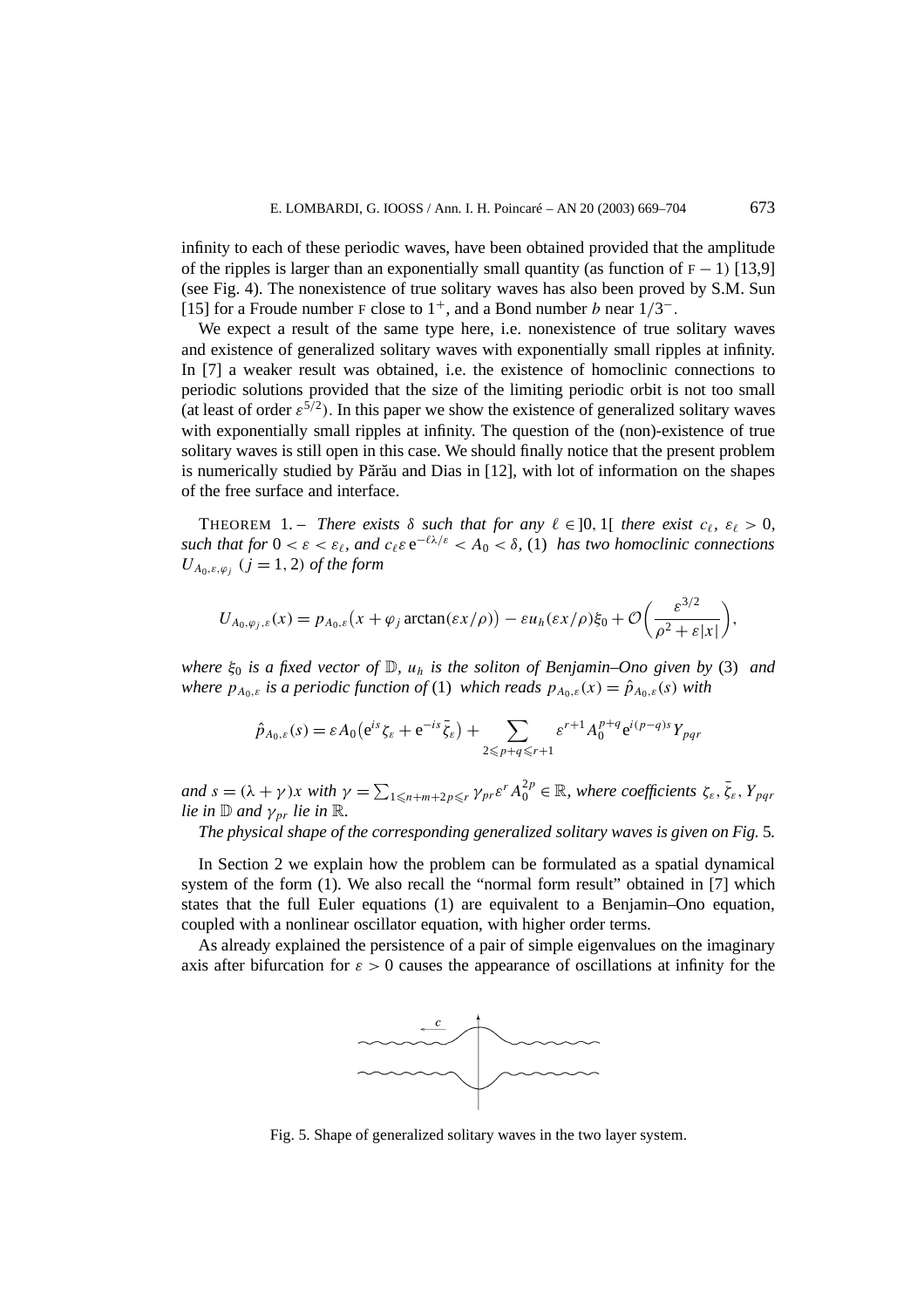solutions. The size of the oscillations is given by an oscillatory integrals of the form

$$
I(\varepsilon) = \int_{-\infty}^{+\infty} g(U(s), \varepsilon) e^{\frac{iks}{\varepsilon}} ds,
$$

where *g* is explicitly known whereas *U* is a solution of (1). In Section 3 we introduce appropriate algebras of holomorphic functions which enables to obtain exponentially small upper bounds of such oscillatory integrals.

Finally, in Section 4 studying the holomorphic continuation of the solutions of (1) we prove Theorem 1.

# **2. Formulation as a dynamical system and normal form theory**

## **2.1. Dynamical system formulation and scaling**

Travelling waves correspond to stationary solutions in a frame moving with a constant speed *c*. In such a frame the two dimensional travelling waves of Euler equations corresponding to an incompressible potential flow of velocity  $(u_i(\xi, \eta), v_i(\xi, \eta))$ , in layer  $j = 1, 2$  satisfy

$$
\frac{\partial u_j}{\partial \xi} + \frac{\partial v_j}{\partial \eta} = 0
$$
\n
$$
\frac{\partial u_j}{\partial \eta} - \frac{\partial v_j}{\partial \xi} = 0
$$
\n
$$
u_2 \tilde{Z}'(\xi) - v_2 = 0
$$
\n
$$
u_2 \tilde{Z}'(\xi) - v_2 = u_1 \tilde{Z}'_I(\xi) - v_1 = 0
$$
\n
$$
\frac{1}{2} (u_2^2 + v_2^2) + \lambda \tilde{Z} = \tilde{c}_1
$$
\n
$$
\frac{1}{2} (u_1^2 + v_1^2) - \frac{\rho}{2} (u_2^2 + v_2^2) + \lambda (1 - \rho) \tilde{Z}_I = \tilde{c}_2
$$
\nat  $\eta = \tilde{Z}_I(\xi)$  (there surface),

where the parameters are  $\rho = \frac{\rho_2}{\rho_1} < 1$ , and  $\lambda = \frac{gh}{c^2}$ , and  $\tilde{c}_1$  and  $\tilde{c}_2$  are arbitrary constants.

*In what follows we assume that*  $\rho$  *is fixed and that*  $\lambda(1-\rho)$  *is close to* 1<sup>-</sup>*. So we work with a unique bifurcation parameter*  $\varepsilon > 0$  *defined by*  $\lambda(1 - \rho) = 1 - \varepsilon$ .

We define

$$
\lambda_{\varepsilon} = \frac{1-\varepsilon}{1-\rho}
$$
 and  $\lambda_0 = \frac{1}{1-\rho}$ .

For formulating our problem into a dynamical system, we first transform the unknown domain into a strip. There are different ways for such a change of coordinates. We choose the one used by Levi-Civita [8]. For that purpose we introduce the complex potential in layer *j* denoted by  $w_i(\xi + i\eta)$  and the complex velocity (in dimensionless form)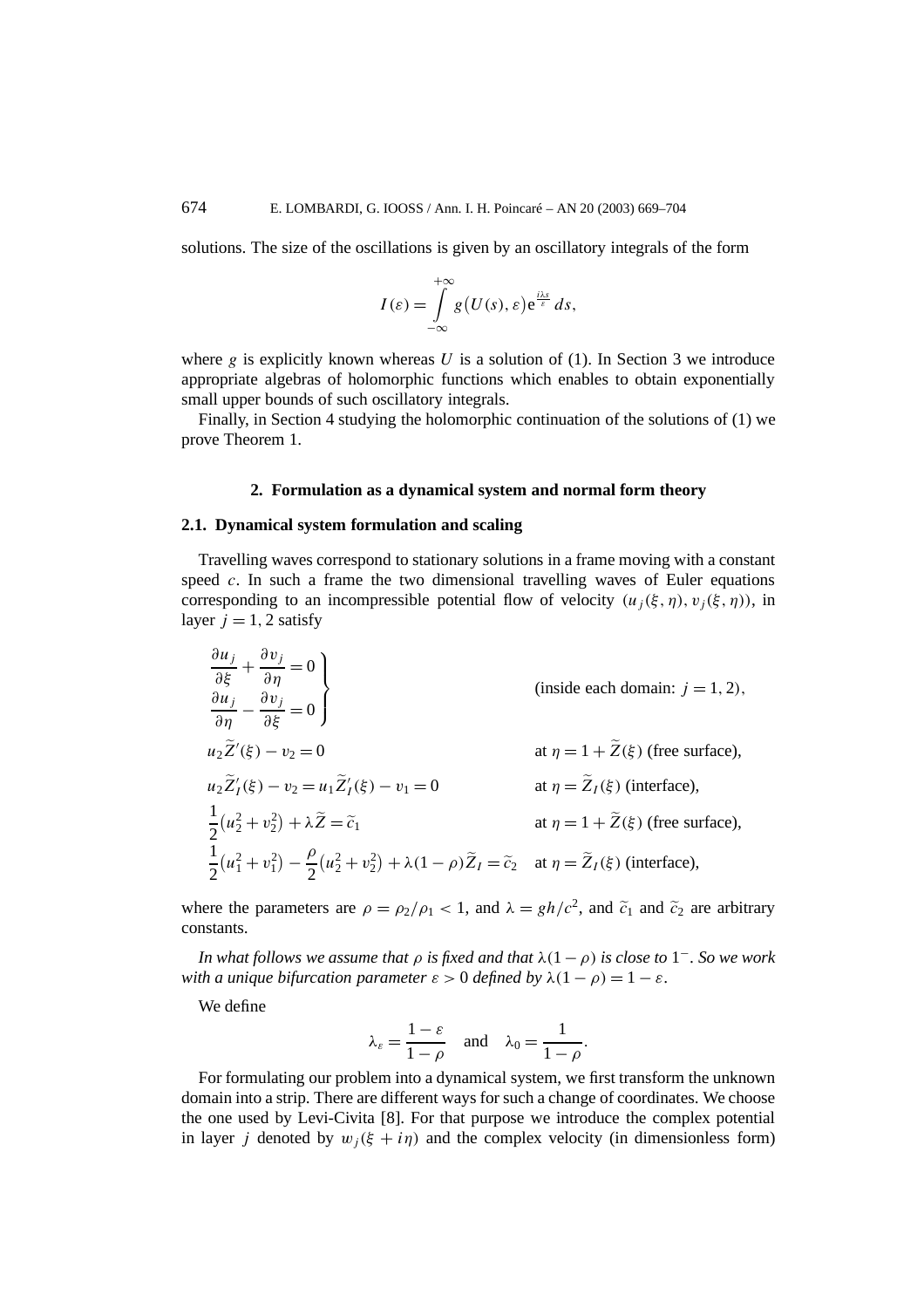$w'_{j}$  (ξ + *iη*) = *u<sub>j</sub>* − *iv<sub>j</sub>*. The Euler equations are expressed here by the fact that *w<sub>j</sub>* is analytic in  $\zeta = \xi + i\eta$ . The new unknown are  $\alpha_i + i\beta_i$ ,  $j = 1, 2$ , which are analytic functions of  $w_j = x_j + iy$ , where  $x_j$  is the velocity potential in the layer *j*, and *y* the stream function, and where

$$
w'_{j}(\xi + i\eta) = e^{\beta_{j} - i\alpha_{j}},
$$

the free surface is given by  $y = 1$ , and the interface by  $y = 0$ . The region of the flow is  $-\infty < y < 0$  for fluid 1, and  $0 < y < 1$  for fluid 2. Observe that the *x* coordinate given by the Levi-Civita change of coordinate is not the same in each strip. In fact we have  $\frac{dx_2}{dx_1} = e^{\beta_{20} - \beta_{10}}$  where  $\beta_{20} - \beta_{10}$  is the value of  $\beta_2 - \beta_1$  taken at the interface  $y = 0$ . So, we choose as the basic *x* coordinate the one given by the bottom layer  $(x_1)$  which then introduces a factor in the Cauchy–Riemann equations of the upper layer. In such a formulation, the unknown is defined by

$$
[U(x)](y) = (\beta_{10}(x), \beta_{21}(x), \alpha_1(x, y), \beta_1(x, y), \alpha_2(x, y), \beta_2(x, y))'
$$

and the system has the form

$$
\frac{dU}{dx} = F(\varepsilon; U) \tag{4}
$$

with

$$
F(\varepsilon; U) = \begin{cases}\n-(1 - \varepsilon)e^{-3\beta_{10}} \sin \alpha_{20} - \rho e^{3(\beta_{20} - \beta_{10})} \frac{\partial \alpha_2}{\partial y}|_{y=0}, \\
-\lambda_{\varepsilon}e^{-3\beta_{21} + \beta_{20} - \beta_{10}} \sin \alpha_{21}, \\
\frac{\partial \beta_1}{\partial y} \\
-\frac{\partial \alpha_1}{\partial y}\n\end{cases} y \in (-\infty, 0),
$$
\n(5)\n
$$
\frac{\partial \beta_2}{\partial y}e^{\beta_{20} - \beta_{10}} \qquad y \in (0, 1),
$$

where we denote by  $\alpha_{20}$ ,  $\beta_{10}$  and  $\beta_{20}$  the traces of (respectively)  $\alpha_2$ ,  $\beta_1$ ,  $\beta_2$  at  $y = 0$ , and  $\alpha_{21}, \beta_{21}$  the traces of  $\alpha_2$  and  $\beta_2$  at  $y = 1$ . Here we choose the basic space

$$
\mathbb{H} = \mathbb{R}^2 \times C_1^0(\mathbb{R}^-) \times C_{\lim,1}^0(\mathbb{R}^-) \times \left\{ C^0(0,1) \right\}^2
$$

and the domain of the operator *F* is:

$$
\mathbb{D} = \mathbb{R}^2 \times C_1^1(\mathbb{R}^-) \times C_{\text{lim},1}^1(\mathbb{R}^-) \times (C_1^1(0, 1))^2
$$
  

$$
\cap {\alpha_{10} = \alpha_{20}, \beta_{10} = \beta_1|_{y=0}, \beta_{21} = \beta_2|_{y=1}},
$$

where we define the Banach spaces

$$
C_{\nu}^{0}(\mathbb{R}^{-}) = \{ f \in C^{0}(\mathbb{R}^{-}); |f(y)| (1 + |y|)^{\nu} < \infty \}, \quad \nu > 0,
$$
  
\n
$$
C_{\nu}^{1}(\mathbb{R}^{-}) = \{ f \in C_{\nu}^{0}(\mathbb{R}^{-}), f' \in C_{\nu}^{0}(\mathbb{R}^{-}) \},
$$
  
\n
$$
C_{\lim,\nu}^{0}(\mathbb{R}^{-}) = \{ f \in C^{0}(\mathbb{R}^{-}); \exists l \in \mathbb{R}, |f(y) - l| (1 + |y|)^{\nu} < \infty \},
$$
  
\n
$$
C_{\lim,\nu}^{1}(\mathbb{R}^{-}) = \{ f \in C_{\lim,\nu}^{0}(\mathbb{R}^{-}); f' \in C_{\nu}^{0}(\mathbb{R}^{-}) \},
$$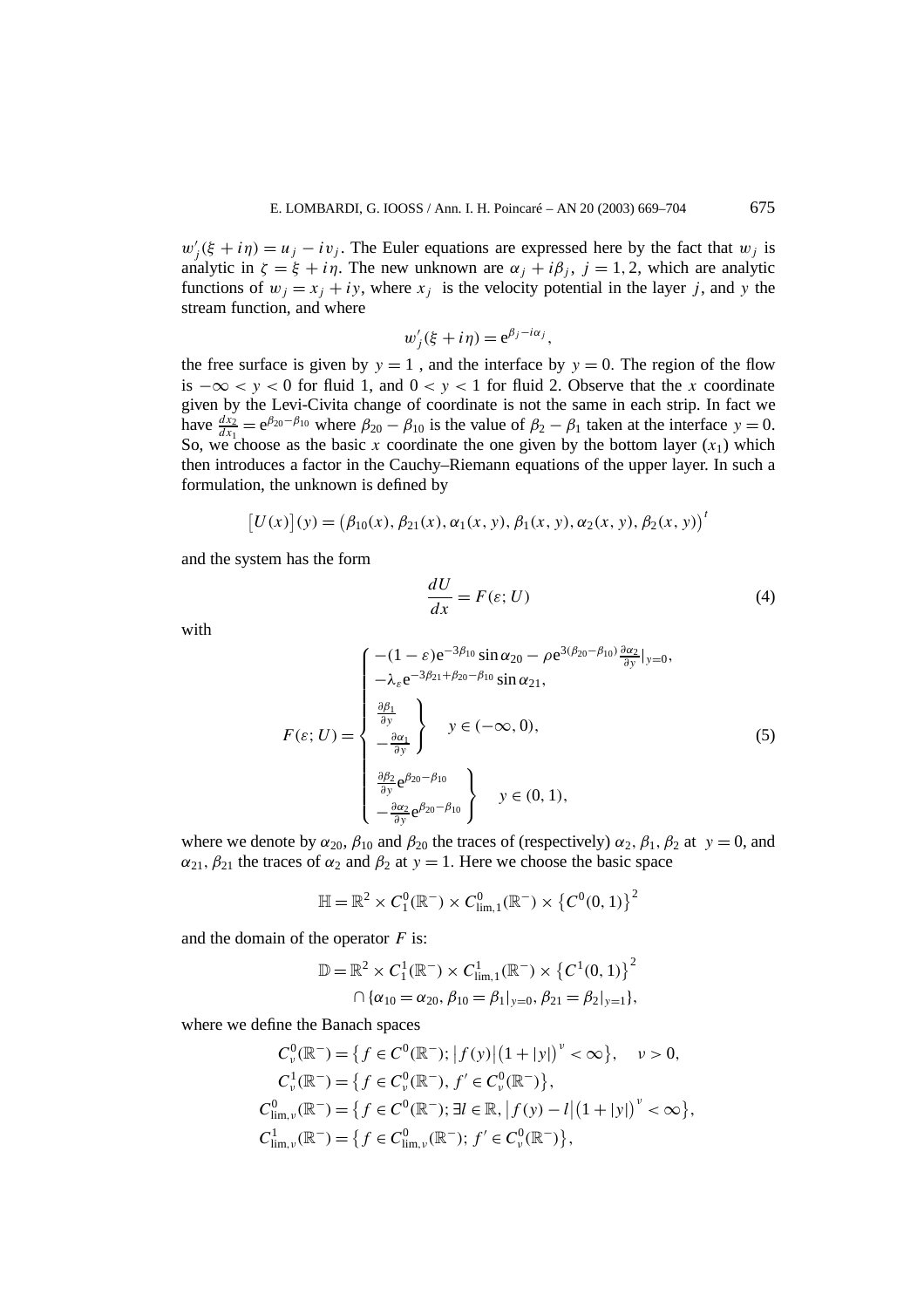and we take for  $(a, b, f_1, g_1, f_2, g_2)^t = V \in \mathbb{H}$ , the norm

$$
|V|_{\mathbb{H}} = |a| + |b| + \|f_1\|_{1,\infty} + \|g_1\|_{1,\infty}^{\lim} + \|f_2\|_{\infty} + \|g_2\|_{\infty},
$$

with

$$
||f||_{\nu,\infty} \stackrel{\text{def}}{=} \sup_{y \in \mathbb{R}^-} (|f(y)| (1+|y|)^{\nu}), \quad ||f||_{\infty} \stackrel{\text{def}}{=} \sup_{y} |f(y)|,
$$
  

$$
||g||_{\nu,\infty}^{\lim} \stackrel{\text{def}}{=} \sup_{y \in \mathbb{R}^-} |g(y)| + \sup_{y \in \mathbb{R}^-} (|g(y) - l| (1+|y|)^{\nu}).
$$

The definition of the norm in  $D$  is similar, in adding the norms of  $f'_j$  and  $g'_j$ . The system (4) is reversible, i.e. *F* anticommutes with the symmetry *S* which reads

$$
SU = (\beta_{10}, \beta_{21}, -\alpha_1, \beta_1, -\alpha_2, \beta_2). \tag{6}
$$

Notice that the interface and free surface, expressed in the new coordinates satisfy

$$
\frac{dZ_I}{dx} = e^{-\beta_{10}} \sin \alpha_{10}, \qquad \frac{dZ}{dx} = e^{\beta_{20} - \beta_{10} - \beta_{21}} \sin \alpha_{21}.
$$

For looking for homoclinic connections, we work with the rescaled system

$$
\frac{d\underline{U}}{d\underline{x}} = \underline{F}(\varepsilon; \underline{U}),\tag{7}
$$

*.*

where

$$
\varepsilon U = \underline{U}, \quad \varepsilon x = \underline{x}, \quad \varepsilon y = \underline{y} \quad \text{for } y \in ]0, -\infty[.
$$
 (8)

The differential at the origin  $\underline{L}_{\varepsilon} = D\underline{F}(\varepsilon, 0)$  admits for eigenvalues  $0, \pm i\lambda_{\varepsilon}/\varepsilon$  with the corresponding eigenvectors given by

$$
\xi_0 = (0, 1, 0, 0, 0, 1), \qquad \xi_1 = (1, 0, 0, 1, 0, 0), \qquad L_{\varepsilon} \xi_0 = L_{\varepsilon} \xi_1 = 0,
$$
  
\n
$$
S \xi_0 = \xi_0, \qquad S \xi_1 = \xi_1,
$$
  
\n
$$
\underline{\zeta}_{\varepsilon} = (1, e^{\lambda_{\varepsilon}}, -i e^{\lambda_{\varepsilon} y/\varepsilon}, e^{\lambda_{\varepsilon} y/\varepsilon}, -i e^{\lambda_{\varepsilon} y}, e^{\lambda_{\varepsilon} y}), \qquad \underline{L}_{\varepsilon} \underline{\zeta}_{\varepsilon} = \frac{i\lambda}{\varepsilon} \underline{\zeta}_{\varepsilon}, \qquad \overline{\underline{\zeta}_{\varepsilon}} = S \underline{\zeta}_{\varepsilon}
$$

Let us define some associated linear forms and projections: for  $V = (a, b, f_1, g_1,$  $f_2, g_2$ *)* ∈ H we set

$$
p_0^*(V) = g_{21} = g_2(1), \qquad p_1^*(V) = a, \qquad \underline{p}_{\varepsilon}(V) = \zeta_{\varepsilon}^*(V)\underline{\zeta}_{\varepsilon} + \overline{\zeta}_{\varepsilon}^*(V)\overline{\underline{\zeta}}_{\varepsilon},
$$
  

$$
\pi_{\varepsilon}(V) = \text{Id} - \underline{p}_{\varepsilon}(V), \qquad \underline{\pi}_{\varepsilon} = \pi_{\varepsilon} - \xi_0 p_0^* \pi_{\varepsilon}
$$

with

$$
\zeta_{\varepsilon}^{*}(V) = d \left\{ a - \rho g_{20} + \rho e^{\lambda_{\varepsilon}} b + \rho \lambda_{\varepsilon} \int_{0}^{1} [i f_{2}(y) - g_{2}(y)] e^{\lambda_{\varepsilon} y} dy + \lambda \int_{-\infty}^{0} [i f_{1}(\varepsilon \tau) - g_{1}(\varepsilon \tau)] e^{\lambda \tau} d\tau \right\}.
$$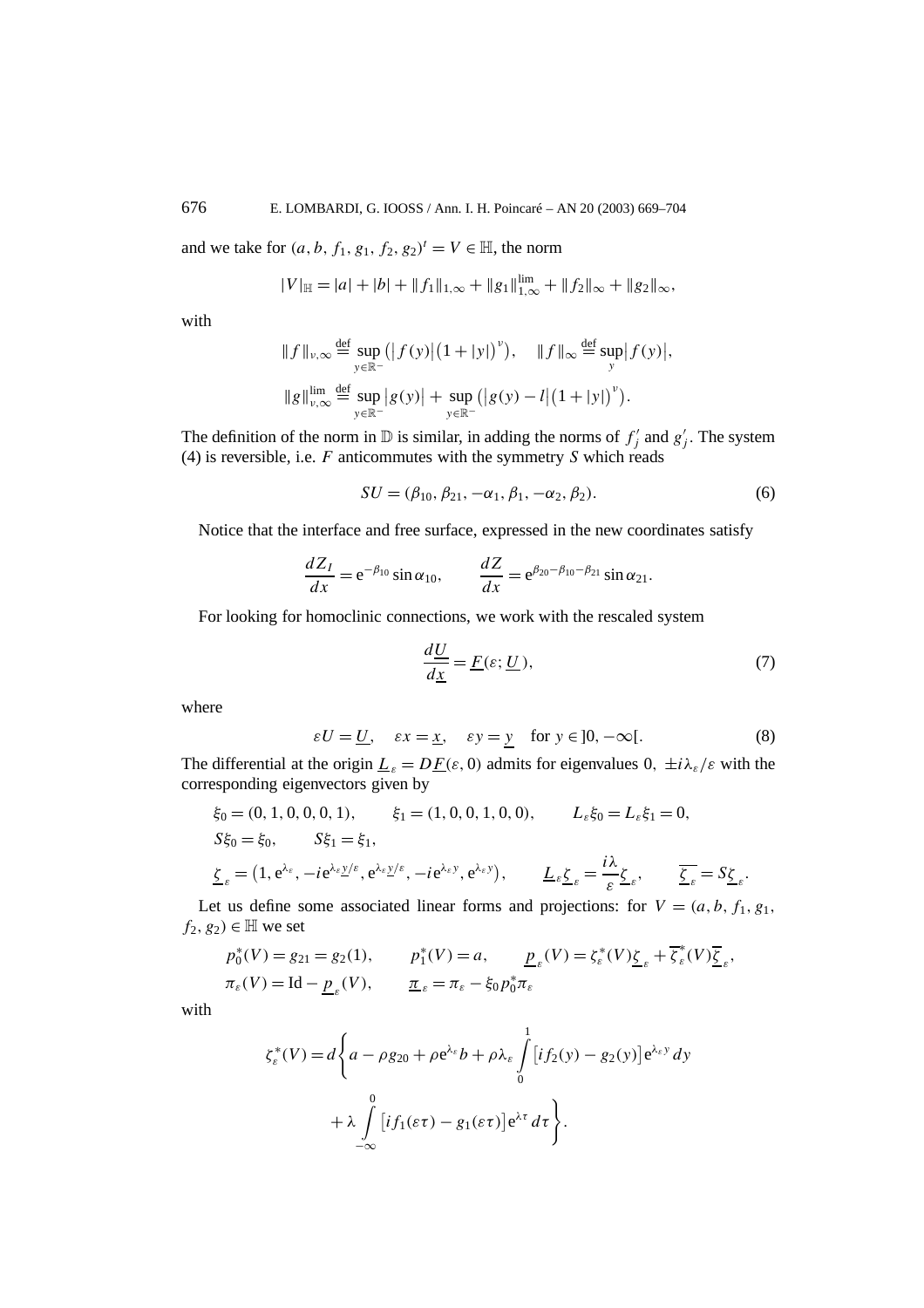These projections satisfies

$$
p_0^*(\xi_0) = 1, \t p_0^*(\xi_1) = 0, \t p_0^*(\underline{\zeta}_{\varepsilon}) = p_0^*(\overline{\underline{\zeta}}_{\varepsilon}) = e^{\lambda_{\varepsilon}},
$$
  
\n
$$
p_1^*(\xi_0) = 0, \t p_1^*(\xi_1) = 1, \t p_1^*(\underline{\zeta}_{\varepsilon}) = p_1^*(\overline{\underline{\zeta}}_{\varepsilon}) = 1,
$$
  
\n
$$
\underline{p}_{\varepsilon}(\xi_0) = \underline{p}_{\varepsilon}(\xi_1) = 0, \t \underline{p}_{\varepsilon}(\underline{\zeta}_{\varepsilon}) = \underline{\zeta}_{\varepsilon}, \t \underline{p}_{\varepsilon}(\overline{\underline{\zeta}}_{\varepsilon}) = \overline{\underline{\zeta}}_{\varepsilon}.
$$

## **2.2. Nonlocal normal form formulation**

As already explained our aim is to look for generalized solitary waves with polynomial decay at infinity. This waves appear as homoclinic connections of the infinite dimensional dynamical system (4) or equivalently as homoclinic connections of its rescaled form  $(7)$ . For describing this expected decay rate in *x* of the solutions we introduce the following Banach spaces:

DEFINITION 2. – *Let* E *be a Banach space and α be in* ]0*,* 1[*. Let us define*

$$
B_p^{\alpha}(\mathbb{E}) = \left\{ f \in C^{\alpha}(\mathbb{E}); \|f\|_{B_p^{\alpha}(\mathbb{E})} < \infty \right\},\
$$
  

$$
B_p^{1,\alpha}(\mathbb{E}) = \left\{ f \in B_p^{\alpha}(\mathbb{E}); \frac{df}{d\underline{x}} \in B_p^{\alpha}(\mathbb{E}) \right\},\
$$

*with*

$$
||f||_{B_p^{\alpha}(\mathbb{E})} = \sup_{x \in \mathbb{R}} (1 + |x|^p) |f(x)|_{\mathbb{E}} + \sup_{x \in \mathbb{R}, \delta \in ]-1,1[} (1 + |x|^p) \frac{|f(x + \delta) - f(x)|_{\mathbb{E}}}{|\delta|^{\alpha}}.
$$

*We also introduce the spaces*  $B_{\mathbb{H},w}^{\alpha}$ ,  $B_{\mathbb{H},w}^{1,\alpha}$  *and*  $B_{\mathbb{D},w}^{\alpha}$  *defined by* 

$$
B_{\mathbb{H},w}^{\alpha} = \left\{ V = (a, b, f_1, g_1, f_2, g_2); V(x) \in \mathbb{H}, \right\}(a, b) \in B_2^{\alpha}(\mathbb{R}^2), (f_1, g_1) \in (B_w^{-})^2, (f_2, g_2) \in (B_w^{+})^2 \right\},B_{\mathbb{D},w}^{\alpha} = \left\{ U = (\beta_{10}, \beta_{21}, \alpha_1, \beta_1, \alpha_2, \beta_2); U(x) \in \mathbb{D}, \right.(\alpha_1, \beta_1) \in (B_w^{-})^2, (\alpha_2, \beta_2) \in (B_w^{1,+})^2 \right\},B_{\mathbb{H},w}^{1,\alpha} = \left\{ V \in B_{\mathbb{H},w}^{\alpha}; \frac{dV}{dx} \in B_{\mathbb{H},w}^{\alpha} \right\},
$$

*where*

$$
B_w^- = \{ f(x, y); (x, y) \in \mathbb{R} \times \mathbb{R}^-, f \text{ is } C^{\alpha} \text{ in } x, C^0 \text{ in } y, \|f\|_{B_w^-} < \infty \},
$$
  
\n
$$
B_w^+ = B_2^{\alpha} [C^0(0, 1)], \qquad B_w^{1,+} = B_2^{\alpha} [C^1(0, 1)],
$$
  
\n
$$
||f||_{B_w^-} = \sup_{x \in \mathbb{R}, y < 0} \frac{(1 + |x|^2 + |y|^2)}{1 + |y|} |f(x, y)| + \sup_{x \in \mathbb{R}, y < 0, |\delta| \le 1} \frac{(1 + |x|^2 + |y|^2)}{1 + |y|} \frac{|f(x + \delta, y) - f(x, y)|}{|\delta|^{\alpha}}.
$$

For looking for homoclinic connections we first use the following "Nonlocal Normal Form Lemma" proved in [7] (see Lemma 18) which ensures that the full Euler equations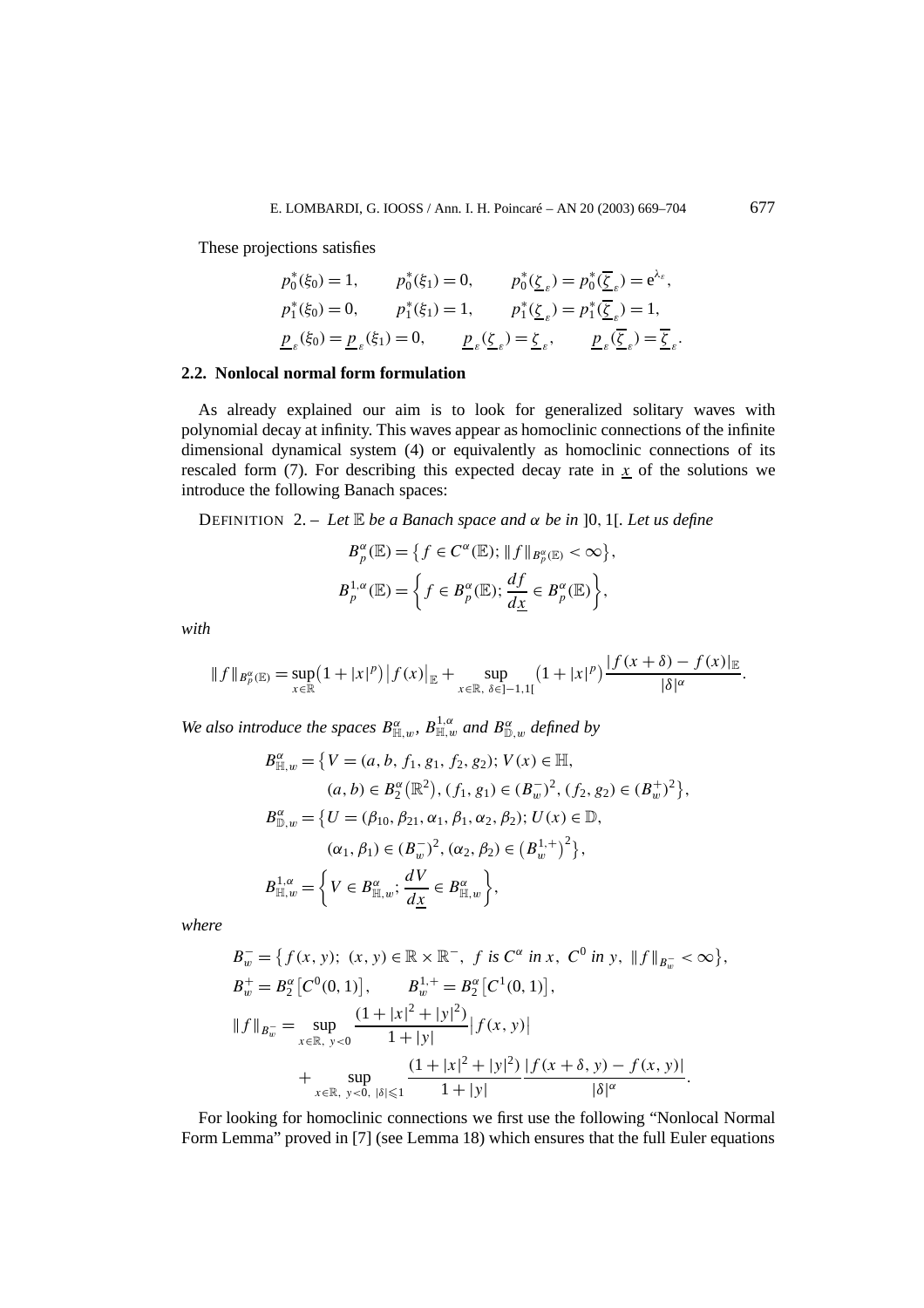(7) can be reduced via an appropriate change of coordinates to a Benjamin–Ono equation coupled with the equation of a linear, high frequency oscillator.

LEMMA 3 (Nonlocal Normal Form Lemma). – *There exist δ*<sup>1</sup> *and an analytic change of coordinates close to identity*

$$
\underline{U} = \Upsilon(A, \overline{A}, u, Y) \quad \text{with } \left(A(\underline{x}), \overline{A}(\underline{x}), u(\underline{x}), Y(\underline{x})\right) \in \mathbb{C}^2 \times \mathbb{R} \times \underline{\pi}_{\varepsilon} \mathbb{D} \text{ for } \underline{x} \in \mathbb{R}
$$

*such that for any*  $\delta_0$ ,  $\varepsilon \in [0, \varepsilon_0(\delta_0)]$ *, and any function*  $x \mapsto (A(x), \overline{A}(x), u(x), Y(x))$ *lying in*

$$
E^{\alpha} := (C^{\alpha}(\mathbb{R}, \mathbb{C}))^{2} \times B_{2}^{1, \alpha}(\mathbb{R}) \times B_{\underline{\pi}_{\varepsilon}}^{\alpha} \mathbb{D}, w
$$

*and satisfying*  $|A| < \delta_1$ ,  $|u| + \varepsilon |Y|_{\pi} \geq \delta_0$ , (7) *is equivalent to* 

$$
\frac{dA}{d\underline{x}} - iA\left(\frac{\lambda_{\varepsilon}}{\varepsilon} + \gamma_1(u, \varepsilon p_1^*(Y), |A|^2, \varepsilon)\right) = R_{\varepsilon, A}(A, \overline{A}, u, Y),
$$
  
\n
$$
\rho \mathcal{H}\left[\frac{du}{d\underline{x}}\right] + u + \frac{3}{2}u^2 = \mathcal{R}_{\varepsilon, u}[A, \overline{A}, u, Y] + R_{\varepsilon, u}(|A|^2) + c_0,
$$
  
\n
$$
Y - \mathcal{T}_0[u] = \mathcal{R}_{\varepsilon, Y}[A, \overline{A}, u, Y],
$$
\n(9)

*with*

$$
\mathcal{R}_{\varepsilon,Y}[A,\overline{A},u,Y] = \mathcal{T}_1[T_u(A,\overline{A},u,Y)] + \mathcal{T}_2[T_Y(A,\overline{A},u,Y)],
$$
  

$$
\mathcal{R}_{\varepsilon,u}[A,\overline{A},u,Y] = \frac{\varepsilon}{\lambda} \mathcal{H}\left[\frac{du}{dx}\right] + \mathcal{C}^{(1)}_{\varepsilon}[T_u] + \mathcal{C}^{(2)}_{\varepsilon}[T_y] + B_u(A,\overline{A},u,Y),
$$

*where*  $c_0$  *is an arbitrary constant*;  $R_{\varepsilon,u}$  *is a real analytic function*;  $R_{\varepsilon,A}$ ,  $T_u$ ,  $T_y$ ,  $B_u$  *are nonlinear analytic function of*  $(A, \overline{A}, u, Y)$  *and*  $\mathcal{T}_0$ ,  $\mathcal{T}_1$ ,  $\mathcal{T}_2$ ,  $\mathcal{C}_{\varepsilon}^{(1)}$ ,  $\mathcal{C}_{\varepsilon}^{(2)}$ , *are linear nonlocal operators,* H *being the Hilbert transform. Moreover*  $\gamma_1$  *is explicitly given by* 

$$
\gamma_1(u, v, |A|^2, \varepsilon) = \sum_{1 \leq n+m+2p \leq r} \gamma_{nmpr} u^n v^m |A|^{2p} \varepsilon^{r-1} \in \mathbb{R}
$$

*and*  $\mathcal{T}_0$  *maps*  $B_2^{1,\alpha}(\mathbb{R})$  *to*  $B_{\underline{\pi}_{\varepsilon}\mathbb{D},w}^{\alpha}$  *and satisfies* 

$$
\|\mathcal{T}_0[u]\|_{B^{\alpha}_{\mathbb{D},w}}\leqslant M\|u\|_{B^{1,\alpha}_2(\mathbb{R})}.
$$

*For any function*  $x \mapsto (A(\underline{x}), \overline{A}(\underline{x}), u(\underline{x}), Y(\underline{x}))$  *lying in*  $(C^{\alpha}(\mathbb{R}, \mathbb{C}))^2 \times B_2^{1, \alpha}(\mathbb{R}) \times$  $B_{\underline{\pi}_{\varepsilon}}^{\alpha} \mathbb{D}_{w}$  and satisfying  $|A| < \delta_1$ ,  $|u| + \varepsilon |Y|_{\underline{\pi}_{\varepsilon}} \mathbb{D} < \delta_0$ , for any  $\varepsilon \in ]0, \varepsilon_0]$ , the two nonlocal, *nonlinear perturbations terms*  $\mathcal{R}_{\varepsilon,u}[A,\overline{A},u,Y]$  *and*  $\mathcal{R}_{\varepsilon,Y}[A,\overline{A},u,Y]$  *lie respectively in*  $B_2^{\alpha}(\mathbb{R})$  *and*  $B_{\underline{\pi}_{\varepsilon}\mathbb{D},w}^{\alpha}$  *and satisfy* 

$$
\|\mathcal{R}_{\varepsilon,u}[A,\overline{A},u,Y]\|_{B_2^{\alpha}(\mathbb{R})} \leqslant M\varepsilon\|Y\|_{B_{\underline{\pi}_{\varepsilon}}^{\alpha}(\mathbb{D},w)}\left(\|u\|_{B_2^{1,\alpha}(\mathbb{R})}+\varepsilon\|Y\|_{B_{\underline{\pi}_{\varepsilon}}^{\alpha}(\mathbb{D},w)}+ \|A\|_{C^{\alpha}}\right) +M\varepsilon\|u\|_{B_2^{1,\alpha}(\mathbb{R})}\left(1+\|A\|_{C^{\alpha}}\|A\|_{C^0}\right),\|\mathcal{R}_{\varepsilon,Y}[A,\overline{A},u,Y]\|_{B_{\underline{\pi}_{\varepsilon}}^{\alpha}(\mathbb{D},w)}\leqslant M\varepsilon\|Y\|_{B_{\underline{\pi}_{\varepsilon}}^{\alpha}(\mathbb{D},w)}\left(\|u\|_{B_2^{1,\alpha}(\mathbb{R})}+\varepsilon\|Y\|_{B_{\underline{\pi}_{\varepsilon}}^{\alpha}(\mathbb{D},w}}+\|A\|_{C^{\alpha}}\right),
$$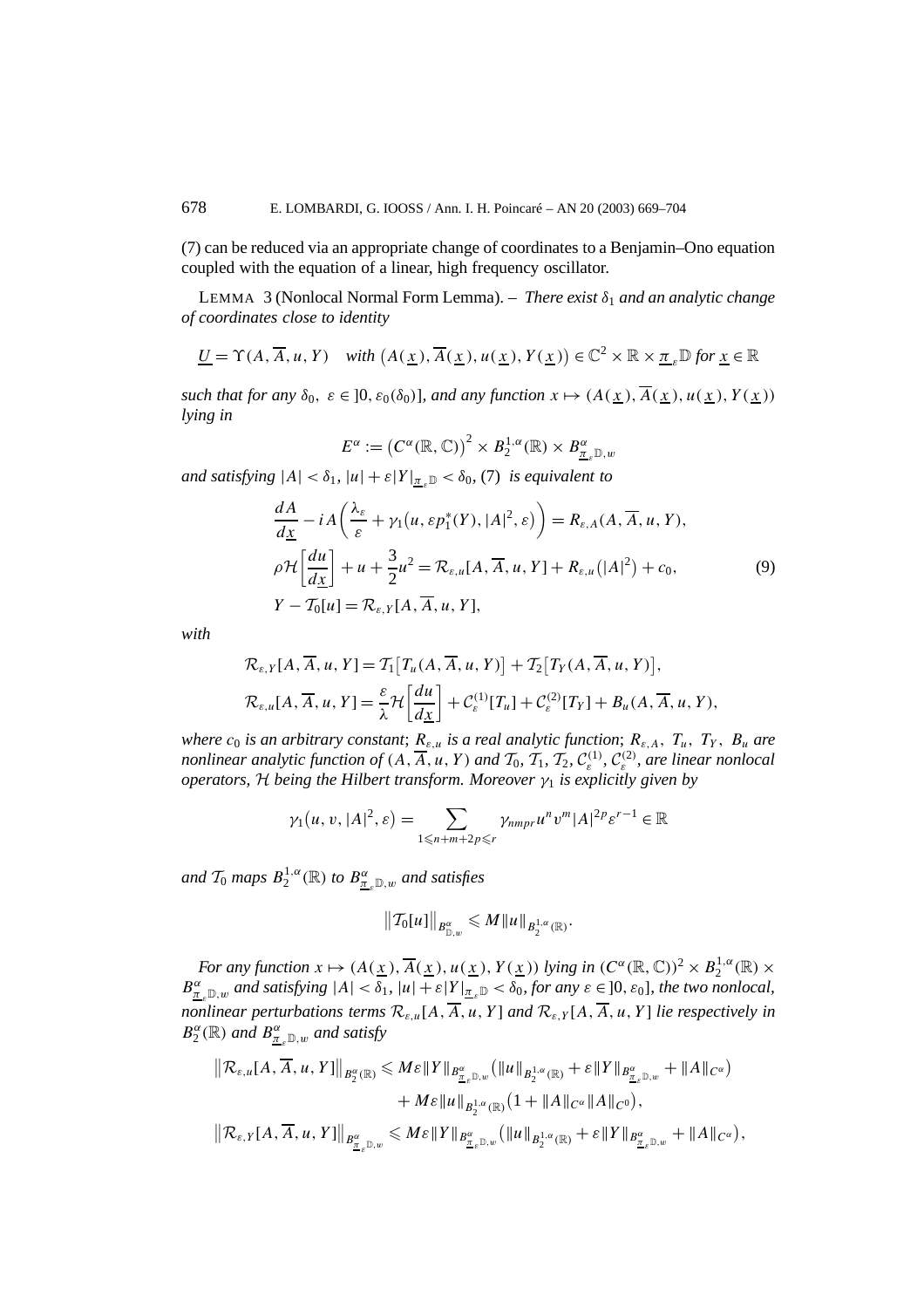$$
||D\mathcal{R}_{\varepsilon,u}[A,\overline{A},u,Y]||_{\mathcal{L}(E^{\alpha},B^{\alpha}_{2}(\mathbb{R}))} \leqslant M\varepsilon\big(1+\|u\|_{B^{1,\alpha}_{2}(\mathbb{R})}+\|Y\|_{B^{\alpha}_{\underline{x},\mathbb{D},w}}+\|A\|_{C^{\alpha}}\big),
$$
  

$$
||D\mathcal{R}_{\varepsilon,Y}[A,\overline{A},u,Y]||_{\mathcal{L}(E^{\alpha},B^{\alpha}_{\underline{x},\mathbb{D},w})} \leqslant M\varepsilon\big(1+\|u\|_{B^{1,\alpha}_{2}(\mathbb{R})}+\|Y\|_{B^{\alpha}_{\underline{x},\mathbb{D},w}}+\|A\|_{C^{\alpha}}\big).
$$

*Finally the local nonlinear perturbation term Rε,A satisfies*

$$
|R_{\varepsilon,A}(A,\overline{A},u,Y)|\leqslant M\varepsilon\,|Y|_\mathbb{D}\big(|u|+|Y|_\mathbb{D}\big)
$$

*for*  $|A| < \delta_1$ ,  $|u| + \varepsilon |Y|_{\pi} \ge \delta_0$ , and  $\varepsilon \in ]0, \varepsilon_0]$ . *This system is still reversible, which now reads*

$$
R_{\varepsilon,A}(\overline{A},A,u,SY) = -\overline{R_{\varepsilon,A}(A,\overline{A},u,Y)}
$$

*for the local perturbation term and*

$$
\hat{s} \circ \mathcal{R}_{\varepsilon,u}[A, \overline{A}, u, Y] = \mathcal{R}_{\varepsilon,u}[\hat{s} \circ \overline{A}, \hat{s} \circ A, \hat{s} \circ u, \hat{S} \circ Y],
$$
  

$$
\hat{S} \circ \mathcal{R}_{\varepsilon,Y}[A, \overline{A}, u, Y] = \mathcal{R}_{\varepsilon,Y}[\hat{s} \circ \overline{A}, \hat{s} \circ A, \hat{s} \circ u, \hat{S} \circ Y]
$$

*for the nonlocal perturbations terms where*  $(\hat{s} \circ f)(x) = f(-x)$  *for real or complex valued functions*  $f$  *and*  $(\hat{S} \circ Y)(x) = SY(-x)$  *for function*  $\hat{Y}$  *mapping*  $\mathbb{R}$  *in*  $\mathbb{H}$  *or*  $\mathbb{D}$ *.* 

Observe that the full system (9) admits a family of reversible periodic orbits of arbitrary small size explicitly given by

$$
\mathsf{p}_{A_0,\varepsilon}(\underline{x}) = \left(A_0 e^{is(\underline{x})}, A_0 e^{-is(\underline{x})}, 0, 0\right)
$$

with

$$
s(\underline{x}) = \left[\frac{\lambda}{\varepsilon} + \gamma_1(0, 0, A_0^2, \varepsilon)\right] \underline{x} \text{ and } A_0 \in \mathbb{R},
$$

whereas the truncated system corresponding to  $R_{\varepsilon,A} = \mathcal{R}_{\varepsilon,u} = \mathcal{R}_{\varepsilon,Y} \equiv 0$  is partially decoupled and admits for  $c_0 = -R_{\varepsilon,\mu}(|A_0|^2)$  a family of homoclinic connections to the previously found periodic orbits p*A*0*,ε* given by

$$
\mathsf{h}_{A_0,\varphi,\varepsilon} = (A_{\varphi}^h, \overline{A_{\varphi}^h}, u_0^h, Y_0^h), \qquad \mathsf{h}_{A_0,\varphi,\varepsilon}(\underline{x}) \underset{\underline{x} \to \pm \infty}{\longrightarrow} \mathsf{p}_{A_0,\varepsilon}(\underline{x} \pm \psi_{\infty} + \varphi)
$$

with

$$
u_0^h(\underline{x}) = \frac{-4\rho^2}{3(\rho^2 + \underline{x}^2)} \in B_2^{1,\alpha}(\mathbb{R}) \text{ is even in } \underline{x},
$$
  
\n
$$
Y_0^h = T_0[u_0^h] \in B_{\underline{\pi}_\varepsilon\mathbb{D},w}^\alpha \text{ is reversible},
$$
  
\n
$$
\psi_\infty = \int_0^{+\infty} (\gamma_1(u_0^h(\tau), \varepsilon p_1^*(Y_0^h(\tau)), A_0^2, \varepsilon) - \gamma_1(0, 0, A_0^2, \varepsilon)) d\tau,
$$
  
\n
$$
A_\varphi^h(\underline{x}) = A_0 e^{i\Psi(\underline{x}) + i\varphi}
$$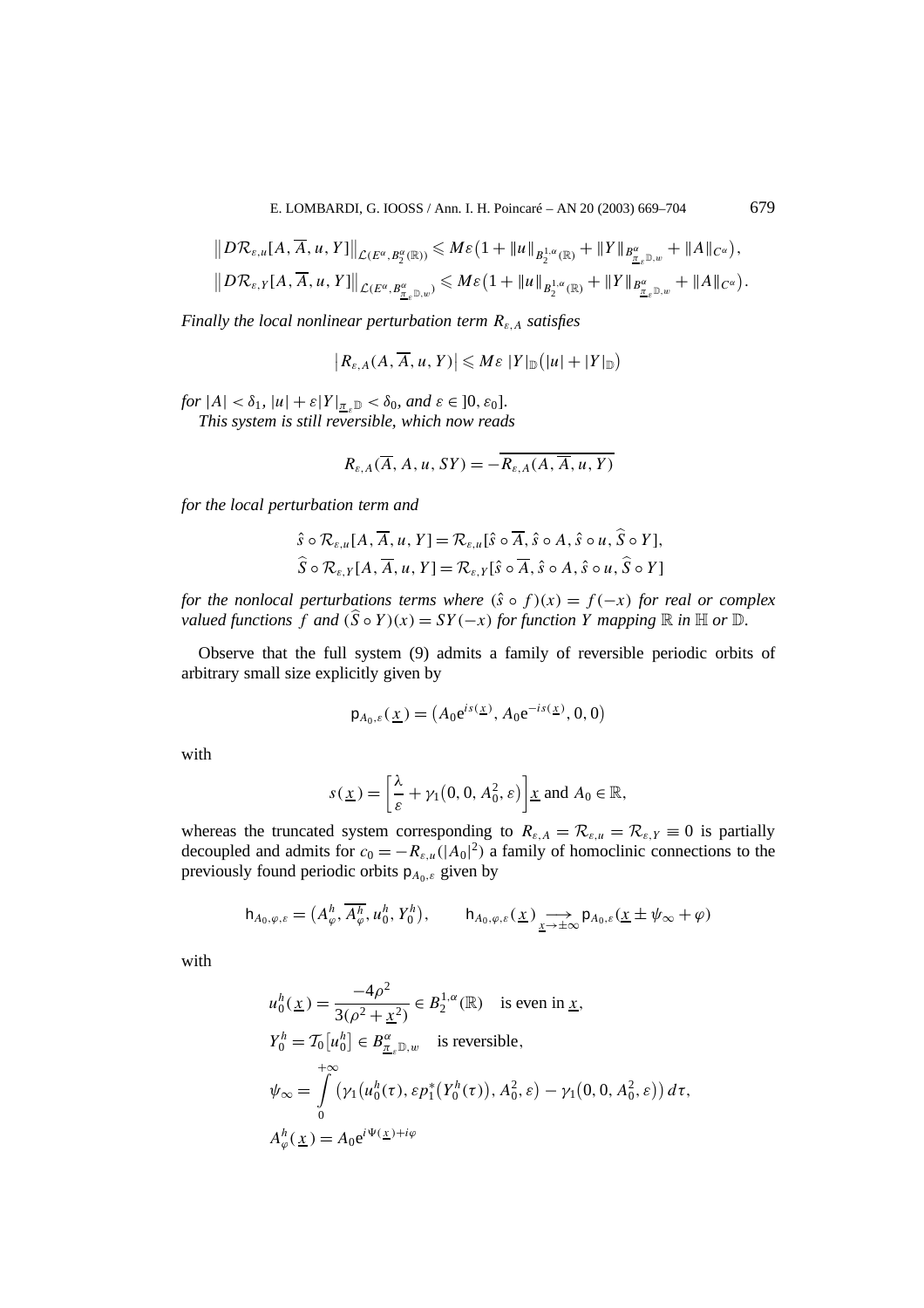and

$$
\Psi(\underline{x}) = \left(\frac{\lambda_{\varepsilon}}{\varepsilon} + \gamma_1(0, 0, A_0^2, \varepsilon)\right) \underline{x} + \int_0^{\underline{x}} \gamma_1\big(u_0^h(\tau), \varepsilon p_1^*\big(Y_0^h(\tau)\big), A_0^2, \varepsilon\big) d\tau,
$$

where  $\phi$  is arbitrary and  $u_0^h$  satisfies the Benjamin–Ono equation (9-b) with  $\mathcal{R}_{\varepsilon,u} \equiv 0$ .

Among this two parameters family there are two one parameter families of *reversible* homoclinic connections corresponding to appropriate choices of the phase shift  $\varphi$ ,

$$
\mathsf{h}_{A_0,0,\varepsilon} \quad \text{and} \quad \mathsf{h}_{A_0,\pi,\varepsilon},
$$

and a unique homoclinic connection to 0,  $h_{0,\varepsilon}$  given by

$$
\mathsf{h}_{0,\varepsilon} = (0,0,u_0^h,Y_0^h). \tag{10}
$$

*The question is then the persistence of this family of homoclinic connections for the full system* (9) *seen as a perturbation of the truncated system by the perturbation terms Rε,A,* R*ε,u,* R*ε,Y .*

The system (9) clearly shows the competition between the oscillatory dynamics induced by Eq. (9-a) which generates periodic solutions, and the Benjamin–Ono like dynamics induced by Eqs. (9-b), (9-c) which generate homoclinic connections to 0 with polynomial decay. For the truncated system these two dynamics are decoupled, and there is no competition, so there exist homoclinic connections to periodic orbits of arbitrary small size. Such a coexistence of an oscillatory dynamics and a hyperbolic dynamics also occurs for one parameter families of reversible vector fields admitting a  $0^2i\omega$  resonance at the origin, i.e. vector fields admitting the origin as a fixed point and such that the differential at the origin admits the bifurcation of spectrum described in Fig. 4. For such vector fields it is proved in [10] that there is generically no homoclinic connection to 0, whereas there are always homoclinic connections to exponentially small periodic orbits.

In [7], the persistence of the homoclinic connections  $h_{A_0,0,\varepsilon}$  is proved provided that the size of the limiting periodic orbits  $A_0$  satisfies  $A_0 \geq \delta \varepsilon^{3/2}$ . In this paper we improve this result by showing the persistence for  $A_0 \ge c(\ell) e^{-\lambda_0 \ell/\epsilon}$  for  $0 < \ell < \rho$ . As for the  $0^2 i \omega$ resonance we expect a generic non existence of homoclinic connections to 0, however the proof remains to be done in this case.

The competition between the oscillatory dynamics and the Benjamin–Ono like dynamics causes the appearance of oscillations at infinity for the solutions. The size of the oscillations is given by an oscillatory integral of the form

$$
I(\varepsilon) = \int_{-\infty}^{+\infty} g\left(\mathsf{U}(s), \varepsilon\right) e^{\frac{i\lambda_0 s}{\varepsilon}} ds, \tag{11}
$$

where *g* is explicitly known whereas  $U = (A, \overline{A}, u, Y)$  is a solution of (9). In the next section we introduce appropriate algebras of holomorphic functions which allow to obtain exponentially small upper bounds of such oscillatory integrals.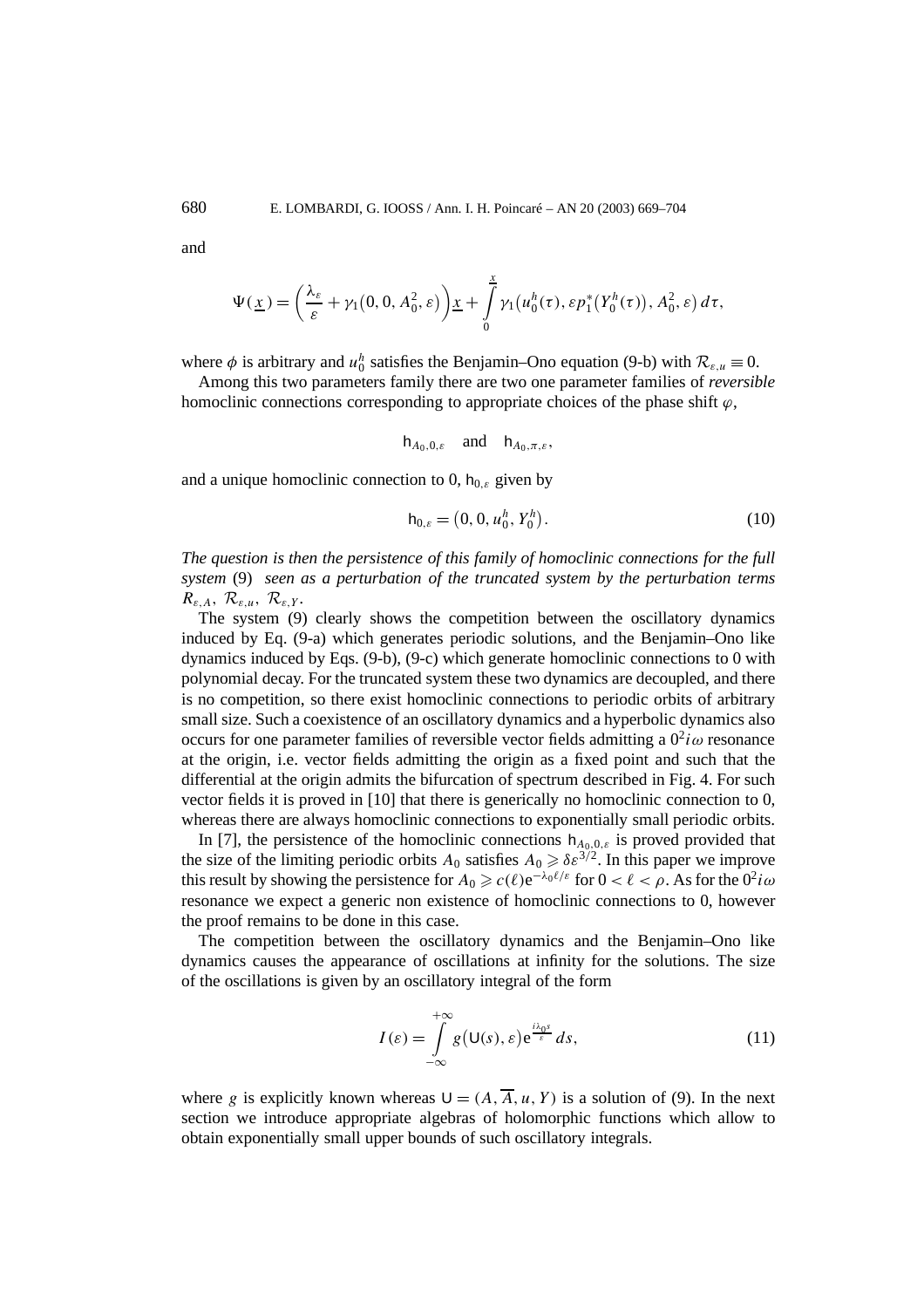#### **3. Exponentially small estimates of oscillatory integrals and complexification**

LEMMA 4 (Exponential Lemma). – Let  $\ell$ ,  $\omega$  be two positive real numbers and let  $p > 1$ *. We denote by*  $\mathfrak{B}_{\ell}$  *the strip in the complex field:*  $\mathfrak{B}_{\ell} = \{z \in \mathbb{C} / |\mathcal{I}m(z)| < \ell \}$  *and by*  $\mathcal{H}_{\ell,p}$  *the set of functions*  $f : \mathfrak{B}_{\ell} \times ]0,1] \rightarrow \mathbb{C}$  *satisfying* 

(a)  $\xi \mapsto f(\xi, \varepsilon)$  *is holomorphic in*  $\mathfrak{B}_{\ell}$ ,

(b)  $|| f ||_{\mathcal{H}_{\ell, p}} := \sup_{\varepsilon \in [0, 1], \, z \in \mathfrak{B}_{\ell}} (|f(z, \varepsilon)| (1 + |z|^p)) < +\infty.$ *Then for every*  $f \in H_{\ell,p}$  *and*  $\varepsilon \in ]0,1]$ ,  $I^{\pm}(f,\varepsilon) = \int_{-\infty}^{+\infty} f(t,\varepsilon) e^{\pm i\omega t/\varepsilon} dt$  satisfies

$$
\left|I^{\pm}(f,\varepsilon)\right| \leqslant c_p \left\|f\right\|_{\mathcal{H}_{\ell,p}} e^{-\omega\ell/\varepsilon} \quad \text{with } c_p = 2 \int\limits_{0}^{+\infty} \frac{1}{1+t^p}.
$$

*Proof.* – We only do the proof for  $I^+$ . For  $I^-$ , perform the change of time  $t' = -t$ in the integral. So, let  $f \in \mathcal{H}_{\ell,p}$ ,  $\varepsilon, \ell' < \ell$  be fixed. Since f is holomorphic in  $\mathfrak{B}_{\ell}$ , the integral of  $f e^{i\omega t/\varepsilon}$  along the path  $\Gamma_1$  given in Fig. 6, is equal to zero. Pushing *R* to  $+\infty$ , we get

$$
I^+(f,\varepsilon) = \int_{-\infty}^{+\infty} f(i\ell' + t,\varepsilon) e^{i\omega(i\ell' + t)/\varepsilon} dt.
$$

The estimate then follows, where the exponential comes from the oscillating term computed on the line  $\mathcal{I}m(z) = \ell'$ .  $\Box$ 

Lemma 4 gives a very efficient way to obtain exponential upper bounds because the membership to  $\mathcal{H}_{\ell,p}$  is stable by addition, multiplication, and "composition", which can be summed up as follows

LEMMA 5. –  $\mathcal{H}_{\ell,p}$  *is an algebra and if*  $f \in \mathcal{H}_{\ell,p}$  *and g is holomorphic in a domain containing the range of f and satisfies*  $g(0) = 0$ *, then*  $g \circ f \in \mathcal{H}_{\ell,p}$ *.* 

For using the exponential Lemma 4 to compute an exponentially small upper bound of oscillatory integral of the form (11) we need to complexify the problem and to look for solutions of (9) in spaces of type  $\mathcal{H}_{\ell,p}$ . For that purpose we introduce the complexified spaces corresponding to the real ones given in Definition 2.

DEFINITION 6. – *Let* E *be a real Banach space and α be in* ]0*,* 1[*. Denote by* E *the complexified of*  $\mathbb{E}$ *, i.e.*  $\mathbb{E} = \mathbb{E} + i\mathbb{E}$ *.* 

*For any*  $\ell > 0$ *, any* function  $f : \mathfrak{B}_{\ell} \to \widehat{\mathbb{E}}$  *and any*  $\eta \in ]-\ell, \ell[$ *, we denote by*  $f|_{\eta} : \mathbb{R} \to$  $\widehat{\mathbb{E}}$ ,  $f|_{\eta} = f(\cdot + i\eta)$ *.* 



Fig. 6. Path  $\Gamma_1$ .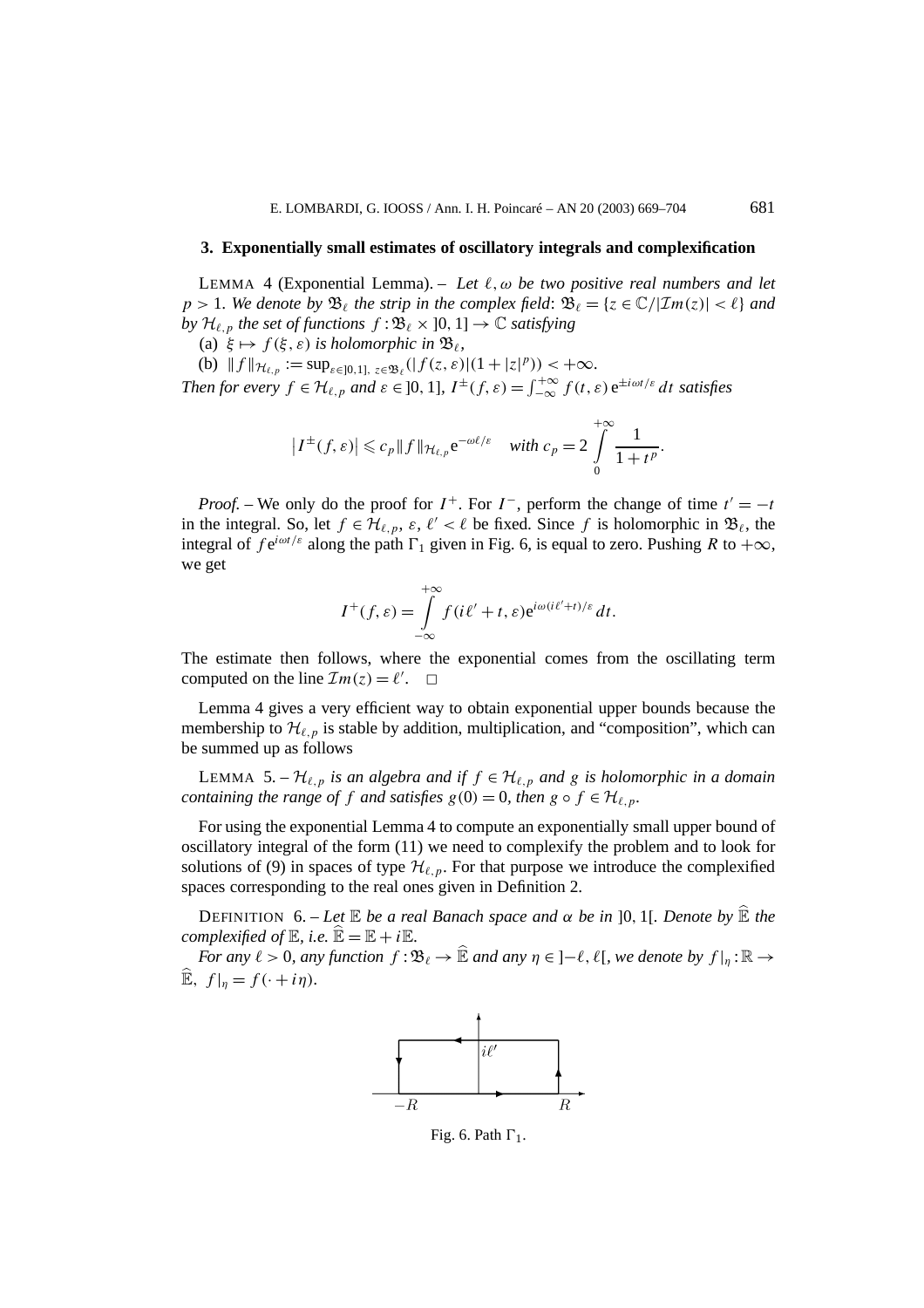*Then, let us define the Banach spaces*

$$
H_{\ell,p}^{\alpha}(\widehat{\mathbb{E}}) = \left\{ f : \mathfrak{B}_{\ell} \to \widehat{\mathbb{E}}, \text{ holomorphic}; f(\mathbb{R}) \subset \mathbb{E}; \forall \eta \in ]-\ell, \ell[, f|_{\eta} \in B_{p}^{\alpha}(\widehat{\mathbb{E}});
$$
  

$$
\|f\|_{H_{\ell,p}^{\alpha}(\widehat{\mathbb{E}})} = \sup_{\eta \in ]-\ell, \ell[} \|f|_{\eta}\|_{B_{p}^{\alpha}(\widehat{\mathbb{E}})} < \infty \right\},
$$
  

$$
H_{\ell,p}^{1,\alpha}(\widehat{\mathbb{E}}) = \left\{ f \in H_{\ell,p}^{\alpha}(\widehat{\mathbb{E}}); \frac{df}{dz} \in H_{\ell,p}^{\alpha}(\widehat{\mathbb{E}}) \right\},
$$
  

$$
C^{\alpha}(\mathfrak{B}_{\ell}, \widehat{\mathbb{E}}) = \left\{ f : \mathfrak{B}_{\ell} \to \widehat{\mathbb{E}}; f(\mathbb{R}) \subset \mathbb{E}; \forall \eta \in ]-\ell, \ell[, f|_{\eta} \in C^{\alpha}(\mathbb{R}, \widehat{\mathbb{E}});
$$
  

$$
\|f\|_{C^{\alpha}(\mathfrak{B}_{\ell}, \widehat{\mathbb{E}})} = \sup_{\eta \in ]-\ell, \ell[} \|f|_{\eta}\|_{C^{\alpha}(\mathbb{R}, \widehat{\mathbb{E}})} < \infty \right\}.
$$

*To shorten notations, we denote*

$$
H_{\ell,p}^{\alpha} := H_{\ell,p}^{\alpha}(\mathbb{C}), \quad \text{and} \quad H_{\ell,p}^{1,\alpha} := H_{\ell,p}^{1,\alpha}(\mathbb{C}).
$$

*We also introduce the Banach spaces*  $H_{\mathbb{H},w}^{\alpha}$ ,  $H_{\mathbb{H},w}^{1,\alpha}$  *and*  $H_{\mathbb{D},w}^{\alpha}$  *defined by* 

$$
H_{\mathbb{H},w}^{\alpha} = \{ V : \mathfrak{B}_{\ell} \to \widehat{\mathbb{H}}, \text{ holomorphic, } V(\mathbb{R}) \subset \mathbb{H},
$$
  
\n
$$
\forall \eta \in ]-\ell, \ell[, \text{ } V|_{\eta} \in \widehat{B^{\alpha}_{\mathbb{H},w}} := B^{\alpha}_{\mathbb{H},w} + i B^{\alpha}_{\mathbb{H},w};
$$
  
\n
$$
\| V \|_{H^{\alpha}_{\mathbb{H},w}} := \sup_{\eta \in ]-\ell, \ell[} \| V |_{\eta} \|_{\widehat{B^{\alpha}_{\mathbb{H},w}}} < \infty \},
$$
  
\n
$$
H^{\alpha}_{\mathbb{D},w} = \{ V : \mathfrak{B}_{\ell} \to \widehat{\mathbb{D}}, \text{ holomorphic, } V(\mathbb{R}) \subset \mathbb{D},
$$
  
\n
$$
\forall \eta \in ]-\ell, \ell[, \text{ } V |_{\eta} \in \widehat{B^{\alpha}_{\mathbb{D},w}} := B^{\alpha}_{\mathbb{D},w} + i B^{\alpha}_{\mathbb{D},w};
$$
  
\n
$$
\| V \|_{H^{\alpha}_{\mathbb{D},w}} := \sup_{\eta \in ]-\ell, \ell[} \| V |_{\eta} \|_{B^{\alpha}_{\mathbb{D},w}} < \infty \},
$$
  
\n
$$
H^{1,\alpha}_{\mathbb{H},w} = \left\{ V \in H^{\alpha}_{\mathbb{H},w}; \frac{dV}{dz} \in H^{\alpha}_{\mathbb{H},w} \right\}.
$$

Observe that  $H_{\ell,p}^{\alpha}(\widehat{\mathbb{E}})$  is continuously embedded in  $C_b^0(\mathfrak{B}_{\ell},\widehat{\mathbb{E}})$  and that  $H_{\mathbb{H},w}^{\alpha}$ ,  $H_{\mathbb{D},w}^{\alpha}$ are respectively continuously embedded in  $C_b^0(\mathfrak{B}_\ell, \widehat{\mathbb{H}})$  and  $C_b^0(\mathfrak{B}_\ell, \widehat{\mathbb{D}})$  where  $C_b^0(\Omega, E)$ is the set of the functions which are continuous and bounded from  $\Omega$  to  $E$ .

The different local and nonlocal operators involved in Eq. (9) can be extended to "complex functions"  $U = (A, \tilde{A}, u, Y)$  lying in

$$
\mathsf{BE}_{\ell}^{\alpha}(\delta_0, \delta_1) := \left\{ \mathsf{U} \in \mathsf{E}_{\ell}^{\alpha}/\forall z \in \mathfrak{B}_{\ell}, \left| \widetilde{A}(z) \right| < \delta_1, \left| A(z) \right| < \delta_1, \\ \left| u(z) \right| + \varepsilon |Y(z)|_{\widehat{\underline{\pi}_{\varepsilon}} \mathbb{D}} < \delta_0 \right\},
$$

where

$$
\mathsf{E}_{\ell}^{\alpha} := \left(C^{\alpha}(\mathfrak{B}_{\ell}, \mathbb{C})\right)^{2} \times H_{\ell, 2}^{1, \alpha} \times H_{\underline{\pi}_{\varepsilon}}^{\alpha} \mathbb{D}_{w} \cap \left\{\mathsf{U}/\widetilde{A}(\underline{x}) = \overline{A}(\underline{x}), \text{ for } \underline{x} \in \mathbb{R}\right\}
$$

is normed with

$$
||U||_{\mathsf{E}_{\ell}^{\alpha}}=||A||_{C^{\alpha}}+||\widetilde{A}||_{C^{\alpha}}+||u||_{H_{\ell,2}^{1,\alpha}}+||Y||_{H_{\underline{\pi}_{\varepsilon}}^{\alpha}\mathbb{D},w}.
$$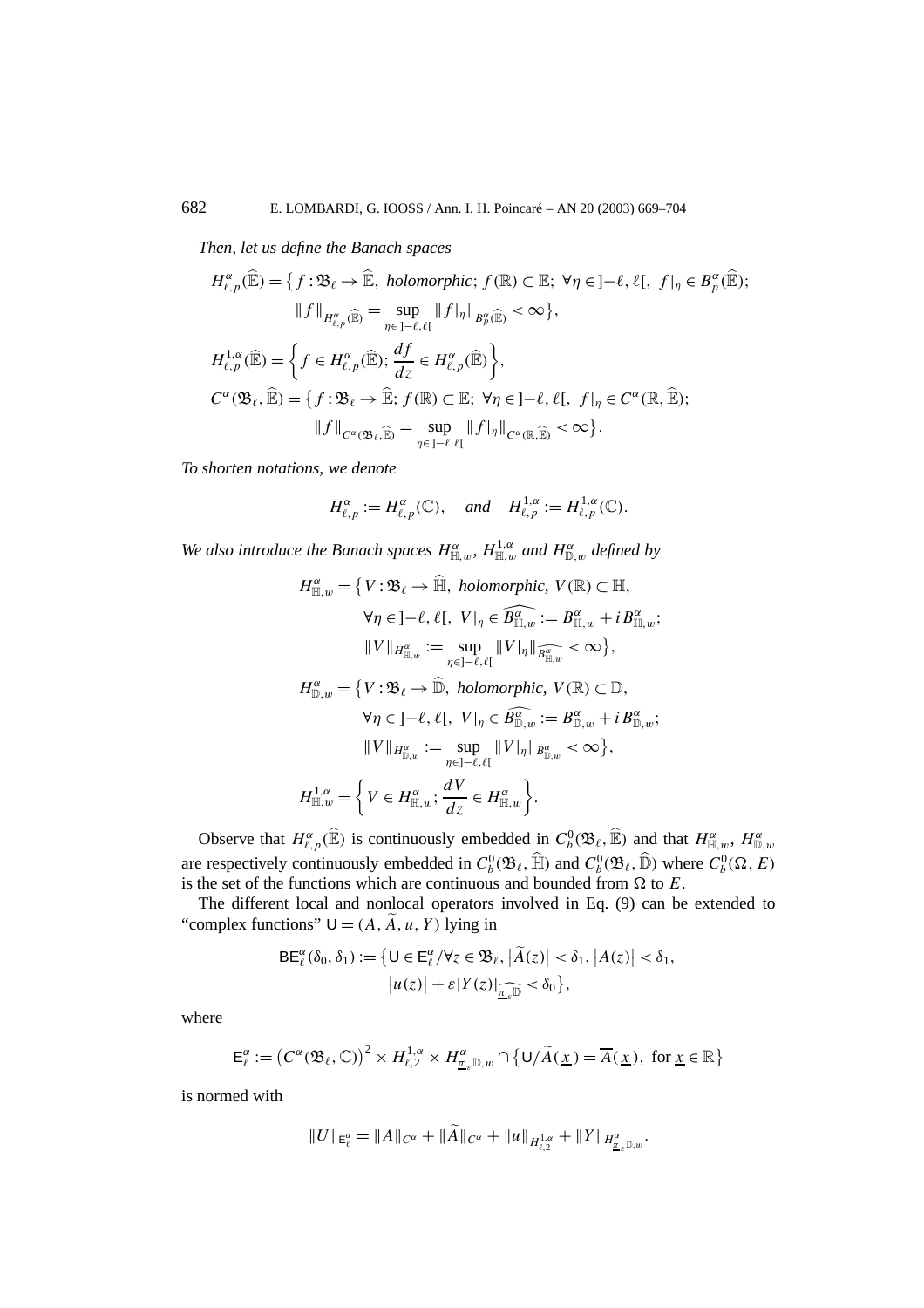Indeed they appear as finite sum of analytic functions of  $(A, \overline{A}, u, Y) \in \mathbb{C}^2 \times \mathbb{R} \times \mathbb{Z}$  *<sub>r</sub>* $\mathbb{D}$ which naturally extend to analytic functions of  $(A, \overline{A}, u, Y) \in \mathbb{C}^2 \times \mathbb{C} \times \pi$ ,  $\mathbb{D}$  composed with nonlocal linear operators  $\mathcal{T}_0$ ,  $\mathcal{T}_1$ ,  $\mathcal{T}_2$ ,  $\mathcal{C}_{\varepsilon}^{(1)}$ ,  $\mathcal{C}_{\varepsilon}^{(2)}$  (see (9)) of the form

$$
\mathcal{K}: f \mapsto \mathcal{K}[f]
$$

with

$$
\mathcal{K}[f](\underline{x}) := \text{p.v.} \int_{-\infty}^{+\infty} K(s) \cdot f(\underline{x} - s) \, ds,
$$

where *f* is any function from  $\mathbb R$  to  $\mathbb E$  and  $K(t)$  is a linear bounded operator in  $\mathbb E$ . For instance, the Hilbert transform reads

$$
\mathcal{H}[u](\underline{x}) := \text{p.v.} \int_{-\infty}^{+\infty} \frac{1}{s} u(\underline{x} - s) \, ds.
$$

Such operators can readily be extended to a function  $f : \mathfrak{B}_\ell \to \widehat{\mathbb{E}}$  with the same integral formula where  $x$  lies in  $\mathfrak{B}_{\ell}$  instead of R. Moreover we have

LEMMA 7. – Let  $\mathbb E$  *be a real Banach space and*  $\mathcal L(\mathbb E)$  *be the space of bounded linear operators in*  $\mathbb{E}$ *. Assume that*  $K : \mathbb{R} \setminus \{0\} \to \mathcal{L}(\mathbb{E})$  *is*  $C^1$  *such that* 

(i)  $||K(s)||_{\mathcal{L}(\mathbb{E})} \leq C_0/|s|, \quad ||K'(s)||_{\mathcal{L}(\mathbb{E})} \leq C_0/|s|^2 \text{ for } |s| \leq 1,$ 

(ii)  $||K(s)||_{\mathcal{L}(\mathbb{E})} \leq C_1/|s|^2$  *for*  $|s| \geq 1$ *, and*  $p.v. \int_{-1}^{1} K(s) ds \in \mathcal{L}(\mathbb{E})$ *. Then, the linear map* K *defined by*

$$
f \mapsto \mathcal{K}[f] = \text{p.v.} \int_{\mathbb{R}} K(s).f(\cdot - s) ds
$$

*is bounded from*  $H_{\ell,2}^{\alpha}(\mathbb{E})$  *into itself.* 

*Proof. –* First observe that

$$
\mathcal{K}[f](z) = \int_{-\infty}^{+\infty} K(s) \cdot (f(z-s) - f(z)) ds + \left(p.v. \int_{-\infty}^{+\infty} K(s) ds\right) \cdot f(z),
$$

where the first integral is a classical convergent integral without "principal value". This formula combined with Lebegues's theorem ensures that  $\mathcal{K}[f]$  is holomorphic in  $\mathfrak{B}_{\ell}$ . Moreover it is proved in [7] (see Lemma 30) that  $K$  is a bounded linear operator from  $B_2^{\alpha}(\widehat{\mathbb{E}})$  to itself. Hence, since  $\mathcal{K}[f|_{\eta}] = (\mathcal{K}[f])|_{\eta}$ ,  $\mathcal{K}$  is a bounded linear operator from  $H_{\ell,2}^{\alpha}(\widehat{\mathbb{E}})$  to itself.  $\square$ 

So, to look for solutions of (9) which admit an holomorphic continuation in  $E_{\ell}^{\alpha}$ , we study the "complexified equation"

$$
\frac{dA}{dz} - iA\left(\frac{\lambda_{\varepsilon}}{\varepsilon} + \gamma_1(u, \varepsilon p_1^*(Y), A\widetilde{A}, \varepsilon)\right) = R_{\varepsilon, A}(A, \widetilde{A}, u, Y),
$$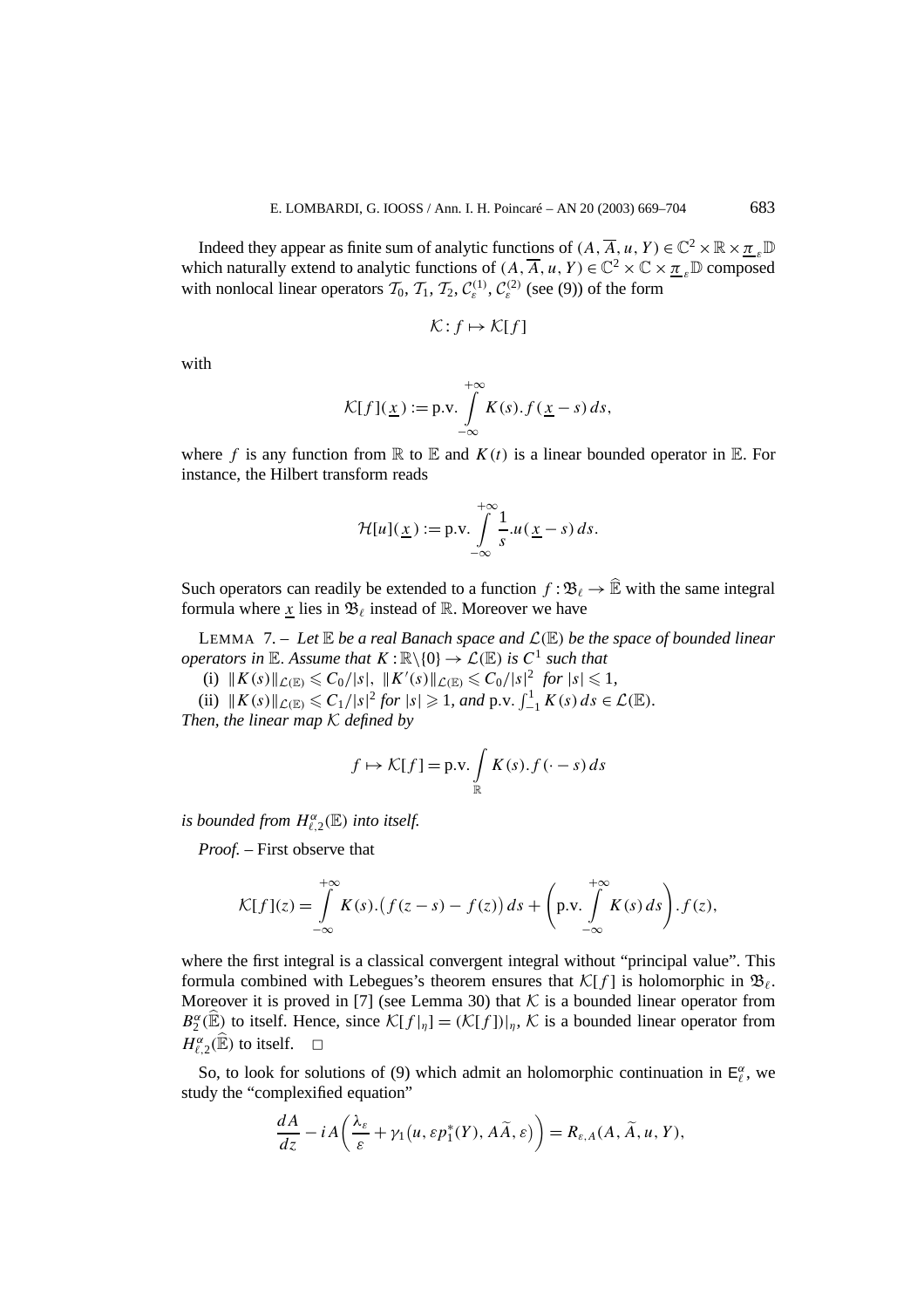684 E. LOMBARDI, G. IOOSS / Ann. I. H. Poincaré – AN 20 (2003) 669–704

$$
\frac{d\tilde{A}}{dz} + i\tilde{A}\left(\frac{\lambda_{\varepsilon}}{\varepsilon} + \gamma_{1}(u, \varepsilon p_{1}^{*}(Y), A\tilde{A}, \varepsilon)\right) = R_{\varepsilon, \tilde{A}}(A, \tilde{A}, u, Y),
$$
\n
$$
\rho \mathcal{H}\left[\frac{du}{dz}\right] + u + \frac{3}{2}u^{2} = \mathcal{R}_{\varepsilon, u}[A, \tilde{A}, u, Y] + R_{\varepsilon, u}(A\tilde{A}) + c_{0},
$$
\n
$$
Y - \mathcal{I}_{0}[u] = \mathcal{R}_{\varepsilon, Y}[A, \tilde{A}, u, Y],
$$
\n(12)

where  $R_{\varepsilon, \tilde{A}}$  is an analytic function of  $(A, \tilde{A}, u, Y)$  given by

$$
R_{\varepsilon,\tilde{A}}(A,\tilde{A},u,Y)=R_{\varepsilon,A}(\overline{\tilde{A}},\overline{A},\overline{u},\overline{Y}).
$$

*Remark* 8. – Observe that for any solution U of (12) lying in  $E_{\ell}^{\alpha}$ , the restriction of U to  $\mathbb{R}$  is a solution of (9) lying in  $(C^{\alpha}(\mathbb{R}, \mathbb{C}))^2 \times B_2^{1,\alpha}(\mathbb{R}) \times B_{\underline{\pi}_{\varepsilon} \mathbb{D},w}^{\alpha}$ .

The bounds for the linear operators  $\mathcal{T}_0$ ,  $\mathcal{T}_1$ ,  $\mathcal{T}_2$ ,  $\mathcal{C}_{\varepsilon}^{(1)}$ ,  $\mathcal{C}_{\varepsilon}^{(2)}$ , which lead to the estimates for  $\mathcal{R}_{\varepsilon,u}, \mathcal{R}_{\varepsilon,Y}$  stated for (9), are based on the structure of these non local operators where nonlocal kernels occur. In [7] the estimates of these operators were based on Lemma 30, here extended at Lemma 7 for obtaining the holomorphy in the strip  $\mathfrak{B}_{\ell}$ . It then results that  $\mathcal{T}_0$  is a bounded linear operator from  $H_{\ell,2}^{1,\alpha}$  to  $\overline{H_{\underline{\pi}_s}^{\alpha}}_{\mathbb{D},w}$  and for any function  $U = (A, \tilde{A}, u, Y)$  lying in  $BE_{\ell}^{\alpha}(\delta_0, \delta_1)$  and any  $\varepsilon \in [0, \varepsilon_0]$ , the two nonlocal, nonlinear perturbations terms  $\mathcal{R}_{\varepsilon,u}[A, \tilde{A}, u, Y]$  and  $\mathcal{R}_{\varepsilon,Y}[A, \tilde{A}, u, Y]$  lie respectively in  $H_{\ell,2}^{\alpha}$  and  $H^{\alpha}_{\underline{\pi}_\varepsilon}$ <sub>*D*</sub>,*w* and satisfy

$$
\|\mathcal{R}_{\varepsilon,u}[A, \widetilde{A}, u, Y]\|_{H^{\alpha}_{\varepsilon,2}}\leqslant M\varepsilon \|Y\|_{H^{\alpha}_{\underline{\pi}_{\varepsilon}\mathbb{D},w}} \left( \|u\|_{H^{1,\alpha}_{\varepsilon,2}} + \varepsilon \|Y\|_{H^{\alpha}_{\underline{\pi}_{\varepsilon}\mathbb{D},w}} + \|A\|_{C^{\alpha}} + \|\widetilde{A}\|_{C^{\alpha}} \right)+ M\varepsilon \|u\|_{H^{1,\alpha}_{\varepsilon,2}} \left( 1 + \left( \|A\|_{C^{\alpha}} + \|\widetilde{A}\|_{C^{\alpha}} \right) \left( \|A\|_{C^0} + \|\widetilde{A}\|_{C^0} \right) \right),
$$
\n(13)

$$
\|\mathcal{R}_{\varepsilon,Y}[A, \tilde{A}, u, Y]\|_{H^{\alpha}_{\underline{\pi}_{\varepsilon}, \mathbb{D}, w}}\n\leq M\varepsilon \|Y\|_{H^{\alpha}_{\underline{\pi}_{\varepsilon}, \mathbb{D}, w}} (\|u\|_{H^{1,\alpha}_{\varepsilon, 2}} + \varepsilon \|Y\|_{H^{\alpha}_{\underline{\pi}_{\varepsilon}, \mathbb{D}, w}} + \|A\|_{C^{\alpha}} + \|\tilde{A}\|_{C^{\alpha}}),\n\|D\mathcal{R}_{\varepsilon, u}[A, \tilde{A}, u, Y]\|_{\mathcal{L}(\mathbb{E}^{\alpha}_{\varepsilon}, H^{\alpha}_{\varepsilon, 2})} + \|D\mathcal{R}_{\varepsilon,Y}[A, \tilde{A}, u, Y]\|_{\mathcal{L}(\mathbb{E}^{\alpha}_{\varepsilon}, H^{\alpha}_{\underline{\pi}_{\varepsilon}, \mathbb{D}, w})}\n\leq M\varepsilon (1 + \|u\|_{H^{1,\alpha}_{\varepsilon, 2}} + \|Y\|_{H^{\alpha}_{\underline{\pi}_{\varepsilon}, \mathbb{D}, w}} + \|A\|_{C^{\alpha}} + \|\tilde{A}\|_{C^{\alpha}}). \n\tag{14}
$$

Finally the local nonlinear perturbation terms  $R_{\varepsilon,A}$ ,  $R_{\varepsilon,\tilde{A}}$  satisfy

$$
\left| R_{\varepsilon,A}(A, \widetilde{A}, u, Y) \right| + \left| R_{\varepsilon, \widetilde{A}}(A, \widetilde{A}, u, Y) \right| \leqslant M \varepsilon |Y|_{\widetilde{\underline{\pi}_{\varepsilon}} \mathbb{D}} \left( |u| + |Y|_{\widetilde{\underline{\pi}_{\varepsilon}} \mathbb{D}} \right) \tag{15}
$$

for  $|A| < \delta_1$ ,  $|A| < \delta_1$ ,  $|u| + \varepsilon |Y| \leq \varepsilon \delta_0$ , and  $\varepsilon \in ]0, \varepsilon_0]$ .<br>This existent is still revealed which near reads.

This system is still reversible, which now reads

$$
R_{\varepsilon,A}(\tilde{A}, A, u, SY) = -R_{\varepsilon, \tilde{A}}(A, \tilde{A}, u, Y)
$$

for the local perturbation term and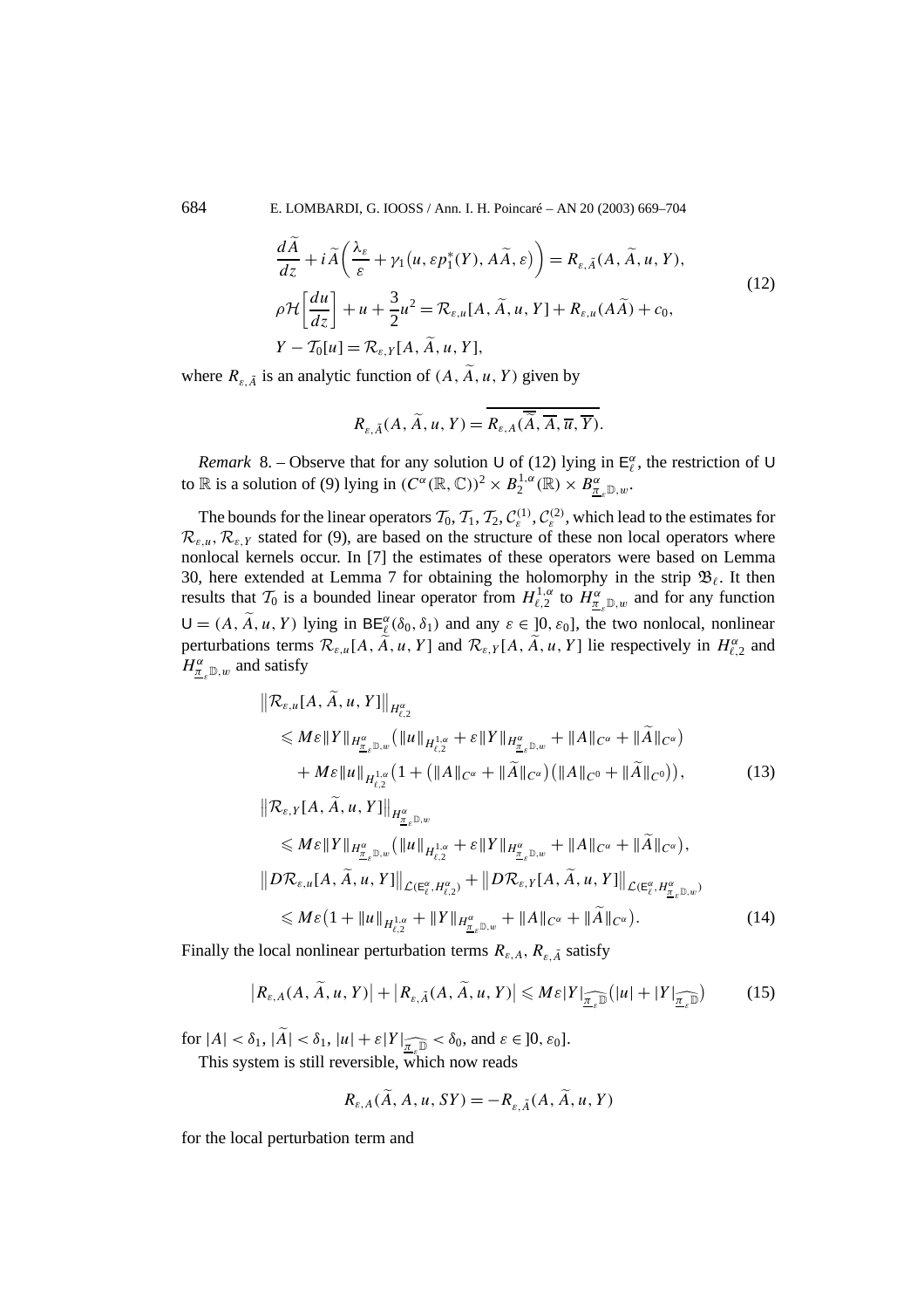$$
\hat{s} \circ \mathcal{R}_{\varepsilon,u}[A, \tilde{A}, u, Y] = \mathcal{R}_{\varepsilon,u}[\hat{s} \circ \tilde{A}, \hat{s} \circ A, \hat{s} \circ u, \tilde{S} \circ Y],
$$
  

$$
\hat{S} \circ \mathcal{R}_{\varepsilon,Y}[A, \tilde{A}, u, Y] = \mathcal{R}_{\varepsilon,Y}[\hat{s} \circ \tilde{A}, \hat{s} \circ A, \hat{s} \circ u, \hat{S} \circ Y]
$$

for the nonlocal perturbations terms.

## **4. Homoclinic connections to exponentially small periodic orbits**

The purpose of the paper is to prove the existence of generalized solitary waves with exponentially small ripples at infinity. As already explained in Section 2.2, after change of coordinates, the full Euler equations reduces to system (12) and generalized solitary waves appear as homoclinic connections to the periodic orbits  $p_{A_0,\varepsilon}(\underline{x})$ . In this section we prove

THEOREM 9. – *For any*  $\alpha \in ]0, \frac{1}{2}]$ ,  $\ell \in ]0, \rho[$  *there exist*  $c_{\star}, \varepsilon_{\star}$  *such that for every*  $\varepsilon \in [0, \varepsilon]$  *and every*  $A_0 \in [c_+ \varepsilon e^{-\ell \lambda_0/\varepsilon}, \varepsilon^{1-\alpha} e^{-\ell \lambda_0/\varepsilon}]$ , system (9) has two reversible *homoclinic connections*  $H_{A_0,\varphi_i,\varepsilon}$ ,  $j = 1, 2$ , *of the form* 

$$
H_{A_0,\varphi_j,\varepsilon}(\underline{x}) = p_{A_0,\varepsilon} \left( \underline{x} + \varepsilon \varphi_j \rho \arctan \frac{\underline{x}}{\rho} \right) + h_{0,\varepsilon}(\underline{x}) + h_{1,\varepsilon}(\underline{x}), \tag{16}
$$

*where*  $h_{0,\varepsilon}$  *is given by* (10) *and*  $h_{1,\varepsilon}(x) = \mathcal{O}(\varepsilon^{1-\alpha}/(\rho+|x|)).$ 

COROLLARY 10. – *There exists*  $\delta > 0$  *such that for any*  $\ell \in ]0, \rho[$  *there exist*  $c_{\ell}, \varepsilon_{\ell}$ *such that for every*  $\varepsilon \in ]0, \varepsilon_{\ell}]$  *and every*  $A_0 \in [c_{\ell} \varepsilon e^{-\ell \lambda_0 / \varepsilon}, \delta]$ *, system* (9) *has two reversible homoclinic connections*  $H_{A_0,\varphi_j,\varepsilon}$ ,  $j = 1, 2$ , *of the form* (16) *where*  $h_{1,\varepsilon}(\underline{x}) =$  $\mathcal{O}(\sqrt{\varepsilon}/(\rho + |\underline{x}|)).$ 

*Remark* 11. – Theorem 1 is a direct consequence of the above corollary performing back the change of coordinates given by the Normal Form Lemma 3 and the scaling (8).

*Proof of Corollary 10. –* We first deduce Corollary 10 from Theorem 9. Looking carefully at the proof of Theorem 9 given in the next subsections, we check that we can obtain a similar theorem which is valid uniformly for any  $\ell' \in [0, \ell]$ , i.e. a theorem for which the constants  $c_{\star}$ ,  $\varepsilon_{\star}$  are the same for every  $\ell' \in ]0, \ell]$ . So grouping together the existence results obtained for  $\alpha = \frac{1}{2}$  and each  $\ell' \in ]0, \ell]$  and observing that

$$
\bigcup_{0<\ell'\leq \ell} [c_\star \varepsilon \mathrm{e}^{-\frac{\ell'\lambda_0}{\varepsilon}}, \sqrt{\varepsilon} \mathrm{e}^{-\frac{\ell'\lambda_0}{\varepsilon}}] = [c_\star \varepsilon \mathrm{e}^{-\frac{\ell\lambda_0}{\varepsilon}}, \sqrt{\varepsilon}]
$$

we obtain that *for any*  $\ell \in ]0, \rho[$  *there exist*  $c_{\ell}, \varepsilon_{\ell}$  *such that for every*  $\varepsilon \in ]0, \varepsilon_{\ell}]$  *and every*  $A_0 \in [c_\ell \varepsilon e^{-\ell \lambda_0/\varepsilon}, \sqrt{\varepsilon}],$  *system* (9) *has two reversible homoclinic connections*  $H_{A_0,\varphi_j,\varepsilon}$ ,  $j = 1, 2$ , of the form (16) where  $h_{1,\varepsilon}(\underline{x}) = \mathcal{O}(\sqrt{\varepsilon}/(\rho + |\underline{x}|))$ .

Finally Theorem 22 of [7] gives the existence of two reversible homoclinic con-Finally Theorem 22 of [*i*] gives the existence of two reversible homocninc con-<br>nections  $H_{A_0,\varphi_j,\varepsilon}$ ,  $j = 1,2$ , of the form (16) where  $h_{1,\varepsilon}(\underline{x}) = \mathcal{O}(\sqrt{\varepsilon}/(\rho + |\underline{x}|))$  for  $A_0 \in [c_0 \varepsilon^{3/2}, \delta]$  which completes the proof of Corollary 10.  $\Box$ 

The rest of this section is devoted to the proof of Theorem 9.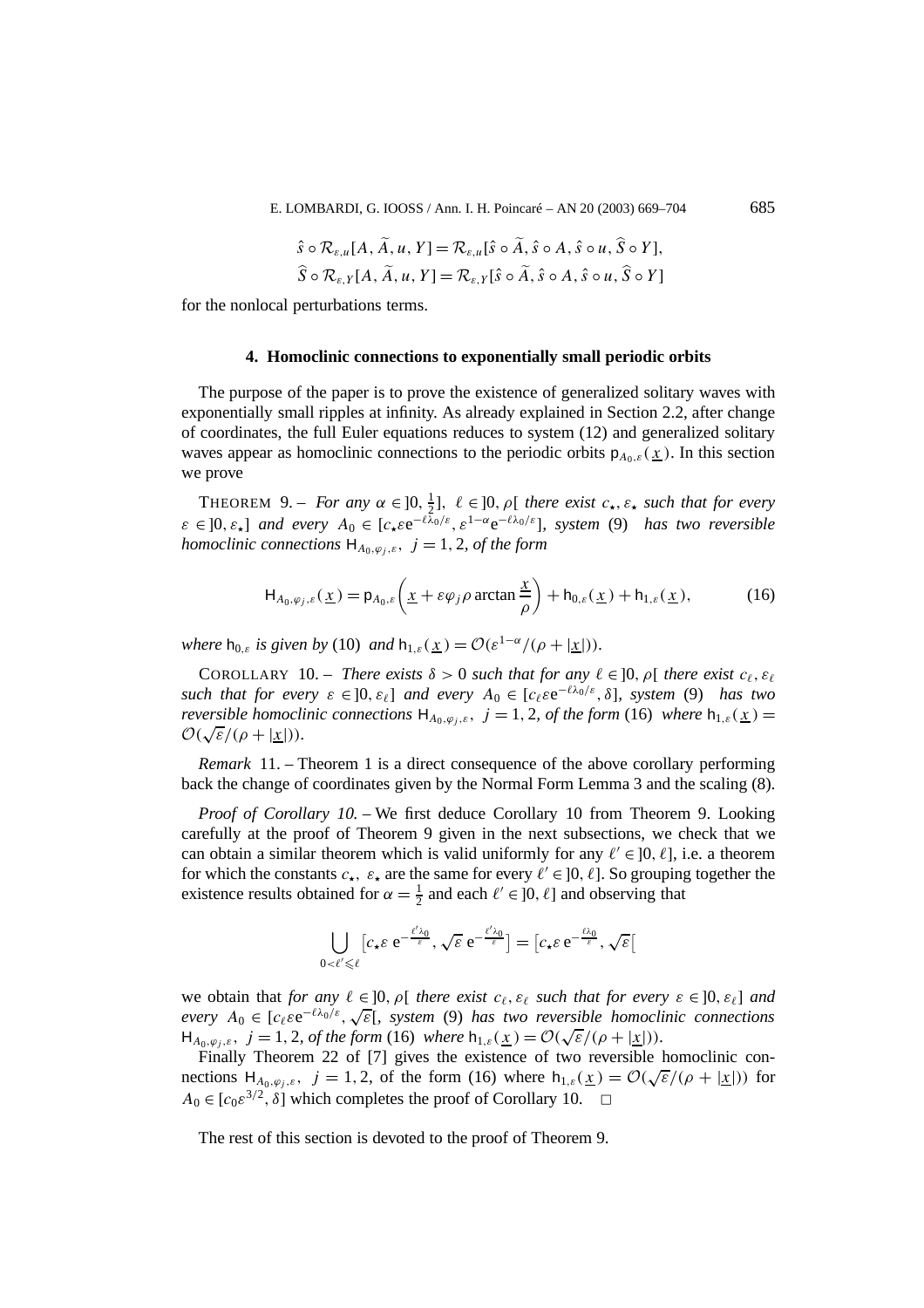### **4.1. Complexified shifted system and choice of the parameters**

In the rest of this paper let  $\ell \in [0, \rho[$  and  $\alpha \in [0, 1]$  be fixed. We look for homoclinic connections to the periodic orbit p*A*0*,ε* under the form

$$
H_{A_0,\varphi,\varepsilon} = p_{A_0,\varepsilon} \left( \underline{x} + \varepsilon \varphi \rho \arctan \frac{\underline{x}}{\rho} \right) + h_{\varepsilon}(\underline{x}). \tag{17}
$$

The unknown are  $\varphi \in \mathbb{R}$ , which is proportional to the phase shift at infinity, and  $h_{\varepsilon}$  which is required to be a *reversible homoclinic connection to* 0. As already explained, to obtain exponentially small estimates of  $A_0$ , we need to show that  $H_{A_0, \varphi, \varepsilon}$  admits a holomorphic continuation in  $\mathfrak{B}_{\ell}$  still denoted by  $H_{A_0,\varphi,\varepsilon}$  which lies in  $BE_{\ell}^{\alpha}(\delta_0,\delta_1)$  where  $\delta_0$  can be chosen arbitrarily. For that purpose we look for  $H_{A_0,\varphi,\varepsilon}$  as a solution of (12). Moreover, we look for  $h_{\varepsilon}(z)$  with  $z \in \mathfrak{B}_{\ell}$  under the form

$$
\mathsf{h}_{\varepsilon}(z) = ((iq_1(z) + q_2(z))e^{i\psi_{\varphi}(z)}, (-iq_1(z) + q_2(z))e^{-i\psi_{\varphi}(z)}, u, Y) \tag{18}
$$

with

$$
\psi_{\varphi}(z) = \left[\frac{\lambda_{\varepsilon}}{\varepsilon} + \gamma_1(0, 0, A_0^2, \varepsilon)\right] \left[z + \varepsilon \rho \varphi \arctan(z/\rho)\right],
$$

with

$$
\arctan z = \int\limits_{[0,z]} \frac{ds}{1+s^2}
$$

observing that

$$
\mathsf{T}: (q_1, q_2) \mapsto (A, \widetilde{A}) = ((iq_1(z) + q_2(z))e^{i\psi_{\varphi}(z)}, (-iq_1(z) + q_2(z))e^{-i\psi_{\varphi}(z)})
$$

is an isomorphism from  $\mathbb{C}^2$  onto  $\mathbb{C}^2$ .

We need a priori estimates on  $\varphi$  and h to ensure that  $H_{A_0,\varphi,\varepsilon}$  lies in  $BE^{\alpha}_{\ell}(\delta_0,\delta_1)$ . Moreover, we want to prove the existence of homoclinic connection to  $p_{A_0,\varepsilon}$  provided that its size  $A_0$  lies in an interval of the form  $[c_+ \varepsilon e^{-\ell \lambda_0/\varepsilon}, \varepsilon^{1-\alpha} e^{-\ell \lambda_0/\varepsilon}]$ . So, in what follows we set

DEFINITION 12. – *Let us define*

$$
\delta_0 := \sup_{z \in \mathfrak{B}_{\ell}, \ \varepsilon \in [0,1]} (|u_0^h(z)| + \varepsilon |Y_0^h(z)|_{\widehat{\underline{\pi}_{\varepsilon}}}) \quad \text{and} \quad \varepsilon_0 := \varepsilon_0(\delta_0),
$$
  

$$
\varphi_0 := \sup_{\varepsilon \in [0,\varepsilon_0], \ A_0 \in [0,\delta_1[} \left( \frac{4}{\rho[\lambda_{\varepsilon} + \varepsilon \gamma_1(0,0, A_0^2, \varepsilon)]} \right),
$$

*where*  $\varepsilon_0(\delta_0)$  *is given by the Nonlocal Normal Form Lemma* 3 *and let us set* 

$$
A_0 = A_0^{\star} e^{-\frac{\lambda_0 \ell}{\varepsilon}} \quad \text{with } A_0^{\star} \in \left] -\frac{1}{2} \delta_1, \frac{1}{2} \delta_1 \right[.
$$

We also define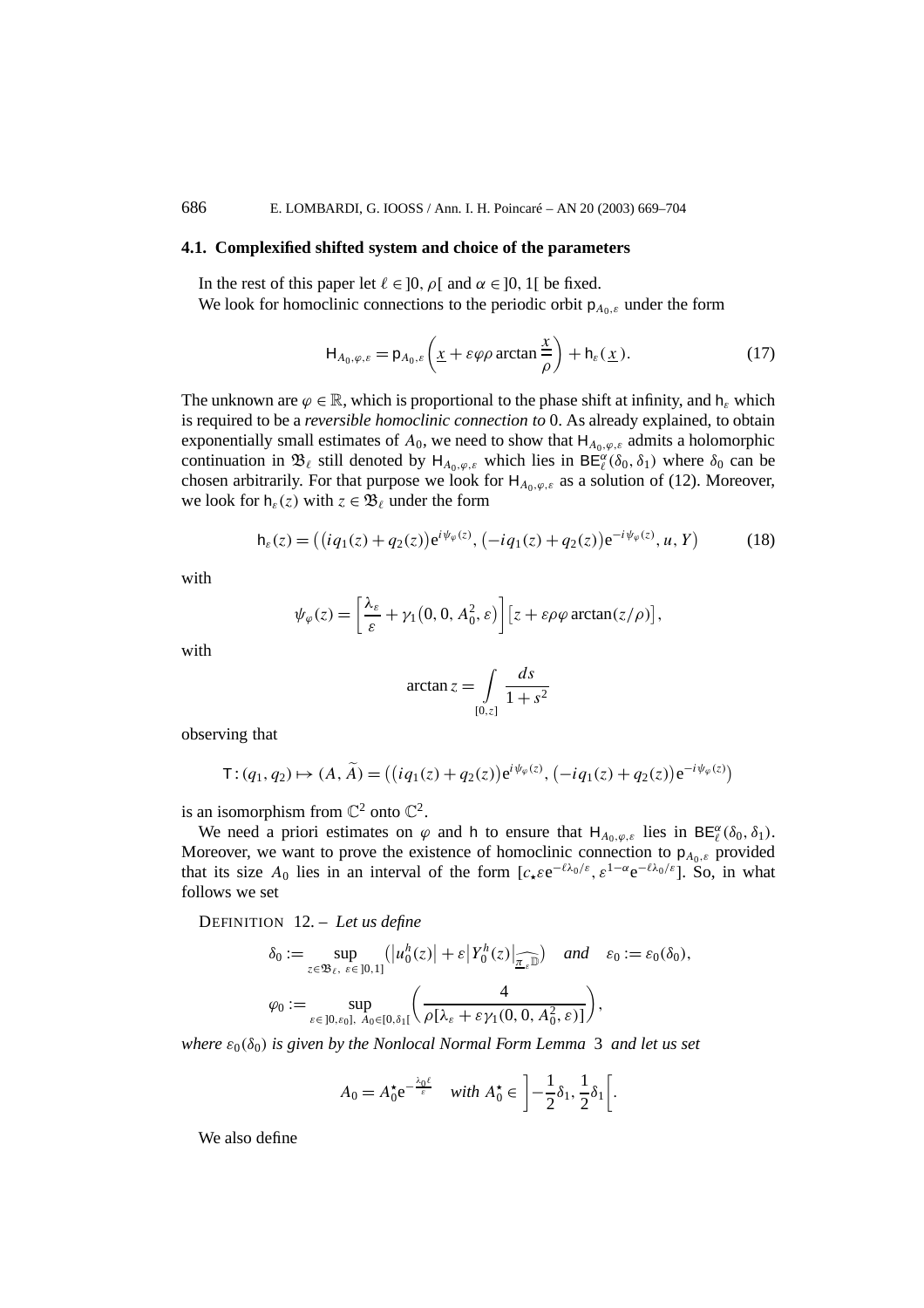$\text{DEFINITION 13.} - Let \quad \mathfrak{H}_{\ell}^{\alpha} = H_{\ell,1}^{\alpha} \times H_{\ell,2}^{\alpha} \times H_{\ell,2}^{1,\alpha} \times H_{\underline{\pi}_{\varepsilon} \mathbb{D},w}^{\alpha}$  equipped with the *following norm*

$$
\|\mathfrak{h}\|_{\mathfrak{H}^{\alpha}_{\ell}}=\big\|(q_1,q_2)\big\|_{\mathfrak{Q}^{\alpha}_{\ell}}+\|u\|_{H^{1,\alpha}_{\ell,2}}+\|Y\|_{H^{\alpha}_{\underline{\pi}_{\epsilon}\mathbb{D},w}},
$$

*where*  $\mathfrak{h} = (q_1, q_2, u, Y)$  *and* 

$$
||(q_1, q_2)||_{\mathfrak{Q}_{\ell}^{\alpha}} = e^{-\frac{\lambda_0 \ell}{\varepsilon}} (||q_1||_{H_{\ell, 1}^{\alpha}} + ||q_2||_{H_{\ell, 2}^{\alpha}}) + ||(iq_1 + q_2)e^{i\frac{\lambda_0 z}{\varepsilon}}||_{H_{\ell, 1}^{\alpha}}
$$
  
+ 
$$
||(-iq_1 + q_2)e^{-i\frac{\lambda_0 z}{\varepsilon}}||_{H_{\ell, 1}^{\alpha}}.
$$

*Then, we define*

$$
\mathfrak{BS}_{\ell}^{\alpha}(d_0, d_1) = \big\{\mathfrak{h} \in \mathfrak{H}_{\ell}^{\alpha}/\|u\|_{H_{\ell,2}^{1,\alpha}} + \|Y\|_{H_{\underline{\pi}_{\varepsilon}}^{\alpha}(\mathbb{D}, w)} < d_0, \; \big\|(q_1, q_2)\big\|_{\mathfrak{Q}_{\ell}^{\alpha}} < d_1 \big\}.
$$

*Observe that there is no*  $\varepsilon$  *in front of*  $||Y||_{H^{\alpha}_{\mathbb{Z}_\varepsilon} \mathbb{D}, w}$  *in the definition of*  $\mathfrak{BS}_\ell^{\alpha}(d_0, d_1)$ *.* 

With this choice of parameters we check

LEMMA 14. –

- (a) *There exists c such that for every*  $z \in \mathcal{B}_{\ell}$ ,  $\varphi \in [-\varphi_0, \varphi_0]$ ,  $\varepsilon \in [0, \varepsilon_0]$  *and every*  $A_0^{\star} \in \left] -\frac{1}{2}\delta_1, \frac{1}{2}\delta_1\right], \, |\mathcal{I}m(\psi_{\varphi}(z))| \leq \frac{\lambda_0\ell}{\varepsilon} + c \text{ holds.}$
- (b) *There exists*  $\delta_2 \in ]0, \frac{1}{2}\delta_1[$  *such that for every*  $z \in \mathfrak{B}_{\ell}$ ,  $\varphi \in [-\varphi_0, \varphi_0]$ ,  $\varepsilon \in ]0, \varepsilon_0]$  *and*  $\frac{1}{2}\delta_1$  **A**<sub>0</sub> **E**  $[-\delta_2, \delta_2]$ ,  $|A_0 e^{i\psi_\varphi(z)}| < \frac{1}{2}\delta_1$ .
- (c) *There exists*  $\delta_3 \in ]0, \delta_1[$  *such that for every*  $z \in \mathcal{B}_{\ell}, \varphi \in [-\varphi_0, \varphi_0], \varepsilon \in ]0, \varepsilon_0]$  *and*  $every \, \mathfrak{h} \in \mathfrak{B} \mathfrak{H}_{\ell}^{\alpha}(\delta_0, \delta_3)$

$$
\left|(q_2+iq_1)e^{i\psi_{\varphi}(z)}\right|\leq \frac{1}{2}\delta_1,\qquad \left|(q_2-iq_1)e^{-i\psi_{\varphi}(z)}\right|\leq \frac{1}{2}\delta_1.
$$

(d) *For every*  $z \in \mathfrak{B}_{\ell}$ ,  $\varphi \in [-\varphi_0, \varphi_0]$ ,  $\varepsilon \in ]0, \varepsilon_0]$ ,  $A_0^{\star} \in [-\delta_2, \delta_2]$  *and every*  $\mathfrak{h} \in$  $\mathfrak{B}\mathfrak{H}_{\ell}^{\alpha}(\delta_0,\delta_3)$ , the corresponding  $\mathsf{H}_{A_0,\varphi,\varepsilon}$  given by (17) and (18) lies in  $\mathsf{BE}_{\ell}^{\alpha}(\delta_0,\delta_1)$ .

So, we are looking for  $\varphi \in [-\varphi_0, \varphi_0]$  and for an homoclinic connection to 0 h =  $(q_1, q_2, u, Y)$  in  $\mathfrak{B} \mathfrak{H}_{\ell}^{\alpha}(\delta_0, \delta_3)$  which is reversible, i.e.

 $\mathfrak{Sh}(z) = \mathfrak{h}(-z)$  where  $\mathfrak{S}(q_1, q_2, u, Y) = (-q_1, q_2, u, SY)$ .

The new system satisfied by  $\mathfrak{h} = (q_1, q_2, u, Y)$  and  $\varphi$  reads

$$
\frac{dq_1}{dz} = (A_0 + q_2) [\gamma_1(u, 0, 0, \varepsilon) - \varphi \rho_0] + R'_{q_1},
$$
  
\n
$$
\frac{dq_2}{dz} = -q_1 [\gamma_1(u, 0, 0, \varepsilon) - \varphi \rho_0] + R'_{q_2},
$$
  
\n
$$
\rho \mathcal{H} \left[ \frac{du}{dz} \right] + u + \frac{3}{2} u^2 = \mathcal{R}'_{\varepsilon, u} + R'_{\varepsilon, u} + c_0,
$$
  
\n
$$
Y - \mathcal{T}_0[u] = \mathcal{R}'_{\varepsilon, Y},
$$
\n(19)

where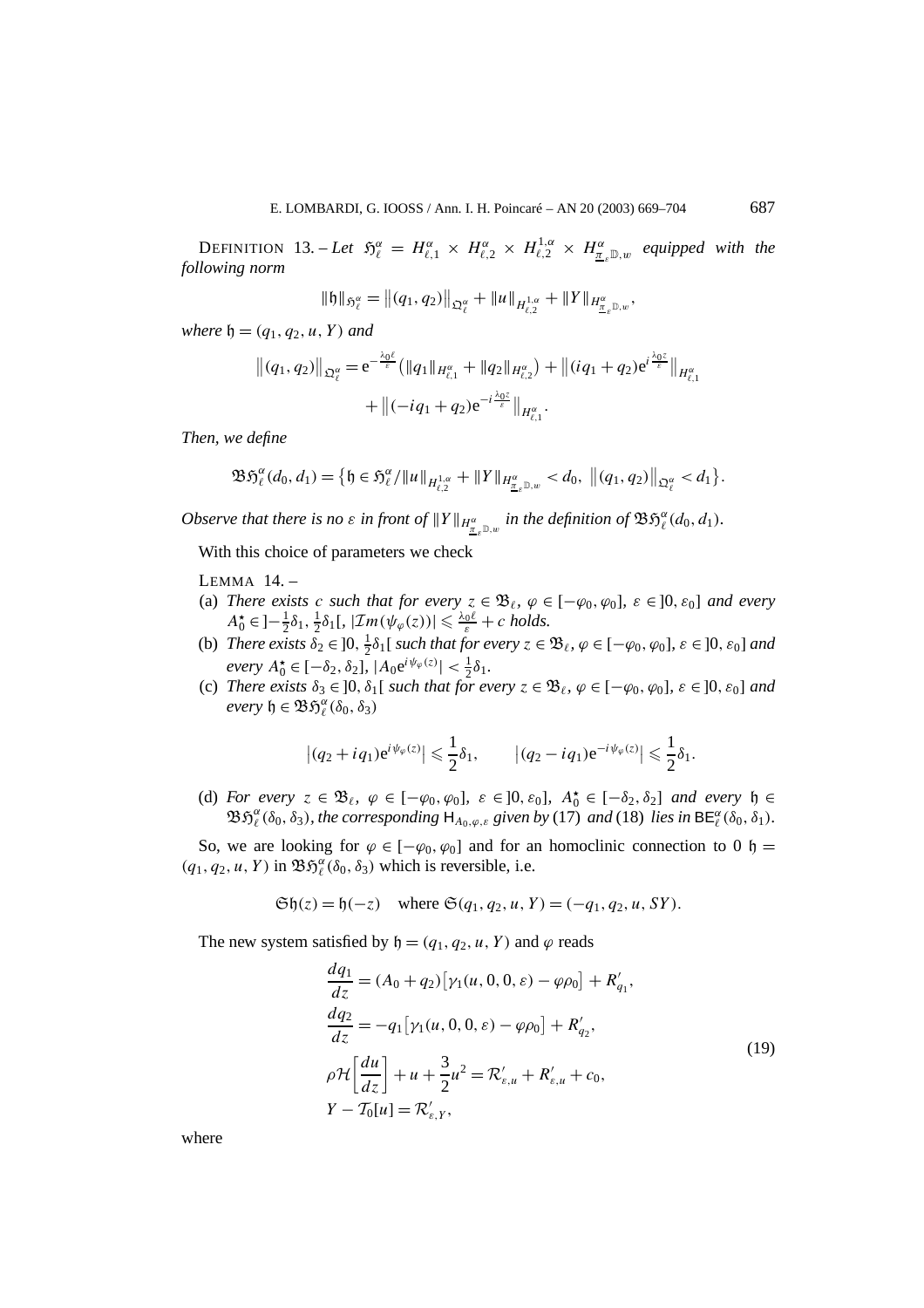688 E. LOMBARDI, G. IOOSS / Ann. I. H. Poincaré – AN 20 (2003) 669–704

$$
\rho_0(z) = (\lambda_{\varepsilon} + \varepsilon \gamma_1(0, 0, A_0^2, \varepsilon)) \frac{\rho^2}{z^2 + \rho^2},
$$
  
\n
$$
R'_{q_1} = \frac{1}{2i} (R'_{\varepsilon, A} e^{-i\psi_{\varphi}} - R'_{\varepsilon, \tilde{A}} e^{i\psi_{\varphi}}) + (A_0 + q_2) \Delta'_{\gamma},
$$
  
\n
$$
R'_{q_2} = \frac{1}{2} (R'_{\varepsilon, A} e^{-i\psi_{\varphi}} + R'_{\varepsilon, \tilde{A}} e^{i\psi_{\varphi}}) - q_1 \Delta'_{\gamma},
$$

with

$$
\Delta'_{\gamma} = \{ \gamma_1(u, \varepsilon p_1^*(Y), A\widetilde{A}, \varepsilon) - \gamma_1(u, 0, 0, \varepsilon) - \gamma_1(0, 0, A_0^2, \varepsilon) \},
$$

where we put a prime when we need to replace *A* by  $(A_0 + q_2 + iq_1)e^{i\psi_\varphi}$ ,  $\widetilde{A}$  by  $(A_0 + q_2 - iq_1)e^{-i\psi_\varphi}$ , and where we choose the constant  $c_0$  such that  $(q_1, q_2, Y, u) = 0$ cancels  $\mathcal{R}'_{\varepsilon,u} + \mathcal{R}'_{\varepsilon,u} + c_0$ , i.e.

$$
c_0=-R_{\varepsilon,u}(A_0^2).
$$

# **4.2. Strategy of proof**

We look for a reversible homoclinic connection  $\mathfrak{h} = (q_1, q_2, u, Y)$  to 0 of the full Eq. (19) under the form

$$
\mathfrak{h} = \mathfrak{h}_{0,\varepsilon} + \mathfrak{h}_1
$$

with

$$
\mathfrak{h}_{0,\varepsilon} = (0,0, u_0^h, Y_0^h) \in \mathfrak{B} \mathfrak{H}_{\ell}^{\alpha} \left( \frac{1}{2} \delta_0, 0 \right), \qquad \mathfrak{h}_1 = (q_1, q_2, w, Z).
$$

More precisely, we look for  $\varphi \in [-\varphi_0, \varphi_0]$  and  $\mathfrak{h}_1 \in \mathfrak{B} \mathfrak{H}_{\ell}^{\alpha}(\frac{1}{2}\delta_0, \delta_3)$ , which satisfies

$$
\mathbf{L}_{\varphi}(z)\mathfrak{h}_1 = \mathbf{G}(\mathfrak{h}_1, A_0^{\star}, \varphi, \varepsilon),\tag{20}
$$

where

$$
\mathbf{L}_{\varphi}(z)\mathfrak{h}_1 = \begin{vmatrix} \frac{dq_1}{dz} - \left[\gamma_1(u_0^h, 0, 0, \varepsilon) - \varphi \rho_0\right] q_2, \\ \frac{dq_2}{dz} + \left[\gamma_1(u_0^h, 0, 0, \varepsilon) - \varphi \rho_0\right] q_1, \\ \rho \mathcal{H} \left[\frac{dw}{dz}\right] + w + 3u_0^h w, \\ Z - T_0 w \end{vmatrix}
$$

and

$$
\mathbf{G} = (G_{q_1}, G_{q_2}, \mathcal{G}_w, \mathcal{G}_Z)
$$

with

$$
G_{q_1} = A_0(\gamma_1(u_0^h + w, 0, 0, \varepsilon) - \varphi \rho_0)
$$
  
+  $q_2(\gamma_1(u_0^h + w, 0, 0, \varepsilon) - \gamma_1(u_0^h, 0, 0, \varepsilon)) + R'_{q_1},$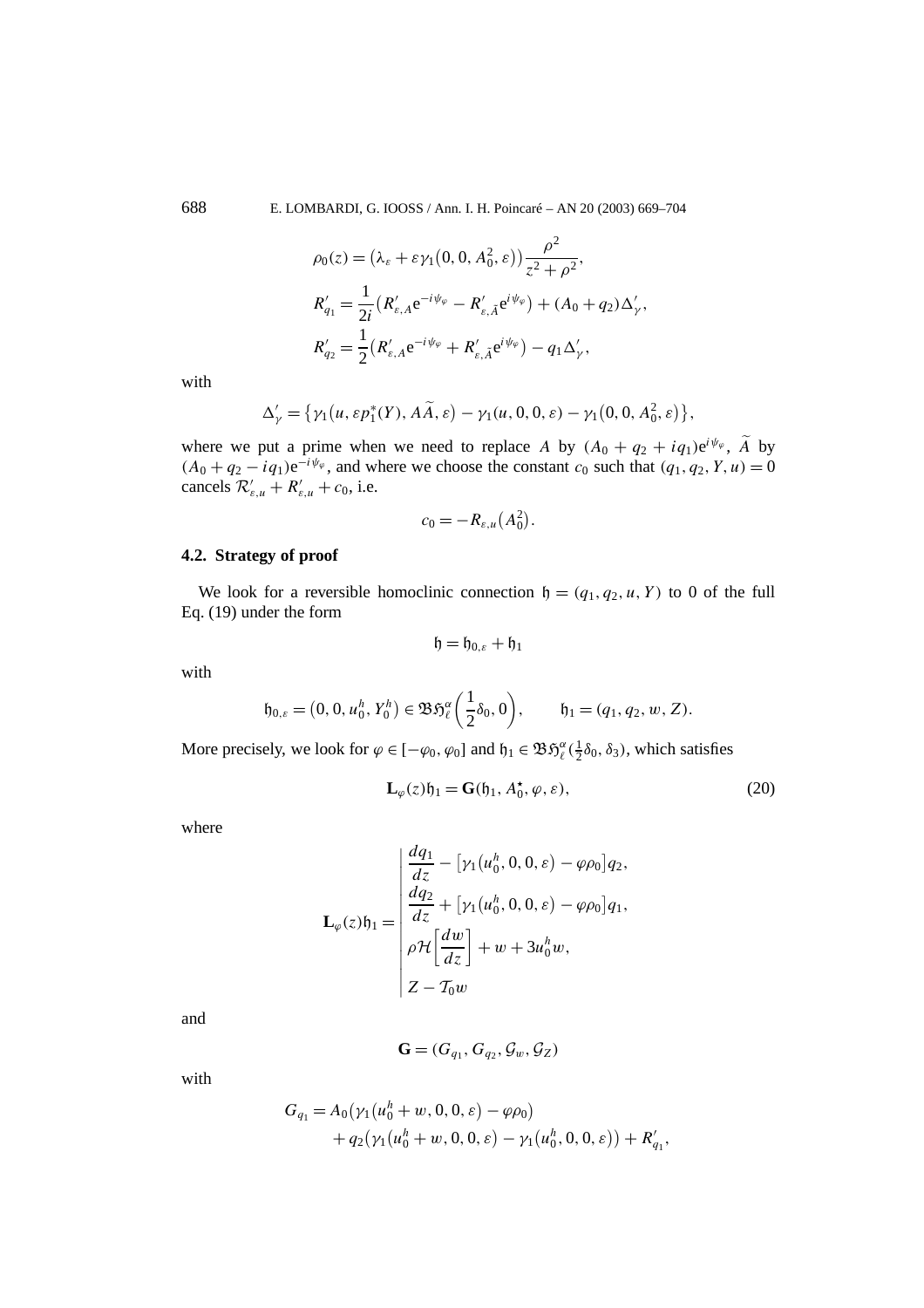E. LOMBARDI, G. IOOSS / Ann. I. H. Poincaré – AN 20 (2003) 669–704 689

$$
G_{q_2} = -q_1(\gamma_1(u_0^h + w, 0, 0, \varepsilon) - \gamma_1(u_0^h, 0, 0, \varepsilon)) + R'_{q_2},
$$
  
\n
$$
G_w = \mathcal{R}'_{\varepsilon, u} + R'_{\varepsilon, u} - R'_{\varepsilon, u}(A_0^2) - \frac{3}{2}w^2,
$$
  
\n
$$
G_Z = \mathcal{R}'_{\varepsilon, Y}.
$$

Here the reversibility comes from the invariance of the system under the symmetry

$$
(z, q_1, q_2, w, Z) \mapsto (-z, -q_1, q_2, w, SZ).
$$

Moreover the map

$$
(\varphi, q_1, q_2, w, Z) \mapsto (G_{q_1}, G_{q_2}, \mathcal{G}_w, \mathcal{G}_Z)
$$

is analytic from  $]-\varphi_0, \varphi_0[\times \mathfrak{B}\mathfrak{H}^{\alpha}_{\ell}(\frac{1}{2}\delta_0, \delta_3)$  to  $H^{\alpha}_{\ell,2} \times H^{\alpha}_{\ell,3} \times H^{\alpha}_{\ell,2} \times H^{\alpha}_{\underline{\pi}_{\epsilon}\mathbb{D},w}$ . For finding homoclinic connection to 0 of (20) we proceed in several steps:

*Step* 1. In Section 4.3 we consider the affine equation

$$
\mathbf{L}_{\varphi}(z)\mathfrak{h}=\mathbf{F}.
$$

More precisely we prove that for any antireversible  $\mathbf{F} \in H_{\ell,2}^{\alpha} \times H_{\ell,3}^{\alpha} \times H_{\ell,2}^{\alpha} \times H_{\frac{\pi}{2},\mathbb{D},w}^{\alpha}$  there exists a reversible solution h in  $\mathfrak{H}_{\ell}^{\alpha}$  if and only if **F** satisfies the solvability condition

$$
\int_{0}^{\infty} \langle r_{-}(\underline{x}), \mathbf{F}(\underline{x}) \rangle d\underline{x} = 0, \tag{21}
$$

where  $r_$  is given by

$$
r_{-}=(\cos\Gamma,-\sin\Gamma,0,0),
$$

with

$$
\Gamma(z) = \int\limits_{[0,z]} \left( \gamma_1 \big( u_0^h(\tau), 0, 0, \varepsilon \big) - \varphi \rho_0(\tau) \right) d\tau.
$$

So, a necessary condition for the existence of a solution  $\mathfrak{h}_1$  of (20) in  $\mathfrak{B}\mathfrak{H}_{\ell}^{\alpha}(\frac{1}{2}\delta_0,\delta_3)$  is that

$$
J(\mathfrak{h}_1, \varphi, A_0^\star, \varepsilon) = 0,
$$

where

$$
J = \int_{0}^{\infty} \langle r_{-}, \mathbf{G}(\mathfrak{h}_1, A_0^{\star}, \varphi, \varepsilon) \rangle d\underline{x}.
$$

*Step* 2. For studying *J* and (20), we need precise estimates of  $G_{q_1}, G_{q_2}, G_w, G_Z$ . They are given in Section 4.4.

*Step* 3. In Section 4.5, we study the solvability function *J* and we compute its principal part. *J* happens to be an oscillatory integral and its study is based on the Exponential Lemma 4. This is why, we had to complexify the problem.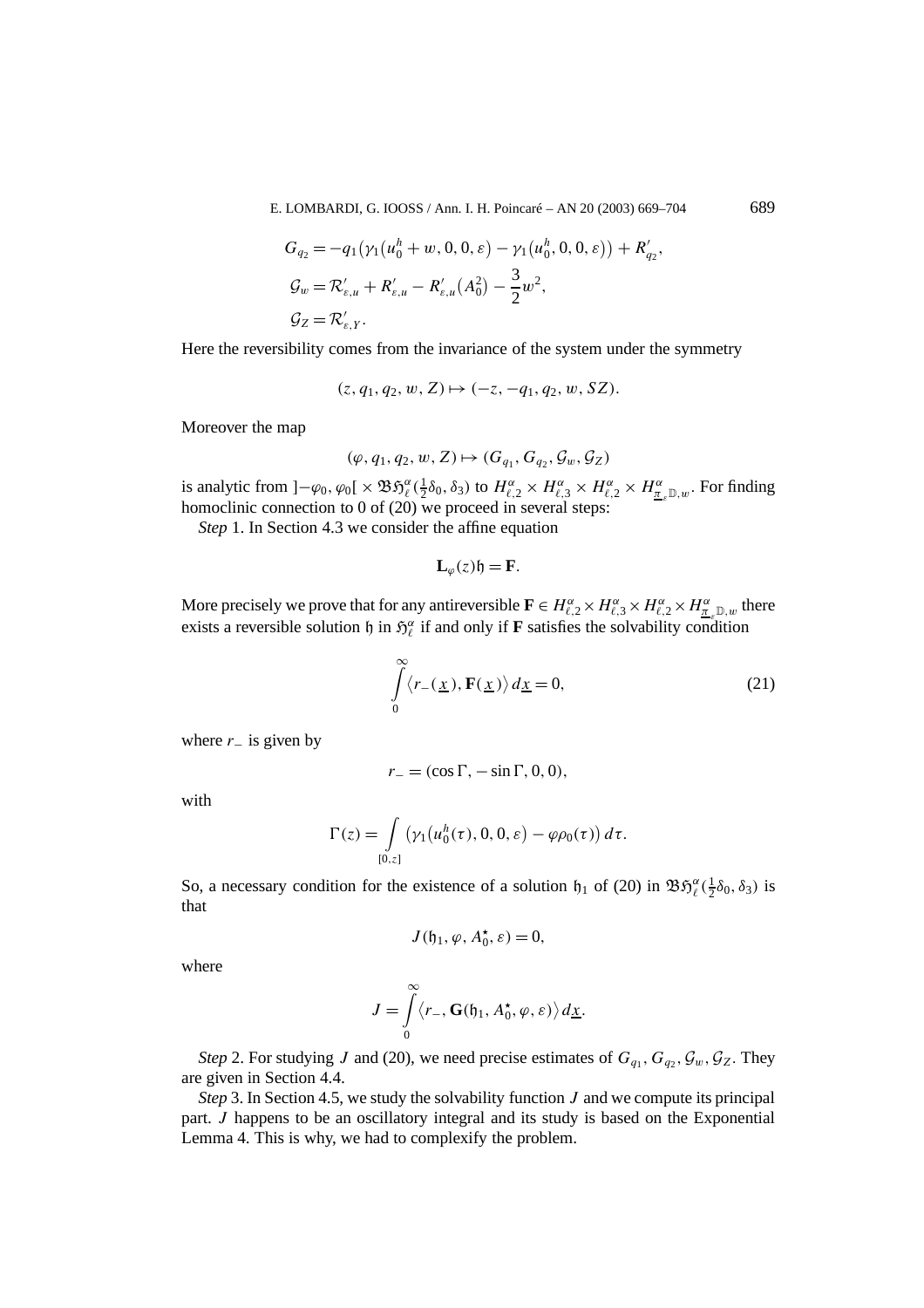*Step* 4. In Section 4.6.1, we introduce the modified equation

$$
\mathbf{L}_{\varphi}(z)\mathfrak{h}_1 = \mathbf{G}^{\perp}(\mathfrak{h}_1, A_0^{\star}, \varphi, \varepsilon), \tag{22}
$$

where

$$
G^{\perp} = G - \frac{2}{\sqrt{\pi}} J e^{-z^2} r_-(z).
$$

The term  $\mathbf{G}^{\perp}$  has been designed so that, for every  $\varepsilon$ ,  $A_0^{\star}$ ,  $\varphi$ ,  $\mathfrak{h}_1$ 

$$
\int_{0}^{\infty} \langle r_{-}, \mathbf{G}^{\perp}(\mathfrak{h}_{1}, A_{0}^{\star}, \varphi, \varepsilon) \rangle d\underline{x} = 0.
$$

Then, using the implicit function theorem, we prove that for any  $\varphi$  and any sufficiently small  $|A_0^{\star}|$ ,  $\varepsilon$  the system (20) admits a solution  $\mathfrak{h}_{1,\varepsilon,A_0^{\star},\varphi}$  in  $\mathfrak{B}\mathfrak{H}_{\ell}^{\alpha}(\frac{1}{2}\delta_0,\delta_3)$  satisfying

$$
\|\mathfrak{h}_{1,\varphi,A_0^{\star},\varepsilon}\|_{\mathfrak{H}_{\ell}^{\alpha}}\leqslant c\big(\varepsilon^{1-\alpha}+|A_0^{\star}|\big).
$$

*Step* 5. Finally, in Section 4.6.2, using the study of *J* made in 4.5, we prove that for  $0 < \alpha \leq \frac{1}{2}$ , there exist  $c_{\star}$ ,  $\varepsilon_{\star}$  such that for every  $0 < \varepsilon < \varepsilon_{\star}$ ,  $A_{0}^{\star} \in [c_{\star} \varepsilon, \varepsilon^{1-\alpha}]$  there exists  $\varphi(\varepsilon, A_0^{\star})$  such that

$$
J\big[\mathfrak{h}_{1,A_0^{\star},\varphi(\varepsilon,A_0^{\star}),\varepsilon},\varphi(\varepsilon,A_0^{\star}),A_0^{\star},\varepsilon\big]=0.
$$

Hence,  $h_{1, A_0^{\star}, \varphi(\varepsilon, A_0^{\star}) , \varepsilon}$  is a reversible solution of (20) in  $\mathfrak{B} \mathfrak{H}_{\ell}^{\alpha}(\frac{1}{2}\delta_0, \delta_3)$  which gives the existence of an homoclinic connection to 0 for (19) under the form

$$
\mathfrak{h}=\mathfrak{h}_{0,\varepsilon}+\mathfrak{h}_{1,A_0^\star,\varphi(\varepsilon,A_0^\star),\varepsilon}.
$$

At this last step we have only considered positive values of  $A_0^{\star}$  since the solution obtained for  $A_0^*$  < 0 are the same as the one found for  $A_0^*$  > 0 thanks to the undetermination on the form of the parametrization of the bifurcating solution given by (16).

## **4.3. Linearized system around the homoclinic connection of the truncated system**

This subsection is devoted to the study of the affine equation

$$
\mathbf{L}_{\varphi}(z)\mathfrak{h} = \mathbf{F},\tag{23}
$$

for any given  $\mathbf{F} = (F_{q_1}, F_{q_2}, F_Z, F_w) \in H_{\ell,2}^{\alpha} \times H_{\ell,3}^{\alpha} \times H_{\ell,2}^{\alpha} \times H_{\underline{\pi}_{\epsilon} \mathbb{D},w}^{\alpha}$  which is antireversible, i.e. such that  $F_{q_1}$  and  $F_w$  are *even*,  $F_{q_2}$  is *odd*, while  $F_Z$  is *reversible* (i.e.  $SF_Z(-z) = F_Z(z)$ ). Eq. (20) reads

$$
\frac{dq_1}{dz} - (\gamma_1(u_0^h, 0, 0, \varepsilon) - \varphi \rho_0) q_2 = F_{q_1},
$$
  

$$
\frac{dq_2}{dz} + (\gamma_1(u_0^h, 0, 0, \varepsilon) - \varphi \rho_0) q_1 = F_{q_2},
$$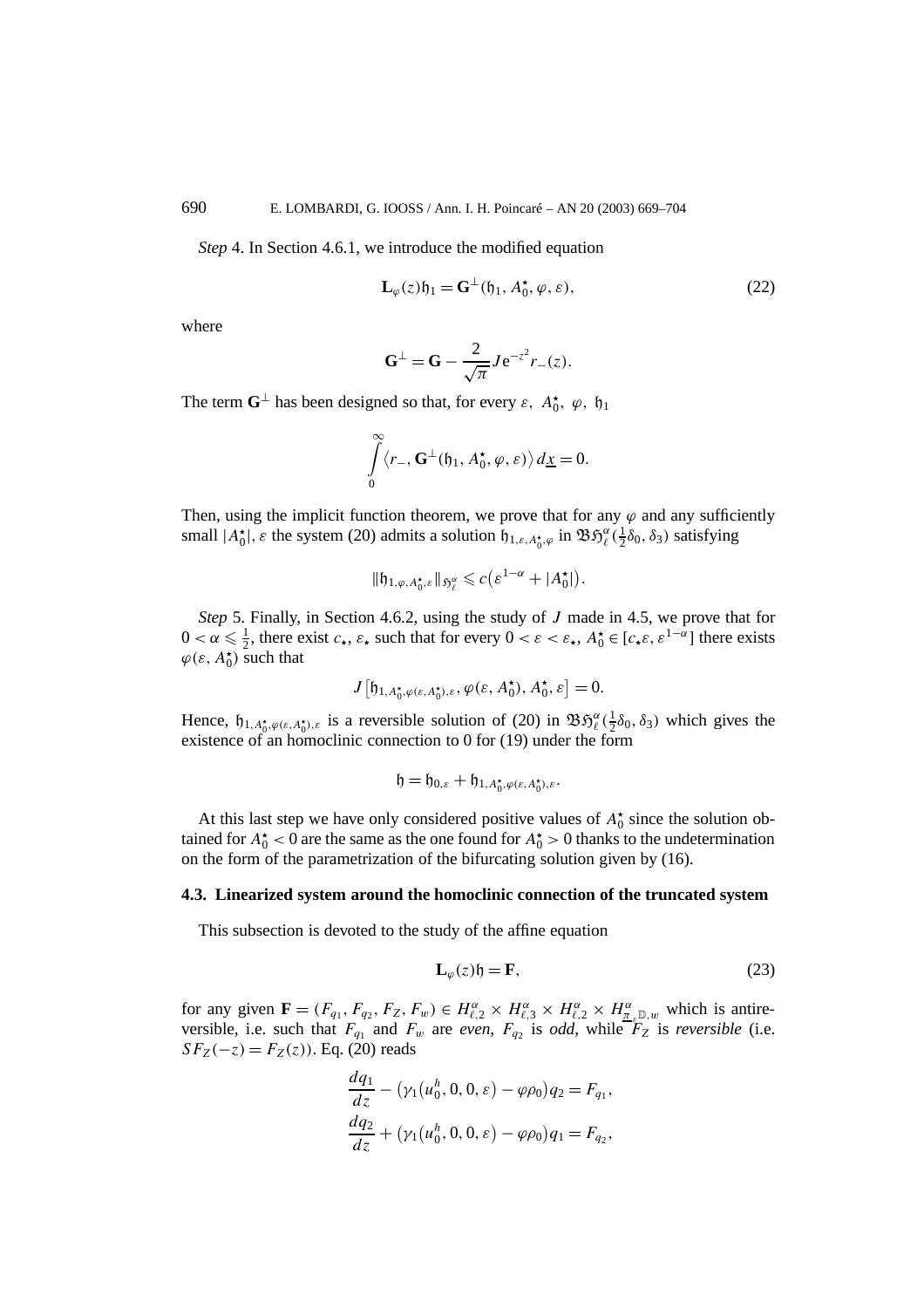E. LOMBARDI, G. IOOSS / Ann. I. H. Poincaré – AN 20 (2003) 669–704 691

$$
\rho \mathcal{H} \left[ \frac{dw}{dz} \right] + w + 3u_0^h w = F_w,
$$
\n
$$
Z - T_0[w] = F_Z.
$$
\n(24)

Let us first show the inversion for the two first coordinates. Let us consider a basis of solutions of the homogeneous system in  $(q_1, q_2)$ 

$$
r_{+}(z) = (\sin \Gamma(z), \cos \Gamma(z), 0, 0), \tag{25}
$$

$$
r_{-}(z) = \left(\cos \Gamma(z), -\sin \Gamma(z), 0, 0\right),\tag{26}
$$

$$
\Gamma(z) = \int_{[0,z]} (\gamma_1(u_0^h(\tau), 0, 0, \varepsilon) - \varphi \rho_0(\tau)) d\tau
$$
 (27)

then  $r_+$  is reversible, while  $r_-\$  is antireversible, and  $\Gamma$  is odd and may be also written as

$$
\Gamma(z) = \int_{[0,z]} \gamma_1(u_0^h(\tau), 0, 0, \varepsilon) d\tau - \varphi \rho[\lambda_{\varepsilon} + \varepsilon \gamma_1(0, 0, A_0^2, \varepsilon)] \arctan(z/\rho).
$$

Let us denote  $\langle \cdot, \cdot \rangle$  the canonical scalar product in  $\mathbb{C}^2$ : for  $q = (q_1, q_2)$  and  $q' = (q'_1, q'_2)$ ,  $\langle q, q' \rangle = \overline{q_1}q_1' + \overline{q_2}q_2'$ . We identify  $(\mathbb{C}^2)^*$  with  $\mathbb{C}^2$  by  $q \mapsto \langle q, \cdot \rangle_* := \langle \overline{q}, \cdot \rangle$ . We then show

LEMMA 15. – *Let us consider the affine system*

$$
\frac{dq_1}{dz} = q_2(\gamma_1(u_0^h, 0, 0, \varepsilon) - \varphi \rho_0) + F_{q_1},
$$
  
\n
$$
\frac{dq_2}{dz} = -q_1(\gamma_1(u_0^h, 0, 0, \varepsilon) - \varphi \rho_0) + F_{q_2},
$$
\n(28)

*with*  $F_q = (F_{q_1}, F_{q_2}) \in H_{\ell,2}^{\alpha} \times H_{\ell,3}^{\alpha}$ , antireversible  $(F_{q_1}$  even,  $F_{q_2}$  *odd*)*. This system has a* unique reversible, holomorphic solution  $(q_1, q_2) = \mathcal{F}_q(F_q)$ ,  $(q_1 \text{ odd}, q_2 \text{ even})$  tending *towards* 0 *at infinity, if and only if* (*we identify r*<sup>−</sup> *with its two first components*)

$$
\int_{0}^{\infty} \langle r_{-}(\underline{x}), F_{q}(\underline{x}) \rangle_{*} d\underline{x} = 0.
$$
 (29)

*We have*

$$
\mathcal{F}_q(F_q)(z) = -r_+(z) \int\limits_{z+\mathbb{R}^+} \langle r_+(\tau), F_q(\tau) \rangle_* d\tau - r_-(z) \int\limits_{z+\mathbb{R}^+} \langle r_-(\tau), F_q(\tau) \rangle_* d\tau.
$$

*Moreover, there exists c such that for every*  $\varphi \in [-\varphi_0, \varphi_0]$ *,*  $\varepsilon \in ]0, \varepsilon_0]$  *and every*  $F_q =$  $(F_{q_1}, F_{q_2}) \in H_{\ell,2}^{\alpha} \times H_{\ell,3}^{\alpha}$  satisfying (29),  $\mathcal{F}_q(F_q)$  lies in  $H_{\ell,1}^{\alpha} \times H_{\ell,2}^{\alpha}$  and satisfy

(i) 
$$
\|\mathcal{F}_{q_1}(F_q)\|_{H_{\ell,1}^{\alpha}} + \|\mathcal{F}_{q_2}(F_q)\|_{H_{\ell,2}^{\alpha}} \leq c (\|F_{q_1}\|_{H_{\ell,2}^{\alpha}} + \|F_{q_2}\|_{H_{\ell,3}^{\alpha}}),
$$
  
\n(ii)  $\|\langle \mathcal{F}_{q_1}(F_q) \rangle_{\mathcal{F}_{q_2}(F_q)} \leq c (\|F_{q_1}\|_{H_{\ell,2}^{\alpha}} + \|F_{q_2}\|_{H_{\ell,3}^{\alpha}}),$ 

(ii) 
$$
\| (i\mathcal{F}_{q_1}(F_q) + \mathcal{F}_{q_2}(F_q)) e^{i\frac{\Delta_0 c}{\varepsilon}} \|_{H^{\alpha}_{\ell,1}} \leq c ( \| F_A \|_{H^{\alpha}_{\ell,2}} + \| F_{\tilde{A}} \|_{H^{\alpha}_{\ell,2}} ),
$$

(iii) 
$$
\|(-i\mathcal{F}_{q_1}(F_q)+\mathcal{F}_{q_2}(F_q))e^{-i\frac{\lambda_0 z}{\varepsilon}}\|_{H_{\ell,1}^{\alpha}}\leq c\big(\|F_A\|_{H_{\ell,2}^{\alpha}}+\|F_{\tilde{A}}\|_{H_{\ell,2}^{\alpha}}\big),
$$

*where*  $F_A = (i F_{q_1} + F_{q_2})e^{i \frac{\lambda_0 z}{\varepsilon}}$  *and*  $F_{\tilde{A}} = (-i F_{q_1} + F_{q_2})e^{-i \frac{\lambda_0 z}{\varepsilon}}$ .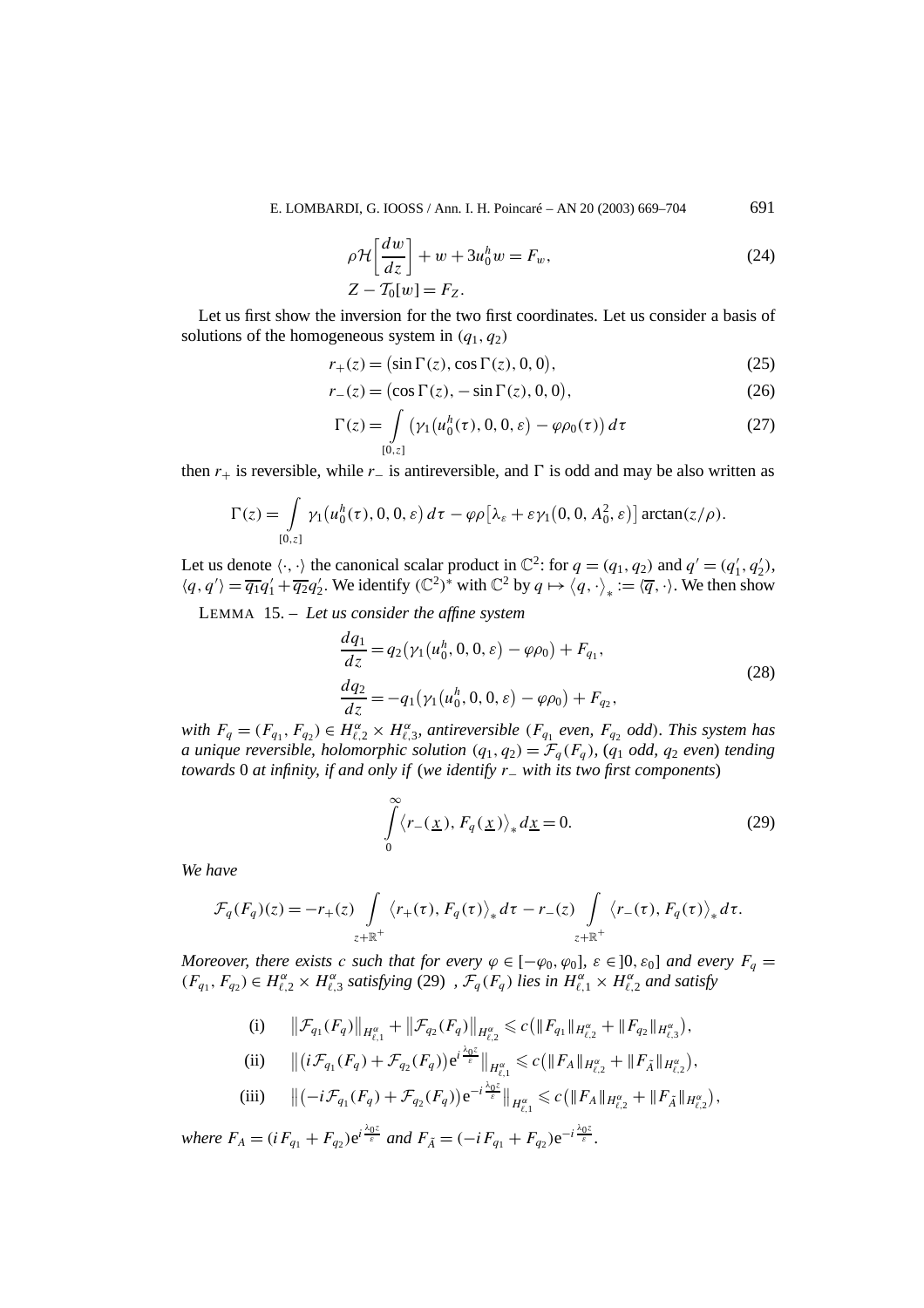

Fig. 7. Path *Fr*.

*Proof. – Step* 1. *Explicit formula*. Variation of constants method leads to

$$
\mathcal{F}_q(F_q)(z) = \left(c_+ + \int_{[0,z]} \langle r_+(\tau), F_q(\tau) \rangle_* d\tau \right) r_+(z)
$$
  
+ 
$$
\left(c_- + \int_{[0,z]} \langle r_-(\tau), F_q(\tau) \rangle_* d\tau \right) r_-(z).
$$
 (30)

We check that  $\mathcal{F}_q(F_q)$  is reversible if and only if  $c_0 = 0$  and that if  $\mathcal{F}_q(F_q)(\underline{x}) \longrightarrow 0$ , then necessarily

$$
c_{+} = -\int_{0}^{\infty} \langle r_{+}(\tau), F_{q}(\tau) \rangle_{*} d\tau,
$$
  
\n
$$
c_{-} = -\int_{0}^{\infty} \langle r_{-}(\tau), F_{q}(\tau) \rangle_{*} d\tau.
$$
\n(31)

Hence, we deduce the compatibility condition (29), and the explicit form of  $\mathcal{F}_a(F_a)$ using the holomorphy of the solutions and the integral path  $\Gamma_r$  drawn on Fig. 7.

*So, we assume now that*  $F_q$  *is an antireversible function lying in*  $H_{\ell,2}^{\alpha} \times H_{\ell,3}^{\alpha}$  *and satisfying the compatibility condition* (29).

*Step* 2. *Estimates in*  $H_{\ell,1}^{\alpha}$ . The two explicit formulas (30), (31) ensure that  $\mathcal{F}_q(F_q)$  is holomorphic in  $\mathfrak{B}_{\ell}$ . Moreover, using (28), and the reversibility of  $\mathcal{F}_{q}(F_{q})$  we get that there exists *c* such that for every  $\varphi \in [-\varphi_0, \varphi_0]$  and every  $\varepsilon \in ]0, \varepsilon_0]$ 

$$
\|\mathcal{F}_{q_1}(F_q)\|_{H_{\ell,1}^{\alpha}} + \|\mathcal{F}_{q_2}(F_q)\|_{H_{\ell,1}^{\alpha}} \leq c \big(\|F_{q_1}\|_{H_{\ell,2}^{\alpha}} + \|F_{q_2}\|_{H_{\ell,3}^{\alpha}}\big).
$$

*Step* 3. *Estimates of*  $\mathcal{F}_{q_2}(F_q)$  *in*  $H_{\ell,2}^{\alpha}$ . Since  $\mathcal{F}_{q_2}(F_q)(z)$   $\underset{\mathcal{R}e(z)\to+\infty}{\longrightarrow}$ 0, we have

$$
\mathcal{F}_{q_2}(F_q)(z) = -\int_0^{+\infty} \frac{d}{dz} (\mathcal{F}_{q_2}(F_q))(z+\tau) d\tau.
$$
 (32)

Moreover,  $\mathcal{F}_{q_2}(F_q)$  is even, lies in  $H_{\ell,1}^{\alpha}$  and satisfies (28). Hence,  $\frac{d\mathcal{F}_{q_2}(F_q)}{dz}$  lies in  $H_{\ell,3}^{\alpha}$ ;  $\mathcal{F}_{q_2}(F_q)$  lies in  $H_{\ell,2}^{\alpha}$  and there exists *c* such that for every  $\varphi \in [-\varphi_0, \varphi_0]$ ,  $\varepsilon \in ]0, \varepsilon_0]$ ,

$$
\|\mathcal{F}_{q_2}(F_q)\|_{H_{\ell,2}^{\alpha}} \leq c \big(\|F_{q_1}\|_{H_{\ell,2}^{\alpha}} + \|F_{q_2}\|_{H_{\ell,3}^{\alpha}}\big).
$$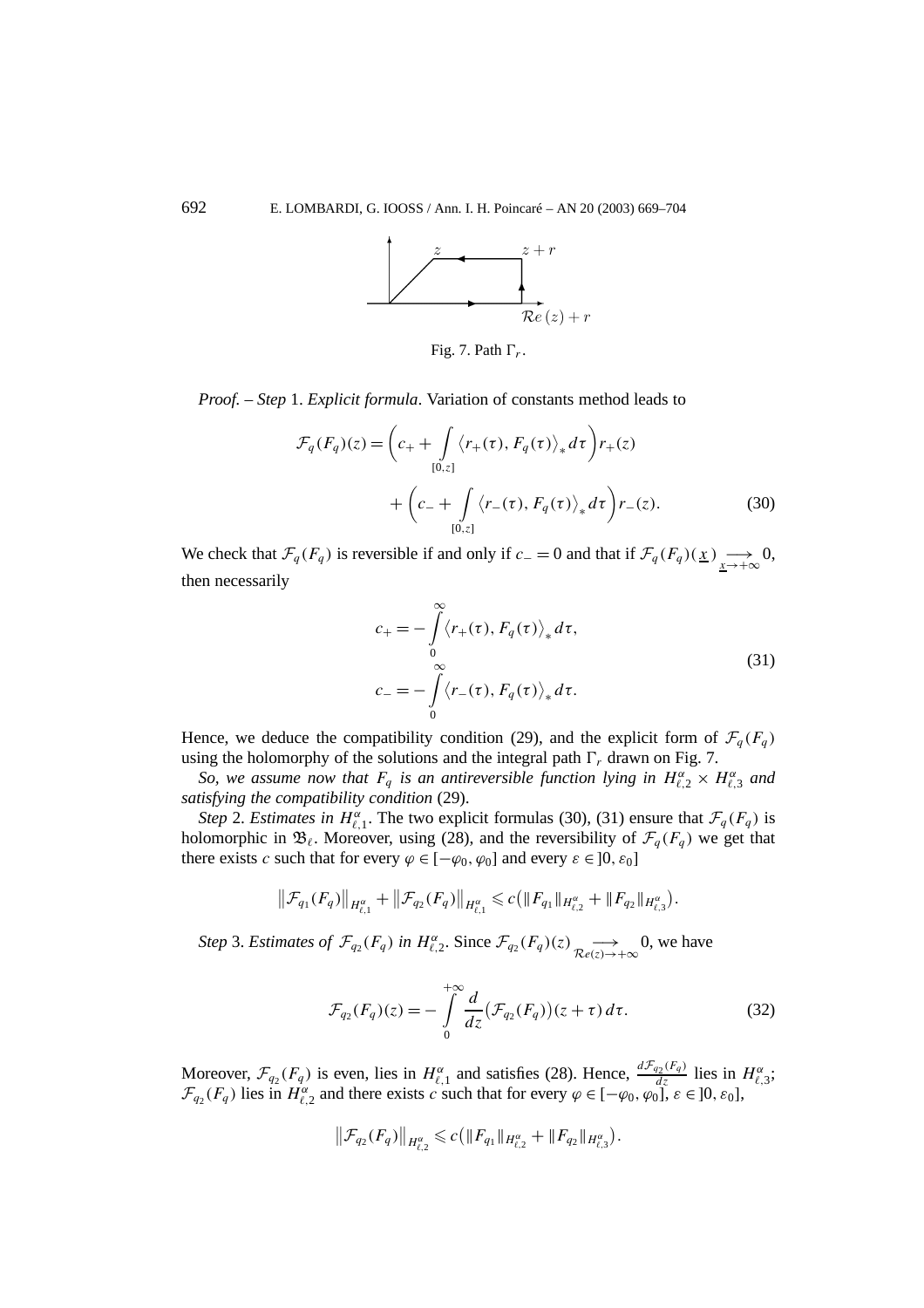*Step* 4. *Estimates of*  $\mathcal{F}_A(F_q) = (i\mathcal{F}_{q_1}(F_q) + \mathcal{F}_{q_2}(F_q))e^{i\lambda_0 z/\varepsilon}$  *and*  $\mathcal{F}_{\tilde{A}}(F_q) =$  $(-i\mathcal{F}_{q_1}(F_q) + \mathcal{F}_{q_2}(F_q))e^{-i\lambda_0 z/\varepsilon}$ . We check that  $\mathcal{F}_A(F_q)$  satisfies

$$
\frac{d\mathcal{F}_A(F_q)}{dz} = i\mathcal{F}_A(F_q)\left[\frac{\lambda_0}{\varepsilon} + \gamma_1\left(u_0^h, 0, 0, \varepsilon\right) - \varphi\rho_0\right] + F_A.
$$

Since  $\mathcal{F}_A(F_q)(z) \longrightarrow_{\mathcal{R}e(z) \to +\infty}$ 0, we get

$$
\mathcal{F}_A(F_q)(z) = -\int\limits_0^{+\infty} e^{i\frac{\lambda_0}{\varepsilon}\tau + i\Gamma(z+\tau) - i\Gamma(z)} F_A(z+\tau) d\tau
$$

and

$$
\mathcal{F}_A(F_q)(z) = \int\limits_{-\infty}^0 e^{-(i\frac{\lambda_0}{\varepsilon}\tau + i\Gamma(-z+\tau) - i\Gamma(-z))} F_{\tilde{A}}(-z+\tau) d\tau
$$

because of reversibility. Hence, there exists *c* such that for every  $\varphi \in [-\varphi_0, \varphi_0]$ ,  $\varepsilon \in$  $[0, \varepsilon_0]$ ,

$$
\|\mathcal{F}_A(F_q)\|_{H_{\ell,1}^{\alpha}} \leqslant c \big(\|F_A\|_{H_{\ell,2}^{\alpha}} + \|F_{\tilde{A}}\|_{H_{\ell,2}^{\alpha}}\big).
$$

Similarly we prove that there exists *c* such that for every  $\varphi \in [-\varphi_0, \varphi_0], \varepsilon \in [0, \varepsilon_0],$ 

$$
\|\mathcal{F}_{\tilde{A}}(F_q)\|_{H_{\ell,1}^{\alpha}} \leq c \big( \|F_A\|_{H_{\ell,2}^{\alpha}} + \|F_{\tilde{A}}\|_{H_{\ell,2}^{\alpha}} \big). \qquad \Box
$$

It remains to invert the second part of system  $(20)$  with respect to  $(w, Z)$ . This is given by the following

**LEMMA** 16. – *Let consider the affine system in*  $H_{\ell,2}^{\alpha} \times H_{\underline{\pi}_{\varepsilon}}^{\alpha} \mathbb{D}_{\varepsilon},$ 

$$
\rho \mathcal{H} \left[ \frac{dw}{dz} \right] + w + 3u_0^h w = F_w,
$$
  
\n
$$
Z - T_0[w] = F_Z,
$$
\n(33)

*where*  $F_Z$  *is reversible, and*  $F_w$  *is even. Then, there is a unique reversible solution*  $(w, Z)$ *such that*  $(F_w, F_z) \mapsto (w, Z)$  *is a bounded linear map*:

$$
H_{\ell,2}^{\alpha} \times H_{\underline{\pi}_{\varepsilon}\mathbb{D},w}^{\alpha} \to H_{\ell,2}^{1,\alpha} \times H_{\underline{\pi}_{\varepsilon}\mathbb{D},w}^{\alpha}
$$

*with an estimate*

$$
\|w\|_{H_{\ell,2}^{1,\alpha}}+\|Z\|_{H_{\underline{\pi}_{\varepsilon}\mathbb{D},w}^{\alpha}}\leqslant c\big(\|F_{w}\|_{H_{\ell,2}^{\alpha}}+\|F_{Z}\|_{H_{\underline{\pi}_{\varepsilon}\mathbb{D},w}^{\alpha}}\big).
$$

*Proof.* – Since  $\mathcal{T}_0$  is a bounded linear operator from  $H_{\ell,2}^{1,\alpha}$  to  $H_{\underline{\pi}_{\ell},\mathbb{D},w}^{\alpha}$ , it is sufficient to solve the equation for  $w$ , which is the linearized Benjamin–Ono equation. It is shown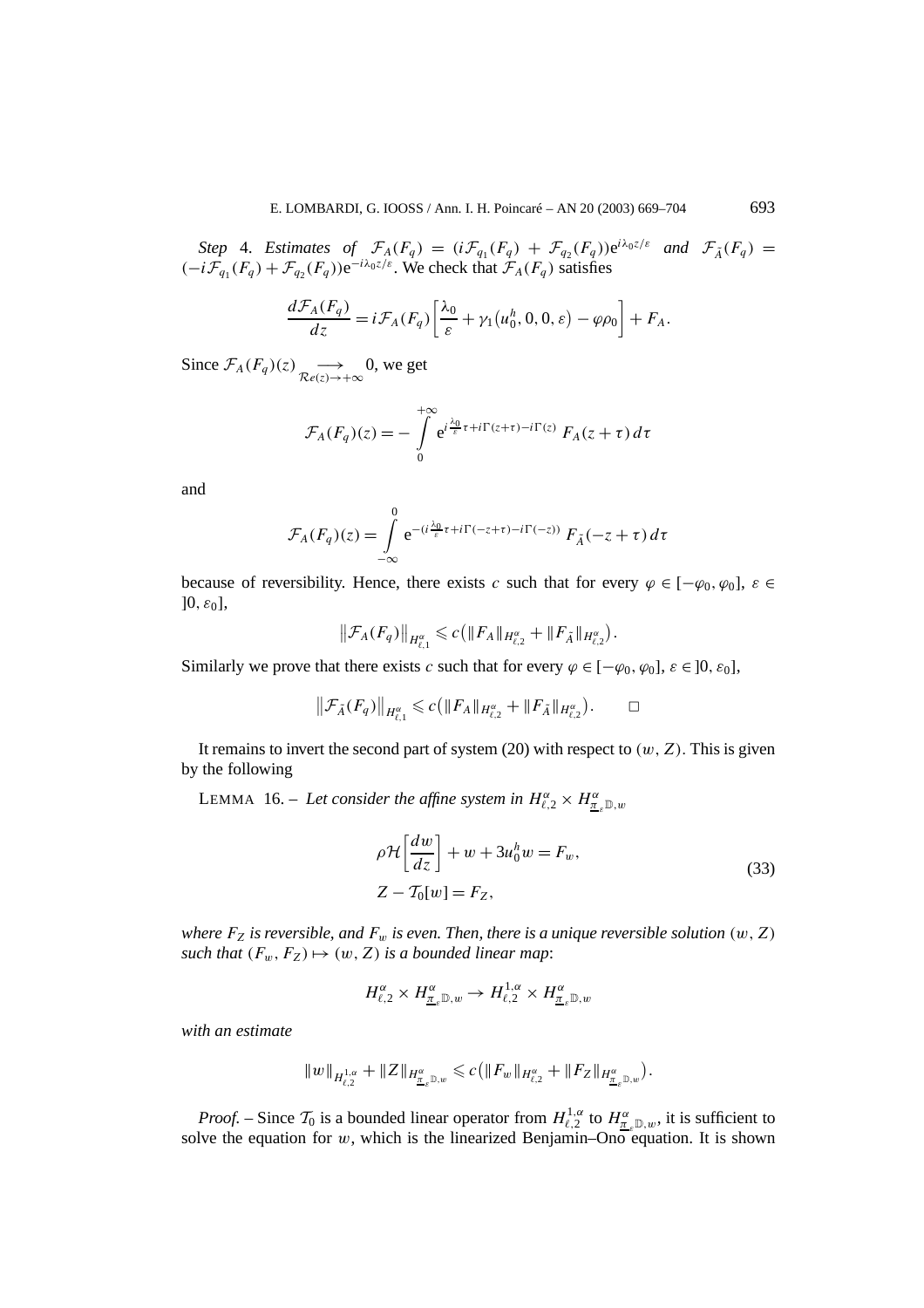in [1] that if  $F_w \in B_2^{\alpha}(\mathbb{R})$ , then the solution *w* of the linearized B-O equation lies in  $B_2^{1,\alpha}(\mathbb{R})$ , with

$$
||w||_{B_2^{1,\alpha}(\mathbb{R})}\leqslant c||F_w||_{B_2^\alpha(\mathbb{R})}.
$$

Let us show that this estimate holds when we replace  $(B_2^{1,\alpha}(\mathbb{R}), B_2^{\alpha}(\mathbb{R}))$  by  $(H_{\ell,2}^{1,\alpha}, H_{\ell,2}^{\alpha})$ . *Step* 1. Let us define the linear operator A defined on  $H_{\ell,2}^{1,\alpha}$  by

$$
\mathcal{A}[w] = \rho \mathcal{H}\left[\frac{dw}{dz}\right] + w.
$$

To show that it is an isomorphism of Banach spaces from  $H_{\ell,2}^{1,\alpha}$  onto  $H_{\ell,2}^{\alpha}$  we first check that is is a bounded linear operator from  $H_{\ell,2}^{1,\alpha}$  to  $H_{\ell,2}^{\alpha}$ . For that purpose we introduce  $\phi \in C^{\infty}(\mathbb{R})$  such that  $\phi(s) = 1$  for  $|s| \leq 1$ , and  $\phi(s) = 0$  for  $|s| \geq 2$ , then we have

$$
\mathcal{A}[w](z) = \rho \mathcal{H}\left[\frac{dw}{dz}\right](z) + w(z) = w(z) + \text{p.v.}\frac{\rho}{\pi} \int_{\mathbb{R}} \phi(s)K(s)\frac{dw}{dz}(z-s) ds
$$

$$
+ \frac{\rho}{\pi} \int_{\mathbb{R}} \left(\left[1 - \phi(s)\right]K(s)\right)'_{s}w(z-s) ds,
$$

where  $K(s) = 1/s$ . We now observe that both  $\phi K$  and  $([1 - \phi(s)]K(s))$ <sup>'</sup> satisfy the hypothesis on the kernel  $K$  in Lemma 7, hence  $A$  is a bounded linear operator from  $H_{\ell,2}^{\mathbf{1},\alpha}$  to  $H_{\ell,2}^{\alpha}$ .

Moreover we can compute explicitly the inverse of  $A$  which is given by

$$
\mathcal{A}^{-1}[f](z) = \int_{\mathbb{R}} K_1(s) f(z - s) ds
$$

where

$$
K_1(s) = \frac{1}{\rho \pi} \int\limits_0^{+\infty} \frac{\tau e^{-\tau/\rho}}{s^2 + \tau^2} d\tau.
$$

Then observing that

$$
\frac{d(\mathcal{A}^{-1}[w])}{dz}(z) = \int_{\mathbb{R}} K_1'(s) f(z - s) ds
$$

and that  $K_1$  and  $K'_1$  satisfy the assumptions of Lemma 7 with  $\mathbb{E} = \mathbb{R}$ , we finally obtain that A is an isomorphism of Banach space from  $H_{\ell,2}^{1,\alpha}$  onto  $H_{\ell,2}^{\alpha}$ .

*Step* 2. Let us now define the linear operator  $K \in \mathcal{L}(H_{\ell,2}^{\alpha})$  by

$$
\mathcal{K}w=3u_0^h w.
$$

Then, the operator  $A + \mathcal{K} : H_{\ell,2}^{1,\alpha} \to H_{\ell,2}^{\alpha}$  is injective since it reduces to an injective operator when reduced on the real line (see [1]). So, to show that  $A + K$  is an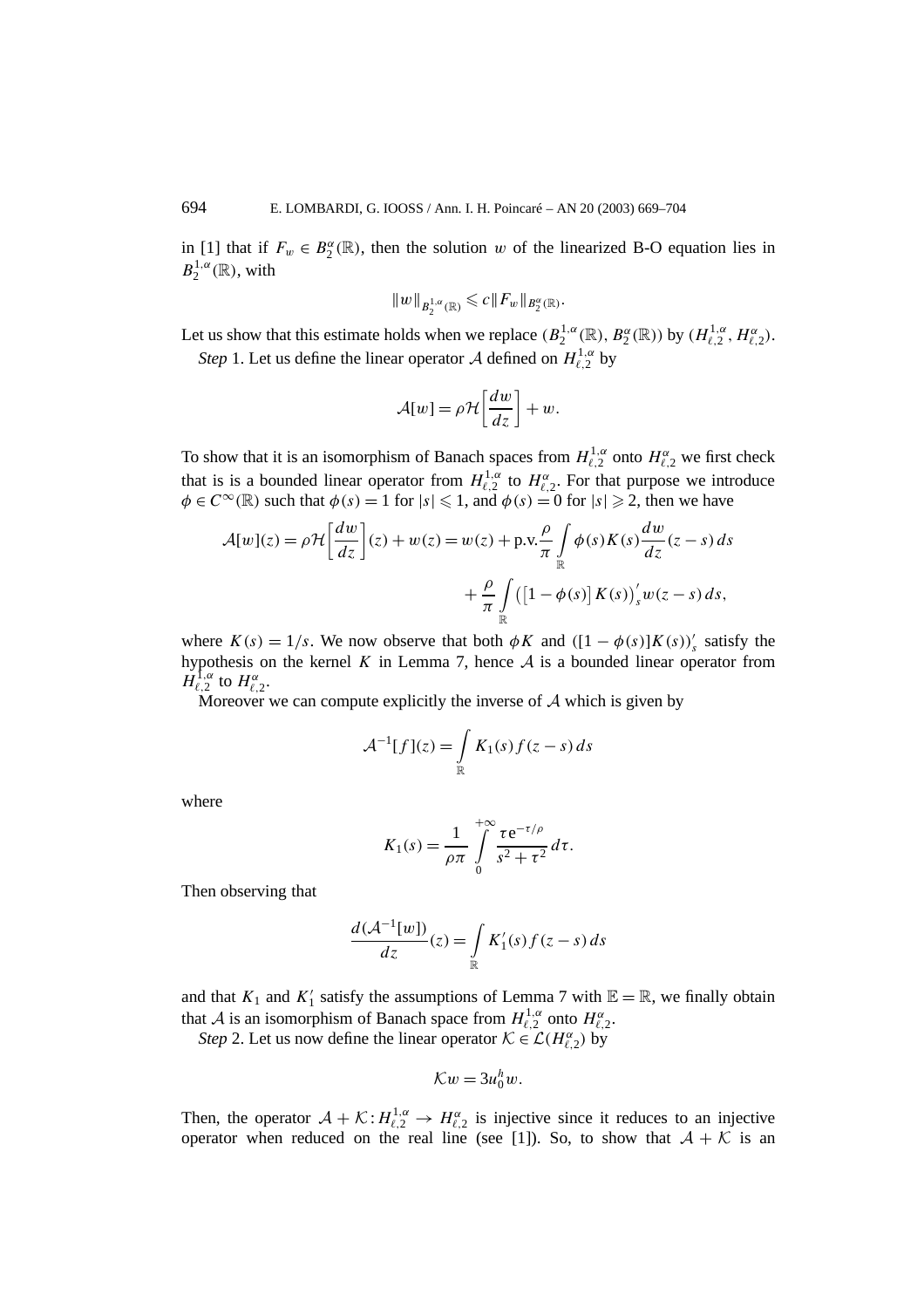isomorphism of Banach spaces from  $H_{\ell,2}^{1,\alpha}$  onto  $H_{\ell,2}^{\alpha}$ , it is sufficient to show that  $\mathcal{A}^{-1}\mathcal{K}$ is a compact operator in  $H_{\ell,2}^{\alpha}$ . To obtain this compactness it is sufficient to replace in the proof of Amick in [1] the interval of the real line by products of intervals with  $]-\ell, \ell$ , observing that our norm is a sup norm in the strip. The essential argument here is that  $u_0^h$  converges uniformly to 0 when  $|\mathcal{R}e(z)| \to \infty$  in the strip  $\mathfrak{B}_{\ell}$ , so the proof of Amick works on every horizontal line.  $\Box$ 

# **4.4. Estimates of the nonlinear terms**

In this subsection we give estimates of the different terms involved in the four components of the nonlinear operator **G**.

LEMMA 17. – *There exists c such that for*  $\varepsilon \in ]0, \varepsilon_0]$ ,  $A_0^{\star} \in [-\delta_2, \delta_2]$ ,  $\varphi \in [-\varphi_0, \varphi_0]$ and for every  $\mathfrak{h}_1 = (q_1, q_2, w, Z)$  in  $\mathfrak{B} \mathfrak{H}_{\ell}^{\alpha}(\frac{1}{2}\delta_0, \delta_3)$ ,  $\mathbf{G}(\mathfrak{h}_1, A_0^{\star}, \varphi, \varepsilon)$  lies in  $H_{\ell,2}^{\alpha} \times H_{\ell,3}^{\alpha} \times$  $H_{\ell,2}^{\alpha} \times H_{\underline{\pi}_{\varepsilon}}^{\alpha}$  *m*, *and satisfies* 

(i)  $\left( \|G_{q_1} \|_{H_{\ell,2}^{\alpha}} + \|G_{q_2} \|_{H_{\ell,3}^{\alpha}} \right) e^{-\frac{\lambda_0 \ell}{\varepsilon}} \leqslant c \left( \varepsilon^{1-\alpha} + \| \mathfrak{h}_1 \|_{\mathfrak{H}_{\ell}^{\alpha}}^2 + |A_0^{\star}| \right),$ 

(ii) 
$$
||(G_{q_2}+iG_{q_1})e^{i\frac{\lambda_0 z}{\varepsilon}}||_{H_{\ell,2}^{\alpha}}+||(G_{q_2}-iG_{q_1})e^{-i\frac{\lambda_0 z}{\varepsilon}}||_{H_{\ell,2}^{\alpha}} \leq c(\varepsilon^{1-\alpha}+||\mathfrak{h}_1||_{\mathfrak{H}_{\ell}^{\alpha}}^2+A_0^{\star}),
$$

(iii) 
$$
\|\mathcal{G}_{w}\|_{H^{\alpha}_{\ell,2}} \leq c \big( \varepsilon^{1-\alpha} \big( \varepsilon^{\alpha} + |A_0^{\star}| \big) + \| \mathfrak{h}_1 \|_{\mathfrak{H}^{\alpha}_{\ell}}^2 + |A_0^{\star}| \| \mathfrak{h}_1 \|_{\mathfrak{H}^{\alpha}_{\ell}} \big),
$$

$$
(iv) \quad \|\mathcal{G}_Z\|_{H^{\alpha}_{\underline{\pi}_{\varepsilon}\mathbb{D},w}} \leqslant c\varepsilon^{1-\alpha}\big(\varepsilon^{\alpha}+|A_0^{\star}|\big).
$$

*Proof.* – This lemma readily follows from the following one observing that for  $h_1 \in$  $\mathfrak{B} \mathfrak{H}_{\ell}^{\alpha}(\frac{1}{2}\delta_0, \delta_3)$ ,  $\mathfrak{h} = \mathfrak{h}_{0,\varepsilon} + \mathfrak{h}_1$  lies in  $\mathfrak{B} \mathfrak{H}_{\ell}^{\alpha}(\delta_0, \delta_3)$  since  $||u_0^h||_{H_{\ell,2}^{1,\alpha}} + ||Y_0^h||_{H_{\underline{\pi}_{\varepsilon}}^{\alpha}}||_{L^{\alpha}_{\underline{\pi}_{\varepsilon}}^{\alpha}}$ because of our choice of  $\delta_0$  made in Definition 12.

LEMMA 18. – *There exists c such that for*  $\varepsilon \in ]0, \varepsilon_0]$ ,  $A_0^{\star} \in [-\delta_2, \delta_2]$ ,  $\varphi \in [-\varphi_0, \varphi_0]$  $and$  *for every*  $\mathfrak{h} = (q_1, q_2, u, Y)$  *in*  $\mathfrak{B} \mathfrak{H}_{\ell}^{\alpha}(\delta_0, \delta_3)$ 

 $(i)$   $\|\Delta'_{\gamma}\|_{H^{\alpha}_{\ell,2}} \leqslant c\varepsilon,$ 

(ii) 
$$
(\|R'_{q_1}\|_{H_{\ell,2}^{\alpha}} + \|R'_{q_2}\|_{H_{\ell,3}^{\alpha}})e^{-\frac{\lambda_0 \ell}{\varepsilon}} \leqslant c \varepsilon^{1-\alpha},
$$

(iii) 
$$
\|(iR'_{q_1}+R'_{q_2})e^{i\frac{\lambda_0 z}{\varepsilon}}\|_{H_{\ell,2}^{\alpha}}+\|(-iR'_{q_1}+R'_{q_2})e^{-i\frac{\lambda_0 z}{\varepsilon}}\|_{H_{\ell,2}^{\alpha}}\leq c\varepsilon^{1-\alpha},
$$

(iv) 
$$
||R'_{\varepsilon,u} - R_{\varepsilon,u}(A_0^2)||_{H_{\ell,2}^{\alpha}} \leq c(||(q_1, q_2)||_{\mathfrak{Q}_{\ell}^{\alpha}}^2 + 2|A_0^{\star}|||(q_1, q_2)||_{\mathfrak{Q}_{\ell}^{\alpha}}),
$$

$$
\text{(v)} \quad \|\mathcal{R}_{\varepsilon,u}'\|_{H_{\ell,2}^{\alpha}} + \|\mathcal{R}_{\varepsilon,Y}'\|_{H_{\underline{\pi}_{\varepsilon}}^{\alpha}} \leqslant c\varepsilon^{1-\alpha}\big(\varepsilon^{\alpha} + |A_0^{\star}|\big).
$$

*Proof.* – (i) First observe that for every  $\varphi \in [-\varphi_0, \varphi_0]$ ,  $\varepsilon \in ]0, \varepsilon_0]$ ,  $A_0^{\star} \in [-\delta_2, \delta_2]$ ,  $z \in \mathfrak{B}_{\ell}$  and every  $(q_1, q_2, u, Y)$  in  $\mathfrak{B} \mathfrak{H}_{\ell}^{\alpha}(\delta_0, \delta_3)$ ,

$$
|u(z)| + \varepsilon |Y(z)|_{\widehat{\underline{\pi}_{\varepsilon}}}\widehat{\underline{\pi}} \leq ||u||_{H^{1,\alpha}_{\varepsilon,2}} + ||Y||_{H^{\alpha}_{\underline{\pi}_{\varepsilon}}\mathbb{D},w} < \delta_0,
$$
  
\n
$$
|A(z)| = |(A_0 + q_2(z) + iq_1(z))e^{i\psi_{\varphi}(z)}| < \delta_1,
$$
  
\n
$$
|\widetilde{A}(z)| = |(A_0 + q_2(z) - iq_1(z))e^{-i\psi_{\varphi}(z)}| < \delta_1
$$
\n(34)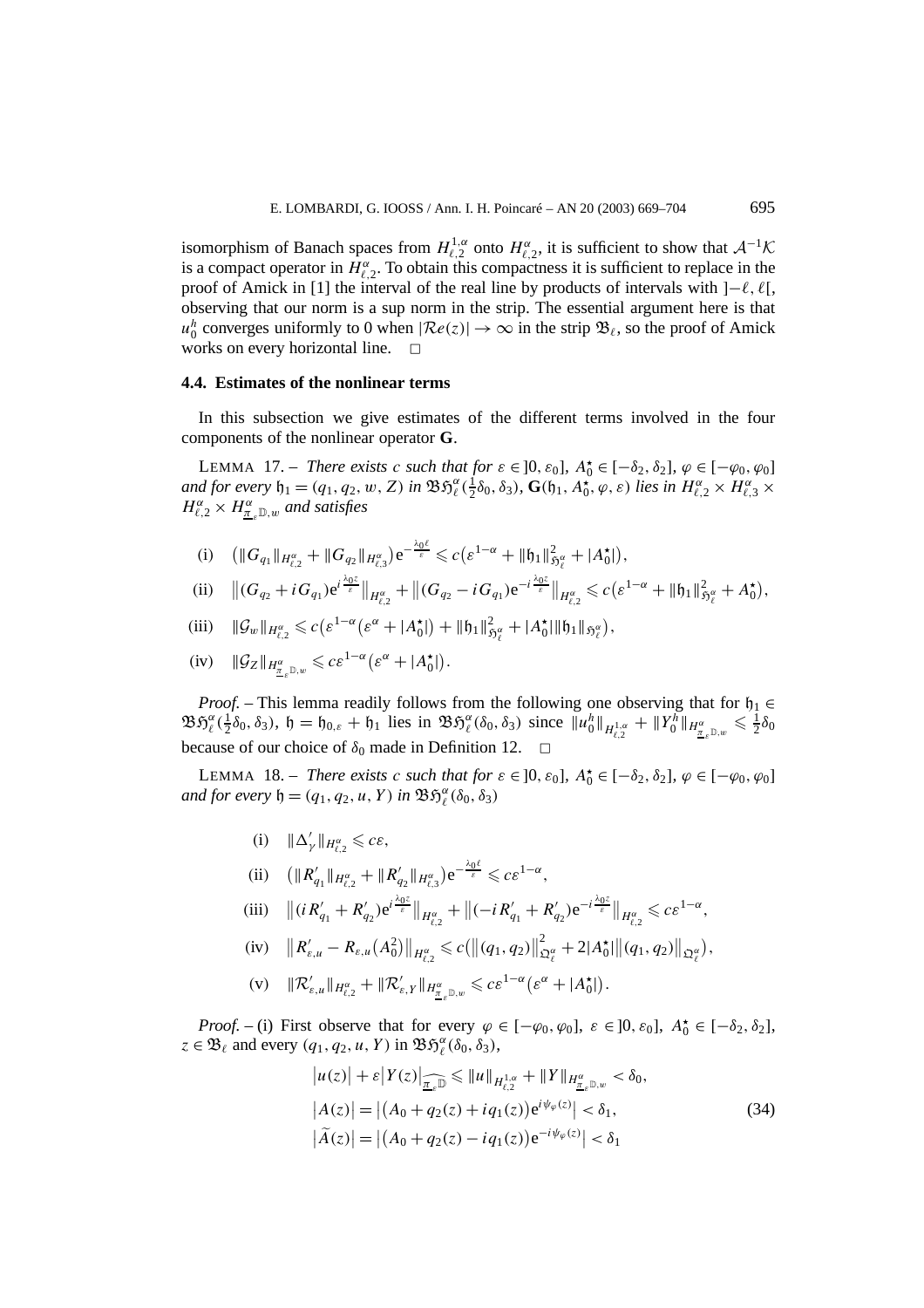and

$$
\|e^{\pm i\psi_{\varphi}}\|_{C^{0}(\mathfrak{B}_{\ell},\mathbb{C})} \leqslant c e^{\frac{\lambda_{0}\ell}{\varepsilon}}, \qquad \|e^{\pm i\psi_{\varphi}}\|_{C^{\alpha}(\mathfrak{B}_{\ell},\mathbb{C})} \leqslant c \frac{e^{\frac{\lambda_{0}\ell}{\varepsilon}}}{\varepsilon^{\alpha}}, \qquad \|e^{\pm i(\psi_{\varphi}-\frac{\lambda_{0}\zeta}{\varepsilon})}\|_{C^{\alpha}(\mathfrak{B}_{\ell},\mathbb{C})} \leqslant c,
$$
  

$$
\|A\|_{C^{\alpha}(\mathfrak{B}_{\ell},\mathbb{C})} \leqslant c \left(\frac{|A_{0}^{\star}|}{\varepsilon^{\alpha}}+\|(q_{1},q_{2})\|_{\mathfrak{Q}_{\ell}^{\alpha}}\right),
$$
  

$$
\|\widetilde{A}\|_{C^{\alpha}(\mathfrak{B}_{\ell},\mathbb{C})} \leqslant c \left(\frac{|A_{0}^{\star}|}{\varepsilon^{\alpha}}+\|(q_{1},q_{2})\|_{\mathfrak{Q}_{\ell}^{\alpha}}\right),
$$
  

$$
\|A\widetilde{A}\|_{C^{\alpha}(\mathfrak{B}_{\ell},\mathbb{C})} \leqslant A_{0}^{2}+\|(q_{1},q_{2})\|_{\mathfrak{Q}_{\ell}^{\alpha}}^{2}+2|A_{0}^{\star}|\|(q_{1},q_{2})\|_{\mathfrak{Q}_{\ell}^{\alpha}}
$$
  

$$
(35)
$$

and also

$$
||u||_{H_{\ell,2}^{\alpha}} < \delta_0, \qquad ||p_1^*(Y)||_{H_{\ell,2}^{\alpha}} \le ||Y||_{H_{\underline{\tau},\varepsilon}^{\alpha}} < \delta_0, ||A\widetilde{A} - A_0^2||_{H_{\ell,2}^{\alpha}} \le ||(q_1, q_2)||_{\Omega_{\ell}^{\alpha}}^2 + 2|A_0^{\star}|| \|(q_1, q_2)||_{\Omega_{\ell}^{\alpha}},
$$
\n(36)

since

$$
A\widetilde{A} - A_0^2 = ((q_2 + iq_1)e^{i\frac{\lambda_0 z}{\varepsilon}})((q_2 - iq_1)e^{-i\frac{\lambda_0 z}{\varepsilon}}) + 2A_0^{\star}q_2e^{-\frac{\lambda_0 \ell}{\varepsilon}}.
$$

Estimate (i) follows from the above estimates combined with

$$
\left|\gamma_1(u_*, \varepsilon v_*, A_*\widetilde{A}_*, \varepsilon) - \gamma_1(0, 0, A_0^2, \varepsilon) - \gamma_1(u_*, 0, 0, \varepsilon)\right|
$$
  
\$\leqslant c\varepsilon(|v\_\*| + \varepsilon|u\_\*|A\_0^2 + |A\_\*\widetilde{A}\_\* - A\_0^2|)\$

which holds for every  $A_*, \widetilde{A}_*, u_*, v_* \in \mathbb{C}^4$  satisfying  $|A_*| < \delta_1$ ,  $|\widetilde{A}_*| < \delta_1$ ,  $|u_*| <$ *δ*0*,* |*v*∗| *< δ*0.

(ii) Estimates  $(34)$ ,  $(35-c, d)$ ,  $(36-a)$  combined with  $(15)$  ensures that

$$
\|R'_{\varepsilon,A}\|_{C^0(\mathfrak{B}_{\ell},\mathbb{C})} \leqslant c\varepsilon\|Y\|_{H^{\alpha}_{\underline{\pi}_{\varepsilon}\mathbb{D},w}}\left(\|u\|_{H^{1,\alpha}_{\varepsilon,2}} + \|Y\|_{H^{\alpha}_{\underline{\pi}_{\varepsilon}\mathbb{D},w}}\right) \leqslant c'\varepsilon,
$$
\n
$$
\|R'_{\varepsilon,A}\|_{H^{\alpha}_{\ell,4}} \leqslant c\varepsilon\|Y\|_{H^{\alpha}_{\underline{\pi}_{\varepsilon}\mathbb{D},w}}\left(\|u\|_{H^{1,\alpha}_{\ell,2}} + \|Y\|_{H^{\alpha}_{\underline{\pi}_{\varepsilon}\mathbb{D},w}}\right)\left(1 + A_0^{\star}\varepsilon^{-\alpha}\right) \leqslant c'\varepsilon^{1-\alpha}.
$$
\n
$$
(37)
$$

This two last estimates coupled with (i), (35-a) finally gives (ii).

(iii) The estimate (iii) can be deduced from the following explicit formulas

$$
(R'_{q_2} + i R'_{q_1})e^{i\frac{\lambda_0 z}{\varepsilon}} = R'_{\varepsilon,A}e^{i(\frac{\lambda_0 z}{\varepsilon} - \psi_\varphi)} + (q_2 + iq_1)e^{i\frac{\lambda_0 z}{\varepsilon}}\Delta'_{\gamma} + A_0e^{i\frac{\lambda_0 z}{\varepsilon}}\Delta'_{\gamma},
$$
  

$$
(R'_{q_2} - i R'_{q_1})e^{-i\frac{\lambda_0 z}{\varepsilon}} = R'_{\varepsilon,A}e^{i(\psi_\varphi - \frac{\lambda_0 z}{\varepsilon})} + (q_2 - iq_1)e^{-i\frac{\lambda_0 z}{\varepsilon}}\Delta'_{\gamma} + A_0e^{-i\frac{\lambda_0 z}{\varepsilon}}\Delta'_{\gamma}
$$

combined with  $(i)$ ,  $(37-b)$  and  $(35-a, b)$ .

(iv) Estimate (iv) directly follows from (34), (35-e), (36-b) and from the analyticity of *Rε,u*.

(v) We deduce (v) from (13) and from (34), (35-c, d), (36-a).  $\Box$ 

We will also need estimates of the derivatives of  $G$  with respect to  $h_1$ .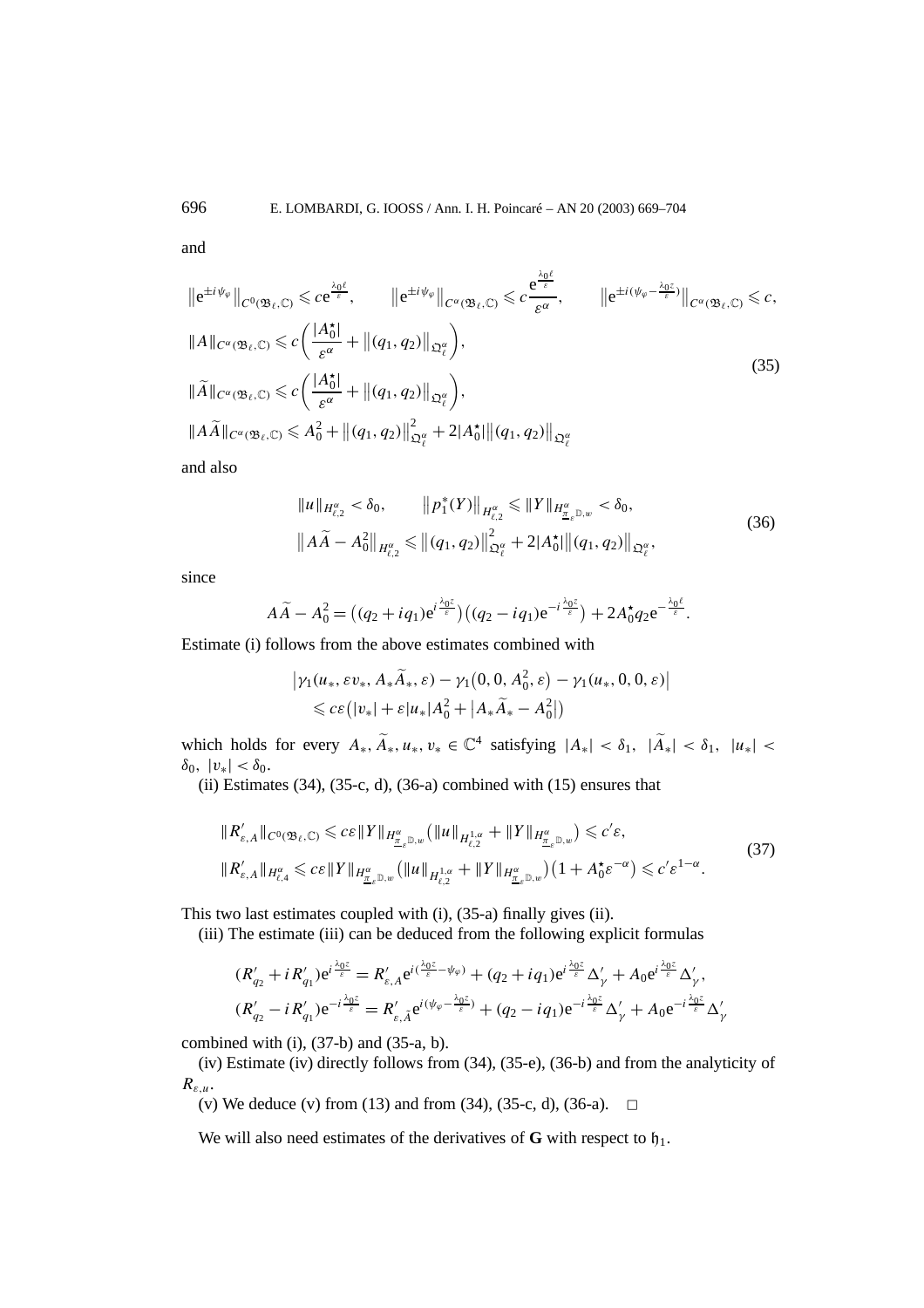LEMMA 19. – *There exists c such that for*  $\varepsilon \in ]0, \varepsilon_0]$  *and every*  $\varphi \in [-\varphi_0, \varphi_0]$ 

(i) 
$$
(\|D_{\mathfrak{h}_1} G_{q_1}(0,0,\varphi,\varepsilon)\|_{\mathcal{L}(\mathfrak{H}_{\ell}^{\alpha},H_{\ell,2}^{\alpha})} + \|D_{\mathfrak{h}_1} G_{q_2}(0,0,\varphi,\varepsilon)\|_{\mathcal{L}(\mathfrak{H}_{\ell}^{\alpha},H_{\ell,3}^{\alpha})}) e^{-\frac{\lambda_0 \ell}{\varepsilon}} \leqslant c \varepsilon^{1-\alpha},
$$

(ii) 
$$
||D_{\mathfrak{h}_1}(G_{q_2}+iG_{q_1})(0,0,\varphi,\varepsilon)e^{i\frac{\lambda_0 \varepsilon}{\varepsilon}}||_{\mathcal{L}(\mathfrak{H}_{\ell}^{\alpha},H_{\ell,2}^{\alpha})} \leq c\varepsilon,
$$
  

$$
||D_{\mathfrak{h}_1}(G_{q_2}-iG_{q_1})(0,0,\varphi,\varepsilon)e^{-i\frac{\lambda_0 \varepsilon}{\varepsilon}}||_{\mathcal{L}(\mathfrak{H}_{\ell}^{\alpha},H_{\ell,2}^{\alpha})} \leq c\varepsilon,
$$

 $\left\|\left[D_{\mathfrak{h}_1}\mathcal{G}_w(0,0,\varphi,\varepsilon)\right]\right\|_{\mathcal{L}(\mathfrak{H}_\varepsilon^\alpha,H_{\varepsilon,2}^\alpha)} \leqslant c\varepsilon,$ 

$$
(iv) \t ||D_{\mathfrak{h}_1} \mathcal{G}_Z(0,0,\varphi,\varepsilon)||_{\mathcal{L}(\mathfrak{H}_{\ell}^{\alpha},H_{\underline{\pi}_{\varepsilon}^{\mathbb{D},w}})} \leqslant c\varepsilon.
$$

*Proof.* – For  $\mathfrak{h}' = (q'_1, q'_2, w', Z') \in \mathfrak{H}_{\ell}^{\alpha}$  let us denote

$$
\mathsf{U}' = ((q'_2 + iq'_1)e^{i\psi_{\varphi}}, (q'_2 + iq'_1)e^{-i\psi_{\varphi}}, w', Z')
$$

and observe that

$$
D_{\mathfrak{h}_1} G_{q_1}(0, 0, \varphi, \varepsilon) . \mathfrak{h}' = \frac{1}{2i} e^{-i\psi_{\varphi}} D_{\mathsf{U}} R_{\varepsilon, A}(0, 0, u_0^h, Y_0^h) . \mathsf{U}'
$$
  

$$
- \frac{1}{2i} e^{i\psi_{\varphi}} D_{\mathsf{U}} R_{\varepsilon, \tilde{A}}(0, 0, u_0^h, Y_0^h) . \mathsf{U}'
$$
  

$$
+ q_2' (\gamma_1(u_0^h, \varepsilon p_1^*(Y_0^h), 0, \varepsilon) - \gamma_1(u_0^h, 0, 0, \varepsilon)), \qquad (38)
$$

$$
D_{\mathfrak{h}_1} G_{q_2}(0, 0, \varphi, \varepsilon). \mathfrak{h}' = \frac{1}{2} e^{-i\psi_{\varphi}} D_{\mathsf{U}} R_{\varepsilon, A}(0, 0, u_0^h, Y_0^h). \mathsf{U}' + \frac{1}{2} e^{i\psi_{\varphi}} D_{\mathsf{U}} R_{\varepsilon, \tilde{A}}(0, 0, u_0^h, Y_0^h). \mathsf{U}' - q'_1(\gamma_1(u_0^h, \varepsilon p_1^*(Y_0^h), 0, \varepsilon) - \gamma_1(u_0^h, 0, 0, \varepsilon)), \qquad (39) D_{\mathfrak{h}_1} \mathcal{G}_w(0, 0, \varphi, \varepsilon). \mathfrak{h}' = D_{\mathsf{U}} \mathcal{R}_{\varepsilon, u}(0, 0, u_0^h, Y_0^h). \mathsf{U}',
$$
\n
$$
(40)
$$

$$
D_{\mathfrak{h}_1} \mathcal{G}_Z(0,0,\varphi,\varepsilon) \cdot \mathfrak{h}' = D_{\mathsf{U}} \mathcal{R}_{\varepsilon,Y}(0,0,u_0^h,Y_0^h) \cdot \mathsf{U}'.
$$

Then observing that (35-b) and our choice of  $\delta_0$  ensure respectively that

$$
\|\mathsf{U}'\|_{\mathsf{E}_{\ell}^{\alpha}} \leq c \|\mathfrak{h}'\|_{\mathfrak{H}_{\ell}^{\alpha}}, \qquad |u_{0}^{h}| + \varepsilon |Y_{0}^{h}| \leq \|u_{0}^{h}\|_{H_{\ell,2}^{1,\alpha}} + \|Y_{0}^{h}\|_{H_{\underline{\pi}_{\varepsilon}}^{\alpha}} \leq \delta_{0}, \tag{41}
$$

estimates (iii) and (iv) directly follows from (40) and (14).

To get (i), we first check that:

(a) the analyticity of  $R_{\varepsilon,A}$ ,  $R_{\varepsilon,\tilde{A}}$  combined with (15) ensures that

$$
\left| D_{\mathsf{U}} R_{\varepsilon,A}(0,0,u_0^h,Y_0^h) \right|_{\mathcal{L}(\mathsf{E}_{\ell}^{\alpha},H_{\ell,4}^{\alpha})} + \left| D_{\mathsf{U}} R_{\varepsilon,\tilde{A}}(0,0,u_0^h,Y_0^h) \right|_{\mathcal{L}(\mathsf{E}_{\ell}^{\alpha},H_{\ell,4}^{\alpha})} \leqslant c\varepsilon; \quad (42)
$$

(b) the explicit formula giving  $\gamma_1$  at Lemma 3 combined with (36-a) ensure that

$$
\|\gamma_1(u_0^h, \varepsilon p_1^*(Y_0^h), 0, \varepsilon) - \gamma_1(u_0^h, 0, 0, \varepsilon)\|_{H_{\varepsilon, 2}^{\alpha}} \leqslant c\varepsilon. \tag{43}
$$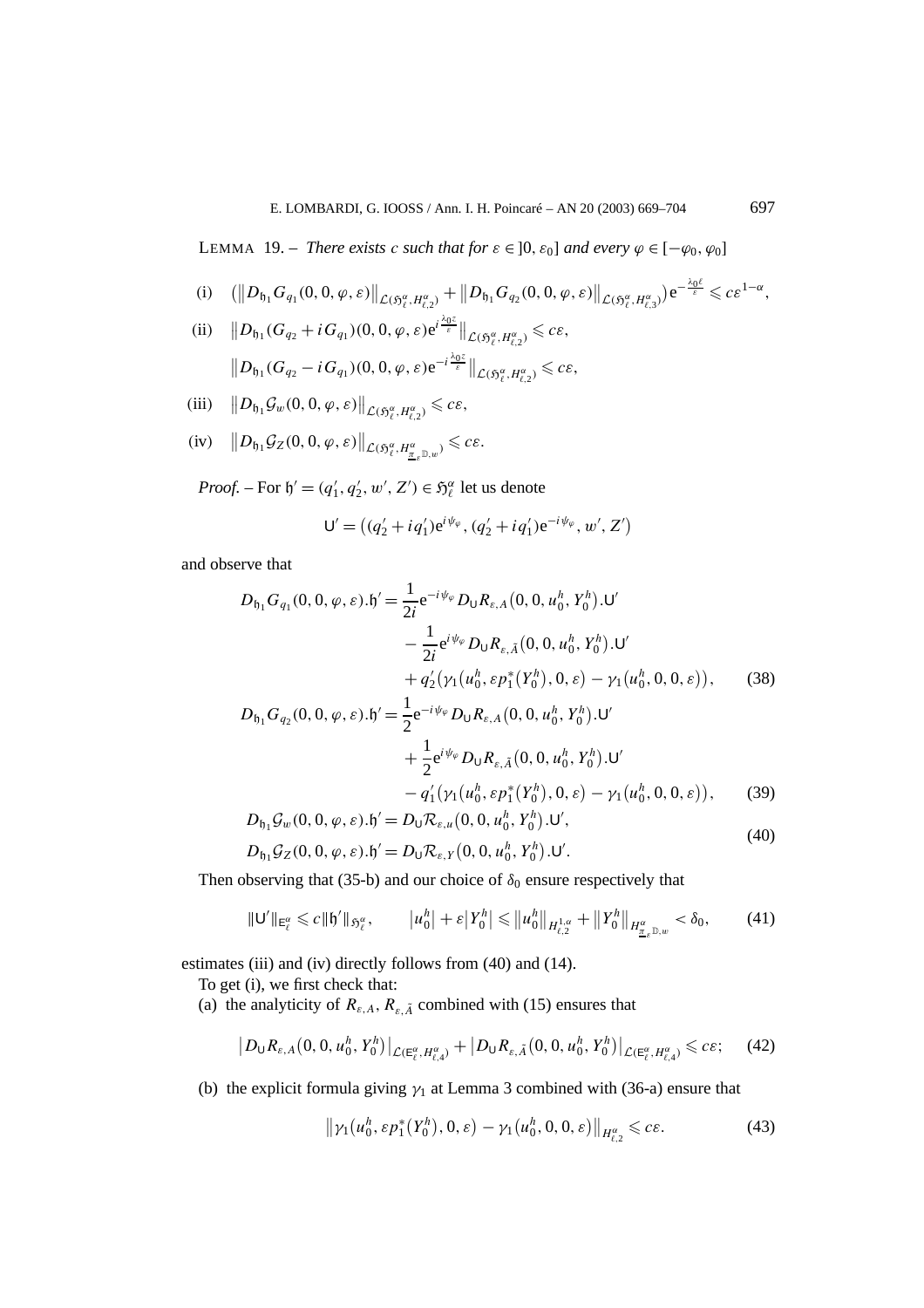We deduce estimate (i) from (35-a) and the two above estimates.

Finally, (ii) follows from the above estimates, (35-b) and from the explicit formulas

$$
e^{i\frac{\Delta_{0}\epsilon}{\varepsilon}}D_{\mathfrak{h}_{1}}(G_{q_{2}}+iG_{q_{1}})(0,0,\varphi,\varepsilon).\mathsf{U}'
$$
\n
$$
=e^{i(\frac{\lambda_{0}\epsilon}{\varepsilon}-\psi_{\varphi})}D_{\mathsf{U}}R_{\varepsilon,A}(0,0,u_{0}^{h},Y_{0}^{h}).\mathsf{U}'
$$
\n
$$
+i(q_{2}'+iq_{1}')e^{i\frac{\lambda_{0}\epsilon}{\varepsilon}}(\gamma_{1}(u_{0}^{h},\varepsilon p_{1}^{*}(Y_{0}^{h}),0,\varepsilon)-\gamma_{1}(u_{0}^{h},0,0,\varepsilon)),
$$
\n
$$
e^{-i\frac{\lambda_{0}\epsilon}{\varepsilon}}D_{\mathfrak{h}_{1}}(G_{q_{2}}-iG_{q_{1}})(0,0,\varphi,\varepsilon).\mathsf{U}'
$$
\n
$$
=e^{i(\psi_{\varphi}-\frac{\lambda_{0}\epsilon}{\varepsilon})}D_{\mathsf{U}}R_{\varepsilon,\tilde{A}}(0,0,u_{0}^{h},Y_{0}^{h}).\mathsf{U}'
$$
\n
$$
+i(q_{2}'-iq_{1}')e^{-i\frac{\lambda_{0}\epsilon}{\varepsilon}}(\gamma_{1}(u_{0}^{h},\varepsilon p_{1}^{*}(Y_{0}^{h}),0,\varepsilon)-\gamma_{1}(u_{0}^{h},0,0,\varepsilon)).\qquad \Box
$$

# **4.5. Splitting of the solvability condition**

This subsection is devoted to the computation of an equivalent of the solvability condition *J* . On one hand, the leading part of *J* is given by an explicit computation involving only  $\mathfrak{h}_{0,\varepsilon}$ . On the other hand, the perturbation term of *J* which involves the perturbation part of the homoclinic happens to be an oscillatory integral which admits an exponentially small upper bound given by the Exponential Lemma 4. We have complexified the problem to be able to obtain this exponentially small upper bound.

LEMMA 20. – *There exists c such that for every*  $\varphi \in [-\varphi_0, \varphi_0]$ ,  $\varepsilon \in ]0, \varepsilon_0]$ ,  $A_0^{\star} \in$  $[-\delta_2, \delta_2]$  *and every reversible*  $\mathfrak{h}_1 = (q_1, q_2, w, Z) \in \mathfrak{B} \mathfrak{H}_{\ell}^{\alpha}(\frac{1}{2}\delta_0, \delta_3)$ *,* 

$$
J(\mathfrak{h}_1, \varphi, A_0^{\star}, \varepsilon) = e^{\frac{-\ell \lambda_0}{\varepsilon}} A_0^{\star} \sin(\Gamma(\infty)) + J_1(\mathfrak{h}_1, \varphi, A_0^{\star}, \varepsilon)
$$

*with*

$$
\Gamma(\infty) = \int_{0}^{+\infty} \gamma_1(u_0^h(\underline{x}), 0, 0, \varepsilon) d\underline{x} - \varphi \frac{\rho \pi}{2} (\lambda_{\varepsilon} + \varepsilon \gamma_1(0, 0, A_0^2, \varepsilon))
$$

*and*

(i) 
$$
|J_1(\mathfrak{h}_1, \varphi, A_0^{\star}, \varepsilon)| \leq c e^{\frac{-\ell \lambda_0}{\varepsilon}} (\varepsilon + |A_0^{\star}| \|\mathfrak{h}_1\|_{\mathfrak{H}_\ell^{\alpha}} + \|\mathfrak{h}_1\|_{\mathfrak{H}_\ell^{\alpha}}^2),
$$
  
\n(ii)  $||D_{\mathfrak{h}_1} J_1(0, \varphi, 0, \varepsilon)||_{\mathcal{L}(\mathfrak{H}_\ell^{\alpha}, \mathbb{R})} \leq c \varepsilon e^{\frac{-\ell \lambda_0}{\varepsilon}}.$ 

*Proof.* – (i) Using the reversibility of  $h_1$  and the antireversibility of **G** we get

$$
J = \int_{0}^{\infty} \langle r_-, \mathbf{G}(\mathfrak{h}_1, A_0^{\star}, \varphi, \varepsilon) \rangle_* d\underline{x} = \frac{1}{2i} \int_{-\infty}^{+\infty} e^{-i\Gamma} (i G_{q_1} + G_{q_2}) (\mathfrak{h}_1, A_0^{\star}, \varphi, \varepsilon) d\underline{x}.
$$

Moreover,

$$
iG_{q_1} + G_{q_2} = iR'_{q_1} + R'_{q_2} + i(iq_1 + q_2)\Delta_{\gamma}^h + iA_0(\gamma_1(u_0^h + w, 0, 0, \varepsilon) - \varphi \rho_0)
$$
  
=  $iA_0(\gamma_1(u_0^h, 0, 0, \varepsilon) - \varphi \rho_0) + iA_0(\Delta_{\gamma}^h + \Delta_{\gamma}') + e^{-i\frac{\lambda_0 \varepsilon}{\varepsilon}}\Delta_{\varepsilon, A},$ 

*λ*0*z*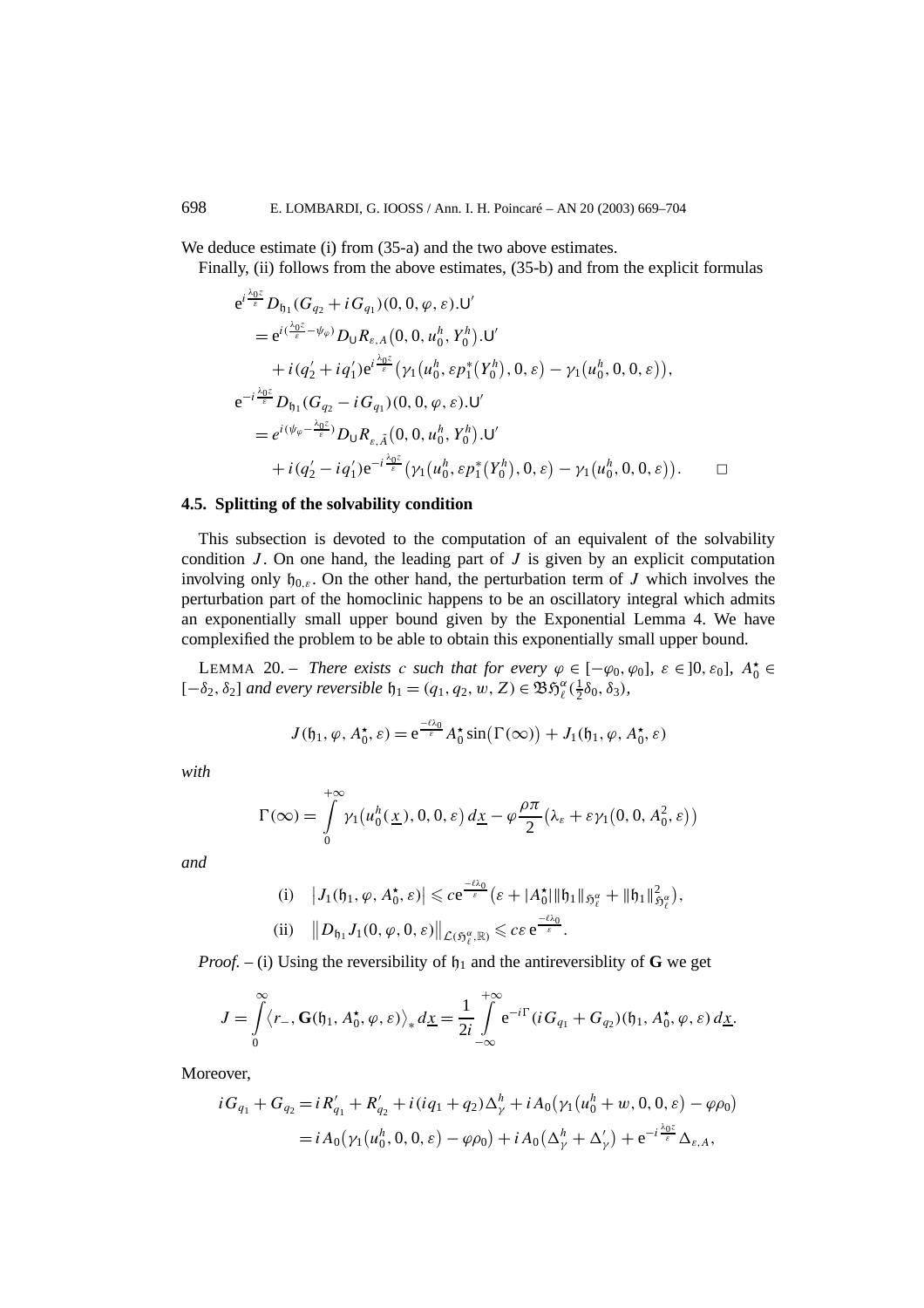where

$$
\Delta_{\varepsilon,A} = R'_{\varepsilon,A} e^{i(\frac{\lambda_0 \varepsilon}{\varepsilon} - \psi_\varphi)} + i \left( \Delta_\gamma^h + \Delta_\gamma' \right) (iq_1 + q_2) e^{i \frac{\lambda_0 \varepsilon}{\varepsilon}},
$$
  

$$
\Delta_\gamma^h = (\gamma_1 (u_0^h + w, 0, 0, \varepsilon) - \gamma_1 (u_0^h, 0, 0, \varepsilon)).
$$

So we split *J* in three parts. The first one gives the leading part of *J* :

$$
J_0 = \frac{1}{2i} \int_{-\infty}^{+\infty} e^{-i\Gamma} i A_0(\gamma_1(u_0^h, 0, 0, \varepsilon) - \varphi \rho_0) d\underline{x}
$$
  
=  $A_0 \int_0^{+\infty} \cos(\Gamma) \frac{d\Gamma}{d\underline{x}} d\underline{x} = A_0 \sin(\Gamma(\infty)).$  (44)

The second one can be bounded using Lemma 18(i). We get that

$$
|J_{10}| = \left|\frac{1}{2i} \int_{-\infty}^{+\infty} e^{-i\Gamma} i A_0 \left(\Delta_{\gamma}^h + \Delta_{\gamma}'\right) d\underline{x}\right| \leq c |A_0| \left(\|w\|_{H_{\ell,2}^{1,\alpha}} + \varepsilon\right)
$$
  

$$
\leq c |A_0| \left(\|{\mathfrak{h}}_1\|_{\mathfrak{H}_{\ell}^{\alpha}} + \varepsilon\right).
$$
 (45)

The third part of *J* happens to be an oscillatory integral given by

$$
J_{11} = \frac{1}{2i} \int_{-\infty}^{+\infty} e^{-i\frac{\lambda_{0}x}{\varepsilon}} e^{-i\Gamma} \Delta_{\varepsilon, A} d\underline{x}.
$$

Observe that

$$
\sup_{\substack{z \in \mathfrak{B}_{\ell} \\ A_0^* \in [-\delta_2, \delta_2], \ \varepsilon \in [0, \varepsilon_0]}} |\mathcal{I}m(\Gamma(z))| + \left| \mathcal{I}m\left(\frac{\lambda_0 z}{\varepsilon} - \psi_\varphi\right) \right| < \infty \tag{46}
$$

and that for every  $\varphi \in [-\varphi_0, \varphi_0]$ ,  $\varepsilon \in ]0, \varepsilon_0]$ ,  $A_0^{\star} \in [-\delta_2, \delta_2]$ ,  $z \in \mathfrak{B}_{\ell}$  and every  $\mathfrak{h}_1 \in$  $\mathfrak{B}\mathfrak{H}_{\ell}^{\alpha}(\frac{1}{2}\delta_{0},\delta_{3}),$ 

$$
|u_0^h(z) + w(z)| + \varepsilon |Y_0^h(z) + Z(z)|_{\widehat{\underline{\underline{\tau}}_e(\underline{\overline{\tau}})}} < \delta_0,
$$
  
\n
$$
|A(z)| = |(A_0 + q_2(z) + iq_1(z))e^{i\psi_{\varphi}(z)}| < \delta_1,
$$
  
\n
$$
|\widetilde{A}(z)| = |(A_0 + q_2(z) - iq_1(z))e^{-i\psi_{\varphi}(z)}| < \delta_1.
$$

Hence, using (46), (15) and Lemma 18(i), we get that there exists *c* such that

$$
\sup_{z \in \mathfrak{B}_{\ell}} (1+|z|^2) \left| e^{-i\Gamma(z)} \Delta_{\varepsilon, A}(z) \right| \leqslant c\varepsilon \left\| Y_0^h + Z \right\|_{H^{\alpha}_{\underline{\pi}_{\varepsilon}, \mathbb{D}, w}} (\left\| u_0^h + w \right\|_{H^{1,\alpha}_{\ell,2}} + \left\| Y_0^h + Z \right\|_{H^{\alpha}_{\underline{\pi}_{\varepsilon}, \mathbb{D}, w}})
$$

$$
+ c \left( \left\| w \right\|_{H^{1,\alpha}_{\ell,2}} + \varepsilon \right) \left\| (q_1, q_2) \right\|_{\mathfrak{Q}_{\ell}^{\alpha}}
$$

$$
\leqslant \varepsilon \left( 2c\delta_0^2 + c\delta_3 \right) + c \left\| \mathfrak{h}_1 \right\|_{\mathfrak{H}^{\alpha}_{\ell}}^2
$$

for every  $\varphi \in [-\varphi_0, \varphi_0]$ ,  $\varepsilon \in ]0, \varepsilon_0]$ ,  $A_0^{\star} \in [-\delta_2, \delta_2]$  and every  $\mathfrak{h}_1 \in \mathfrak{B} \mathfrak{H}_{\ell}^{\alpha}(\frac{1}{2}\delta_0, \delta_3)$ .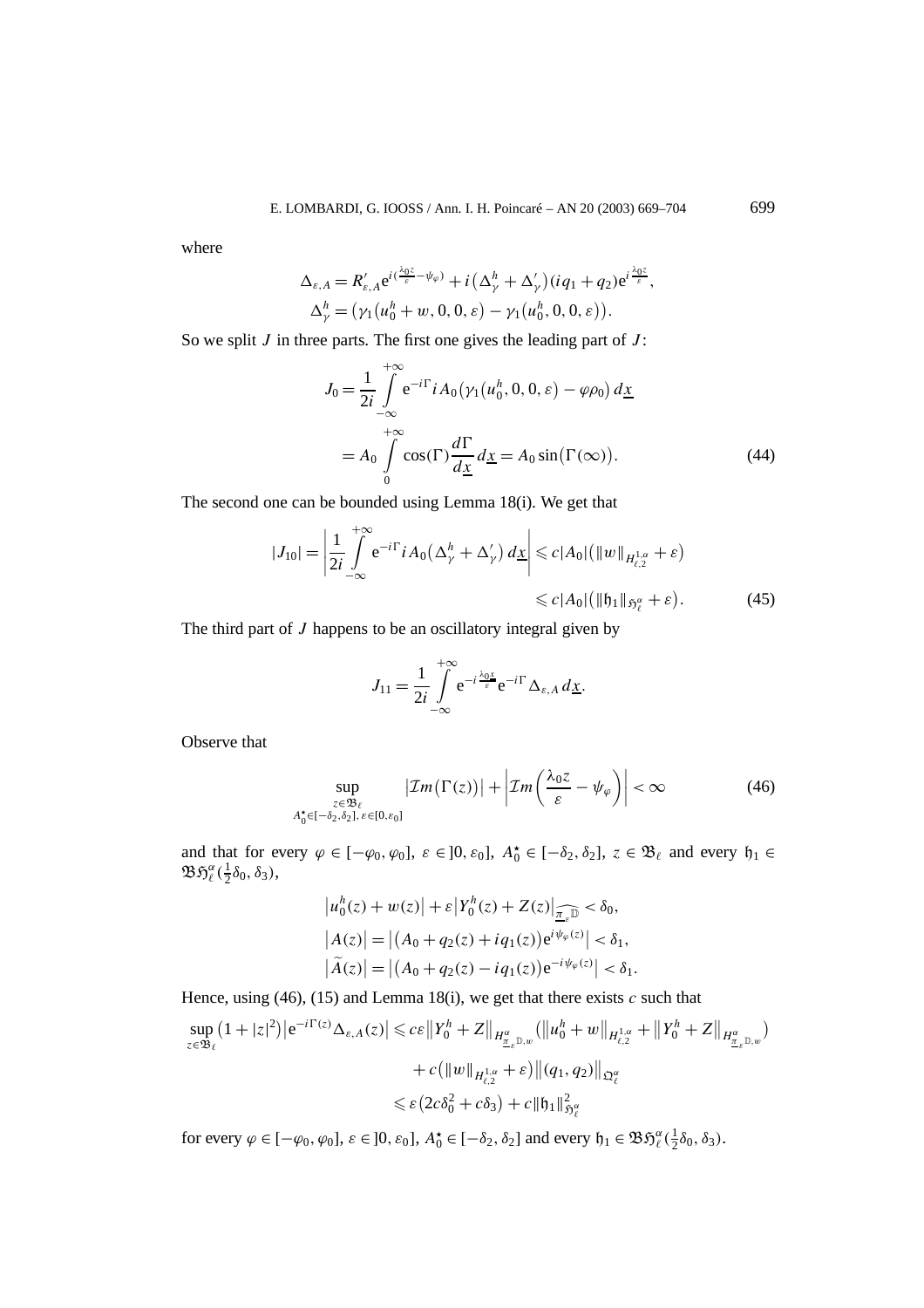This last estimate combined with the Exponential Lemma 4 ensures that there exists *c* such that

$$
|J_{11}| \leqslant c e^{-\frac{\lambda_0 \ell}{\varepsilon}} \left( \varepsilon + \|\mathfrak{h}_1\|_{\mathfrak{H}^{\alpha}_{\ell}}^2 \right) \tag{47}
$$

holds for for every  $\varphi \in [-\varphi_0, \varphi_0], \varepsilon \in ]0, \varepsilon_0]$ ,  $A_0^{\star} \in [-\delta_2, \delta_2]$  and every  $\mathfrak{h}_1 \in \mathfrak{B} \mathfrak{H}_{\ell}^{\alpha}(\frac{1}{2}\delta_0, \delta_3)$ .

Gathering (44), (45), (47), we finally get the desired equivalent of *J* at Lemma 20(i).

(ii) For  $\mathfrak{h}' = (q'_1, q'_2, w', Z') \in \mathfrak{H}_{\ell}^{\alpha}$  let us denote

$$
\mathsf{U}' = ((q'_2 + iq'_1) e^{i\psi_{\varphi}}, (q'_2 + iq'_1) e^{-i\psi_{\varphi}}, w', Z')
$$

and observe that

$$
D_{\mathfrak{h}_1} J_1(0, \varphi, 0, \varepsilon) . \mathfrak{h}' = D_{\mathfrak{h}_1} J_{11}(0, \varphi, 0, \varepsilon) . \mathfrak{h}'
$$
  
= 
$$
\frac{1}{2i} \int_{-\infty}^{+\infty} e^{-i \frac{\lambda_0 \underline{x}}{\varepsilon}} e^{-i\Gamma} D_{\mathfrak{h}_1} \Delta_{\varepsilon, A}(0, \varphi, 0, \varepsilon) . \mathfrak{h}' d \underline{x}
$$

with

$$
D_{\mathfrak{h}_1} \Delta_{\varepsilon, A}(0, \varphi, 0, \varepsilon). \mathfrak{h}' = e^{i(\frac{\lambda_0 \varepsilon}{\varepsilon} - \psi_{\varphi})} D_{\mathsf{U}} R_{\varepsilon, A}(0, 0, u_0^h, Y_0^h). \mathsf{U}' + i(q_2' + iq_1') e^{i\frac{\lambda_0 \varepsilon}{\varepsilon}} (\gamma_1(u_0^h, \varepsilon p_1^*(Y_0^h), 0, \varepsilon) - \gamma_1(u_0^h, 0, 0, \varepsilon)).
$$

Hence, using (46), (41), (42), (43) we get

$$
\sup_{z\in\mathfrak{B}_{\ell}}\left(1+|z|^2\right)|e^{-i\Gamma(z)}D_{\mathfrak{h}_1}\Delta_{\varepsilon,A}(0,\varphi,0,\varepsilon).\mathfrak{h}'(z)|\leqslant c\varepsilon\|\mathfrak{h}'\|_{\mathfrak{H}_{\ell}^{\alpha}}.
$$

This last estimate combined with the Exponential Lemma 4 ensures that there exists *c* such that

$$
\big|D_{\mathfrak{h}_1}J_1(0,\varphi,0,\varepsilon).\mathfrak{h}'\big|\leqslant c \varepsilon\,\mathrm{e}^{\frac{-t\lambda_0}{\varepsilon}}\|\mathfrak{h}'\|_{\mathfrak{H}^\alpha_\ell}
$$

holds for for every  $\varphi \in [-\varphi_0, \varphi_0]$ ,  $\varepsilon \in ]0, \varepsilon_0]$  and every  $\mathfrak{h}' \in \mathfrak{H}_{\ell}^{\alpha}$ .  $\Box$ 

# **4.6. Proof of Theorem 9**

# **4.6.1. Homoclinic connections of the modified equations**

As already explained in subsection 4.2, for finding homoclinic connections of (20) we first study the modified Eq. (22)

$$
\mathbf{L}_{\varphi}(z)\mathfrak{h}_1 = \mathbf{G}^{\perp}(\mathfrak{h}_1, A_0^{\star}, \varphi, \varepsilon),
$$

where

$$
\mathbf{G}^{\perp} = \mathbf{G} - \frac{2}{\sqrt{\pi}} J e^{-z^2} r_-.
$$

We first prove

**PROPOSITION** 21. – *For every*  $\ell \in ]0, \rho[$ ,  $0 < \alpha < 1$ , *there exist*  $\delta_4$ ,  $\varepsilon_1$  *and*  $c > 0$ *such that for every*  $\varphi \in ]-\varphi_0, \varphi_0[$ ,  $\varepsilon \in ]0, \varepsilon_1]$ , and every  $A_0^{\star} \in ]-\delta_4, \delta_4[$ ,  $Eq. (22)$  *admits*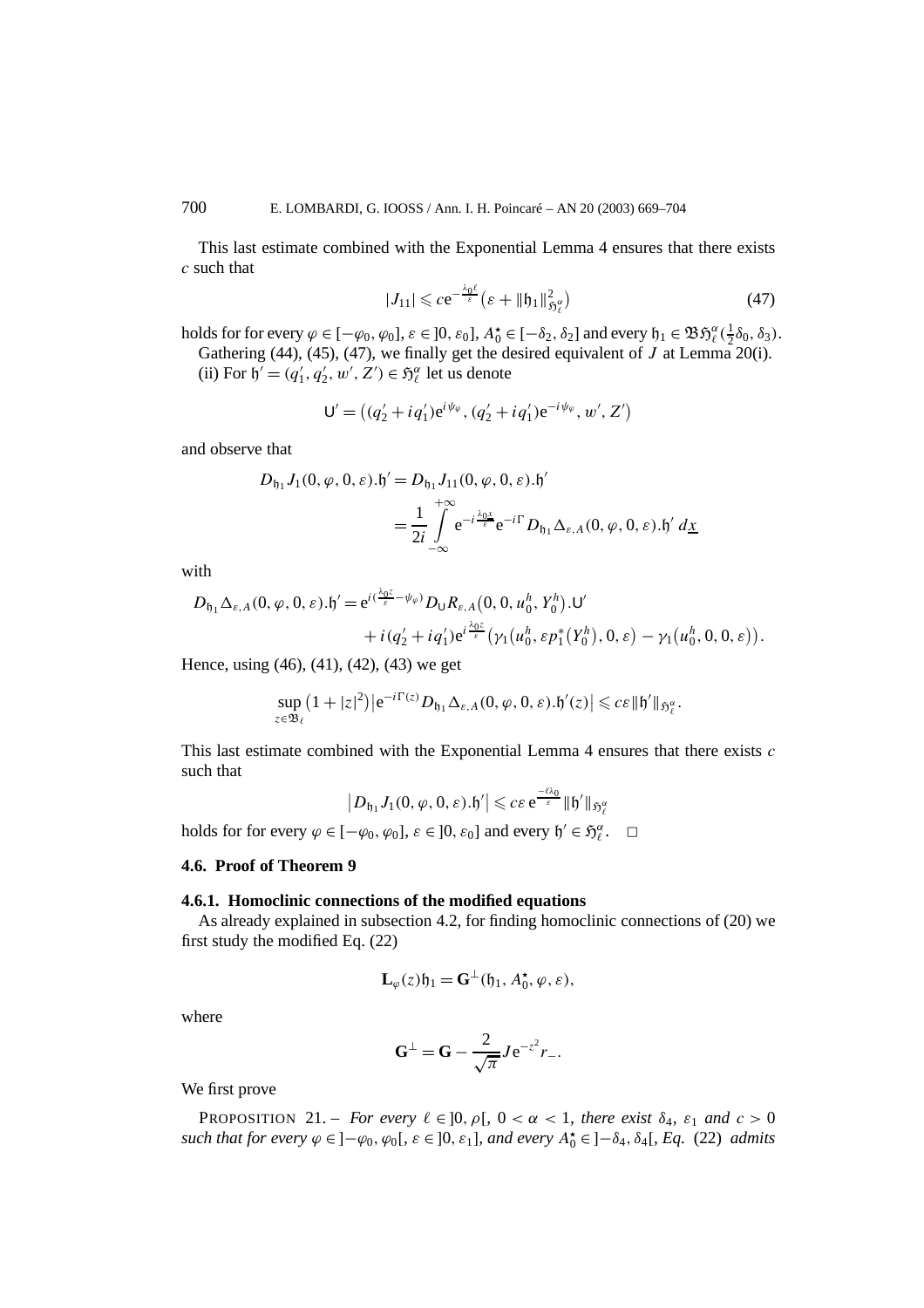*a reversible homoclinic connection*  $\natural_{1, A_0^{\star}, \varphi, \varepsilon}$  *to* 0*, lying in*  $\mathfrak{H}_{\varepsilon}^{\alpha}$ *, analytic with respect to (ϕ, AI* <sup>0</sup>*) and satisfying*

$$
\|\mathfrak{h}_1\|_{\mathfrak{H}^{\alpha}_{\ell}} \leqslant c\big(\varepsilon^{1-\alpha}+|A_0^{\star}|\big).
$$

*Proof. –* Our aim is to solve (22) by using analytic implicit function theorem. For that purpose, we rewrite (22) under a more appropriate form.

On one hand, Lemmas 15 and 16 ensure that for every  $\varphi \in [-\varphi_0, \varphi_0]$  and every  $\varepsilon \in ]0, \varepsilon_0]$ , the operator  $L_{\varphi}$  is an isomorphism of Banach spaces from

$$
\mathfrak{H}^{\alpha}_{\ell}|_{R} := \mathfrak{H}^{\alpha}_{\ell} \cap \{ \mathfrak{h}/\mathfrak{h} \text{ is reversible, i.e. } \mathfrak{Sh}(z) = \mathfrak{h}(-z) \text{ for any } z \in \mathfrak{B}_{\ell} \}
$$

onto

$$
\mathbf{H}_{\ell}^{\alpha} \rvert_{AR}^{\perp} := \left( H_{\ell,2}^{\alpha} \times H_{\ell,3}^{\alpha} \times H_{\ell,2}^{\alpha} \times H_{\underline{\pi}_{\ell},\mathbb{D},w}^{\alpha} \right) \cap \left\{ \mathbf{F} \Big/ \int_{0}^{\infty} \langle r_{-}(\underline{x}), \mathbf{F}(\underline{x}) \rangle \, d\underline{x} = 0 \right\}
$$

 $\cap$  {**F***/***F** is antireversible, i.e.  $\mathfrak{S}$ **F**(*z*) = −**F**(−*z*) for any *z* ∈  $\mathfrak{B}_{\ell}$ }

normed with

$$
\begin{aligned} \|\mathbf{F}\|_{\mathbf{H}_{\ell}^{\alpha}} &:= \|F_w\|_{H_{\ell,2}^{\alpha}} + \|F_Z\|_{H_{\underline{\alpha}_{\varepsilon}}^{\alpha} \mathbb{D}, w} + \mathrm{e}^{-\frac{\lambda_0 \ell}{\varepsilon}} \big( \|F_{q_1}\|_{H_{\ell,2}^{\alpha}} + \|F_{q_2}\|_{H_{\ell,3}^{\alpha}} \big) \\ &+ \big\| (i F_{q_1} + F_{q_2}) \mathrm{e}^{i \frac{\lambda_0 \varepsilon}{\varepsilon}} \big\|_{H_{\ell,2}^{\alpha}} + \big\| (-i F_{q_1} + F_{q_2}) \mathrm{e}^{-i \frac{\lambda_0 \varepsilon}{\varepsilon}} \big\|_{H_{\ell,2}^{\alpha}}, \end{aligned}
$$

where  $\mathbf{F} = (F_{q_1}, F_{q_2}, F_w, F_z)$ .

On the other hand, Lemmas 17 and 20 ensure that  $\mathbf{G}^{\perp}(\mathfrak{h}_1, A_0^{\star}, \varphi, \varepsilon)$  lies in  $\mathbf{H}_{\ell}^{\alpha}|_{AR}^{\perp}$  for every  $\varphi \in [-\varphi_0, \varphi_0]$ ,  $\varepsilon \in [0, \varepsilon_0]$ ,  $A_0^{\star} \in [-\delta_2, \delta_2]$  and every  $\mathfrak{h}_1 \in \mathfrak{B} \mathfrak{H}_{\ell}^{\alpha}(\frac{1}{2}\delta_0, \delta_3)|_R$  where  $\mathfrak{B}\mathfrak{H}_{\ell}^{\alpha}(d_0, d_1)|_R = \mathfrak{B}\mathfrak{H}_{\ell}^{\alpha}(d_0, d_1) \cap \{\mathfrak{h}/\mathfrak{h} \text{ is reversible}\}.$ 

Hence, for every  $\varphi \in [-\varphi_0, \varphi_0], \, \varepsilon \in ]0, \varepsilon_0], A_0^{\star} \in [-\delta_2, \delta_2]$  and every  $\mathfrak{h}_1 \in \mathfrak{B} \mathfrak{H}_{\ell}^{\alpha}(\frac{1}{2}\delta_0, \mathcal{S}_{\ell}^{\alpha})$  $\delta_3$ )| $_R$  Eq. (22) is equivalent to

$$
\mathfrak{h}_1 = \mathbf{N}_{\varepsilon}^{\perp}(\mathfrak{h}_1, A_0^{\star}, \varphi) := \mathbf{L}_{\varphi}^{-1} \mathbf{G}^{\perp}(\mathfrak{h}_1, A_0^{\star}, \varphi, \varepsilon)
$$
(48)

where  $\mathbf{N}_{\varepsilon}^{\perp}$  is an analytic function from  $\mathfrak{B}\mathfrak{H}_{\varepsilon}^{\alpha}(\frac{1}{2}\delta_0,\delta_3)|_R \times ]-\delta_2, \delta_2[ \times ]-\varphi_0, \varphi_0[$  to  $\mathfrak{H}_{\varepsilon}^{\alpha}|_R$ which satisfies

$$
\begin{aligned} \left\| \mathbf{N}_{\varepsilon}^{\perp}(\mathfrak{h}_{1}, A_{0}^{\star}, \varphi) \right\|_{\mathfrak{H}_{\varepsilon}^{\alpha}} &\leqslant c \left( \varepsilon^{1-\alpha} + \|\mathfrak{h}_{1}\|_{\mathfrak{H}_{\varepsilon}^{\alpha}}^{2} + |A_{0}^{\star}| \right), \\ \left\| D_{\mathfrak{h}_{1}} \mathbf{N}_{\varepsilon}^{\perp}(0, 0, \varphi) \right\|_{\mathcal{L}(\mathfrak{H}_{\varepsilon}^{\alpha}, \mathfrak{H}_{\varepsilon}^{\alpha})} &\leqslant c \varepsilon^{1-\alpha} \end{aligned}
$$

thanks to Lemmas 15, 16, 17, 19, 20 and thanks to the estimate

$$
\left\|e^{-z^2}r_-\right\|_{\mathbf{H}^{\alpha}_{\ell}}\leqslant c\varepsilon^{-\alpha}e^{\frac{\lambda_0\ell}{\varepsilon}}.
$$

Finally, we need a slight adaptation of the Implicit Function Theorem to solve (48), since we fix *ε* small enough, but non zero here. We replace  $\mathbf{N}_{\varepsilon}^{\perp}(\mathfrak{h}_1, A_0^{\star}, \varphi)$  by

$$
\mathbf{N}_{\varepsilon}^{\perp}(\mathfrak{h}_1, A_0^{\star}, \varphi) - (1 - \mu \varepsilon^{\alpha - 1}) \mathbf{N}_{\varepsilon}^{\perp}(0, 0, \varphi)
$$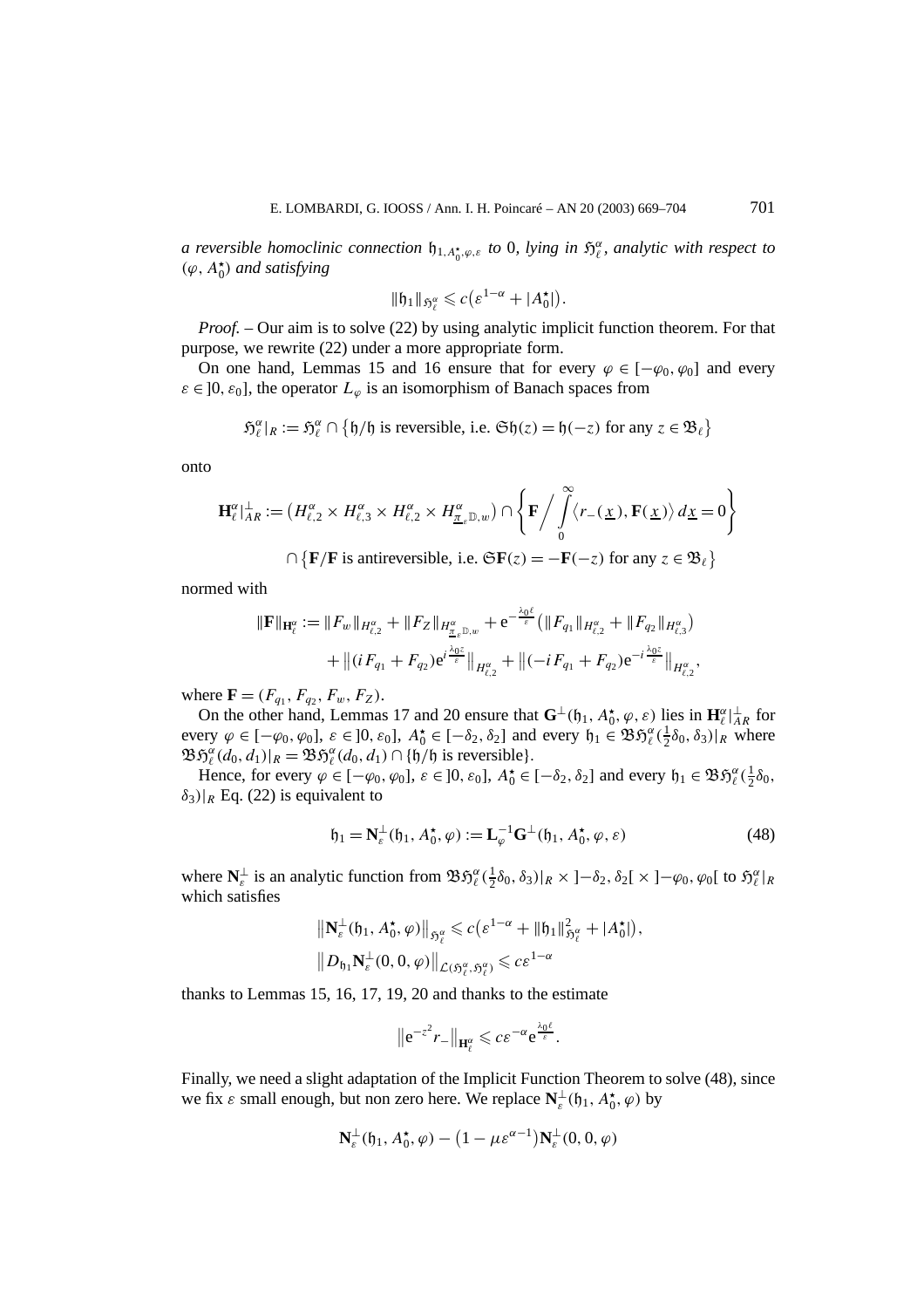and use the Analytic Implicit Function Theorem for  $(f_1, A_0^{\star}, \mu)$  near 0, observing that  $\epsilon^{a-1} \mathbf{N}_{\epsilon}^{\perp}(0, 0, \varphi)$  is uniformly bounded in  $\mathfrak{H}_{\ell}^{\alpha}|_{R}$  for  $(\epsilon, \varphi) \in ]0, \epsilon] \times ]\varphi_{0}, \varphi_{0}[$ .

For any  $\varphi \in ]\varphi_0, \varphi_0[$  and for  $\mu = 0$  we have the trivial solution  $(\mathfrak{h}_1, A_0^{\star}) = 0$  whereas (48) corresponds to  $\mu = \varepsilon^{1-\alpha}$  which lies in the domain of existence of the solution for  $\varepsilon$ and  $|A_0^{\star}|$  small enough.

Hence, there exist  $\varepsilon_1$ ,  $\delta_4$  such that for every  $\varepsilon \in ]0, \varepsilon_1]$ , (22) admits a solution  $\mathfrak{h}_{1,\varphi,A_0^{\star},\varepsilon}$ lying in  $\mathfrak{H}_{\ell}^{\alpha}|_R$  which is analytic with respect to  $(\varphi, A_0^{\star}) \in ]-\varphi_0, \varphi_0[ \times ]-\delta_4, \delta_4[$  and which satisfies

$$
\|\mathfrak{h}_{1,\varphi,A_0^{\star},\varepsilon}\|_{\mathfrak{H}_{\ell}^{\alpha}} \leqslant c\big(\varepsilon^{1-\alpha}+|A_0^{\star}|\big). \qquad \Box
$$

# **4.6.2. Resolution of the solvability condition**

To achieve the proof of Theorem 9, we look for appropriate values of the phase shift  $\varphi := \varphi(A_0^{\star}, \varepsilon) \in ]-\varphi_0, \varphi_0[$  such that

$$
J\left[\mathfrak{h}_{1,A_0^{\star},\varphi(\varepsilon,A_0^{\star}),\varepsilon},\varphi(\varepsilon,A_0^{\star}),A_0^{\star},\varepsilon\right]=0.
$$

For such values of the phase shift,  $\mathfrak{h}_{1,A_0^{\star},\varphi(\varepsilon,A_0^{\star}),\varepsilon}$  is a reversible homoclinic connection to 0 of the Eq. (20) lying in  $\mathfrak{BS}_\ell^{\alpha}(\frac{1}{2}\delta_0, \delta_3)$  which gives the existence of an homoclinic connection to 0 for (19) under the form

$$
\mathfrak{h}=\mathfrak{h}_{0,\varepsilon}+\mathfrak{h}_{1,A_0^\star,\varphi(\varepsilon,A_0^\star),\varepsilon}.
$$

Denote  $\varepsilon_2 := \min(\varepsilon_1, \delta_4^2)$ . Then Proposition 21 and Lemma 20 ensure that there exists  $c_2 > 0$  such that for any  $\alpha \in ]0, \frac{1}{2}]$ , every  $\varepsilon \in ]0, \varepsilon_2[$ ,  $\varphi \in ]-\varphi_0, \varphi_0[$  and every  $A_0^{\star} \in [0, \varepsilon^{1-\alpha}]$ , we have  $\varepsilon^{1-\alpha} < \delta_4$  and

$$
J(\mathfrak{h}_{1,A_0^{\star},\varphi,\varepsilon},\varphi,A_0^{\star},\varepsilon) = e^{\frac{-\ell\lambda_0}{\varepsilon}} A_0^{\star} \sin(\Gamma_{\varphi}(\infty)) + J_1(\mathfrak{h}_{1,A_0^{\star},\varphi,\varepsilon},\varphi,A_0^{\star},\varepsilon)
$$

and

$$
\left|J_1(\mathfrak{h}_{1,A_0^\star,\varphi,\varepsilon},\varphi,A_0^\star,\varepsilon)\right|\leqslant c_2\varepsilon\,\mathrm{e}^{\frac{-\ell\lambda_0}{\varepsilon}}.
$$

Then observe that  $\varphi \mapsto \Gamma_{\varphi}(\infty)$  is affine since  $\Gamma_{\varphi}(\infty) = a(\varepsilon, A_0^{\star})\varphi + b(\varepsilon)$  where

$$
a(\varepsilon, A_0^{\star}) := -\frac{\rho \pi}{2} \big( \lambda_{\varepsilon} + \varepsilon \gamma_1(0, 0, A_0^2, \varepsilon) \big) < 0, \qquad b(\varepsilon) := \int_0^{+\infty} \gamma_1 \big( u_0^h(\underline{x}), 0, 0, \varepsilon \big) \, d\underline{x}
$$

and that our choice of  $\varphi_0$  ensures that  $\varphi \mapsto \Gamma_\varphi(\infty)$  is a monotonic bijection from ]− $\varphi_0$ ,  $\varphi_0$ [ onto ]*b*(*ε*) − 2*π*, *b*(*ε*) + 2*π*[. So there exist three consecutive values  $\varphi_1^*$  <  $\varphi_2^* < \varphi_3^*$  of  $\varphi$  in ]– $\varphi_0$ ,  $\varphi_0$ [ and  $n^* \in \mathbb{Z}$  such that

$$
\Gamma_{\varphi_1^*}(\infty) = \frac{\pi}{2} + n^{\star}\pi, \qquad \Gamma_{\varphi_2^*}(\infty) = \frac{\pi}{2} + (n^{\star} - 1)\pi, \qquad \Gamma_{\varphi_3^*}(\infty) = \frac{\pi}{2} + (n^{\star} - 2)\pi.
$$

Then, denote  $c_{\star} = 2c_2$  and  $\varepsilon_{\star} := \min(\delta_2, 1/(2C_2)^2)$  and observe that for every  $\alpha \in ]0, \frac{1}{2}]$ ,  $\varepsilon \in ]0, \varepsilon_{\star}]$  and every  $A_0^{\star} \in [c_{\star} \varepsilon, \varepsilon^{1-\alpha}]$ , we have  $c_{\star} \varepsilon \leq \varepsilon^{1-\alpha}$  and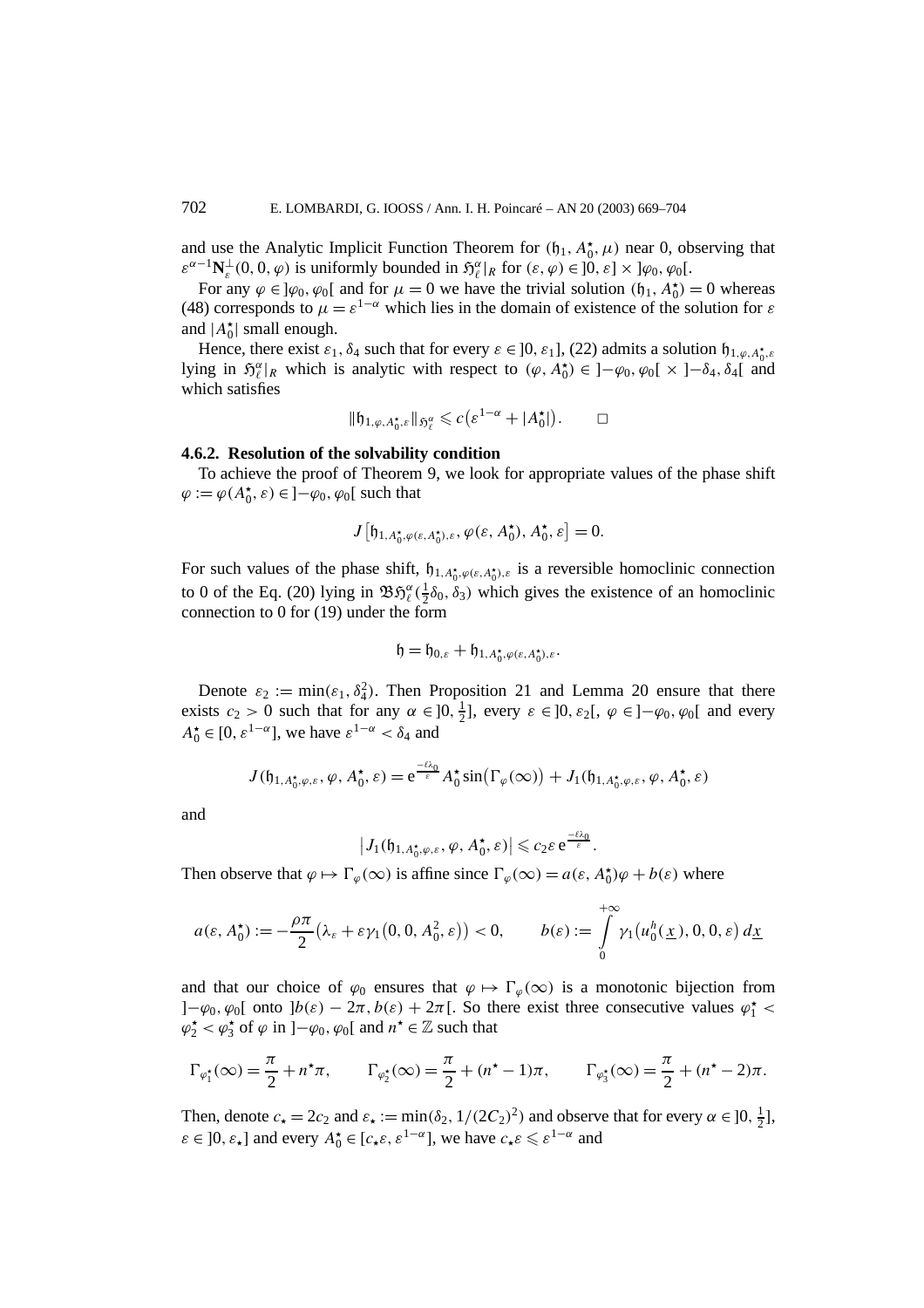E. LOMBARDI, G. IOOSS / Ann. I. H. Poincaré – AN 20 (2003) 669–704 703

$$
J(\mathfrak{h}_{1,A_0^{\star},\varphi_1^{\star},\varepsilon},\varphi_1^{\star},A_0^{\star},\varepsilon)J(\mathfrak{h}_{1,A_0^{\star},\varphi_2^{\star},\varepsilon},\varphi_2^{\star},A_0^{\star},\varepsilon)\leqslant-(c_{\star}e^{\frac{-\ell\lambda_0}{\varepsilon}})^2<0,
$$
  

$$
J(\mathfrak{h}_{1,A_0^{\star},\varphi_2^{\star},\varepsilon},\varphi_2^{\star},A_0^{\star},\varepsilon)J(\mathfrak{h}_{1,A_0^{\star},\varphi_3^{\star},\varepsilon},\varphi_3^{\star},A_0^{\star},\varepsilon)\leqslant-(c_{\star}e^{\frac{-\ell\lambda_0}{\varepsilon}})^2<0.
$$

Hence, the intermediate value theorem ensures that for every  $\alpha \in ]0, \frac{1}{2}]$ ,  $\varepsilon \in ]0, \varepsilon_{\star}]$ and every  $A_0^* \in [c_*, \varepsilon^{1-\alpha}]$  there are two distinct values of  $\varphi$  in  $]-\varphi_0, \varphi_0[$  denoted by  $\varphi_j(\varepsilon, A_0^{\star}), j = 1, 2$ , such that

$$
\varphi_1(\varepsilon, A_0^{\star}) \in ]\varphi_1^{\star}, \varphi_2^{\star}[, \varphi_2(\varepsilon, A_0^{\star}) \in ]\varphi_2^{\star}, \varphi_3^{\star}[,
$$
  

$$
J(\mathfrak{h}_{1, A_0^{\star}, \varphi_j(\varepsilon, A_0^{\star}), \varepsilon}, \varphi_j(\varepsilon, A_0^{\star}), A_0^{\star}, \varepsilon) = 0,
$$
  

$$
0 < \varepsilon (\varphi_2(\varepsilon, A_0^{\star}) - \varphi_1(\varepsilon, A_0^{\star})) \frac{\rho \pi}{2} \left( \frac{\lambda_{\varepsilon}}{\varepsilon} + \gamma_1(0, 0, A_0^2, \varepsilon) \right) < 2\pi.
$$

This ensures that (9) admits two distinct reversible homoclinic connections  $H_{A_0,\omega_j,\varepsilon}$ satisfying

$$
\mathsf{H}_{A_0,\varphi_j,\varepsilon}(\underline{x})\underset{\underline{x}\to\pm\infty}{\longrightarrow} \mathsf{p}_{A_0,\varepsilon}\bigg(\underline{x}\pm\varepsilon\varphi_j\frac{\rho\pi}{2}\bigg),\,
$$

where  $p_{A_0,\varepsilon}$  is *T*-periodic with  $T := 2\pi/(\frac{\lambda_{\varepsilon}}{\varepsilon} + \gamma_1(0, 0, A_0^2, \varepsilon))$ . The other phase shifts  $\varphi$ for which *J* vanishes lead to the same homoclinic connections.  $\Box$ 

## **REFERENCES**

- [1] C. Amick, On the theory of internal waves of permanent form in fluids of great depth, Trans. Amer. Math. Soc. 346 (1994) 399–419.
- [2] C. Amick, J. Toland, Uniqueness and related analytic properties for the Benjamin–Ono equation – a nonlinear Neumann problem in the plane, Acta Math. 167 (1991) 107–126.
- [3] T.B. Benjamin, Internal waves of permanent form in fluids of great depth, J. Fluid Mech. 29 (1967) 559–592.
- [4] R.E. Davis, A. Acrivos, Solitary internal waves in deep water, J. Fluid Mech. 29 (1967) 593–607.
- [5] F. Dias, G. Iooss, Water-Waves as a Spatial Dynamical System, Handbook of Mathematical Fluid Dynamics, to appear.
- [6] G. Iooss, Gravity and capillary-gravity periodic travelling waves for two superposed fluid layers, one being of infinite depth, J. Math. Fluid Mech. 1 (1999) 24–61.
- [7] G. Iooss, E. Lombardi, S.M. Sun, Gravity travelling waves for two superposed fluid layers, one being of infinite depth: a new type of bifurcation, Phil. Trans. R. Soc. London A 360 (2002) 2245–2336.
- [8] T. Levi-Civita, Détermination rigoureuse des ondes permanentes d'ampleur finie, Math. Annalen 93 (1925) 264–314.
- [9] E. Lombardi, Orbits homoclinic to exponentially small periodic orbits for a class of reversible systems. Application to water waves, Arch. Rat. Mech. Anal. 137 (1997) 227– 304.
- [10] E. Lombardi, Oscillatory Integrals and Phenomena Beyond all Algebraic Orders, with Applications to Homoclinic Orbits in Reversible Systems, in: Lecture Notes in Math., Vol. 1741, Springer, 2000.
- [11] H. Ono, Algebraic solitary waves in stratified fluids, J. Phys. Soc. Japan 39 (1975) 1082– 1091.